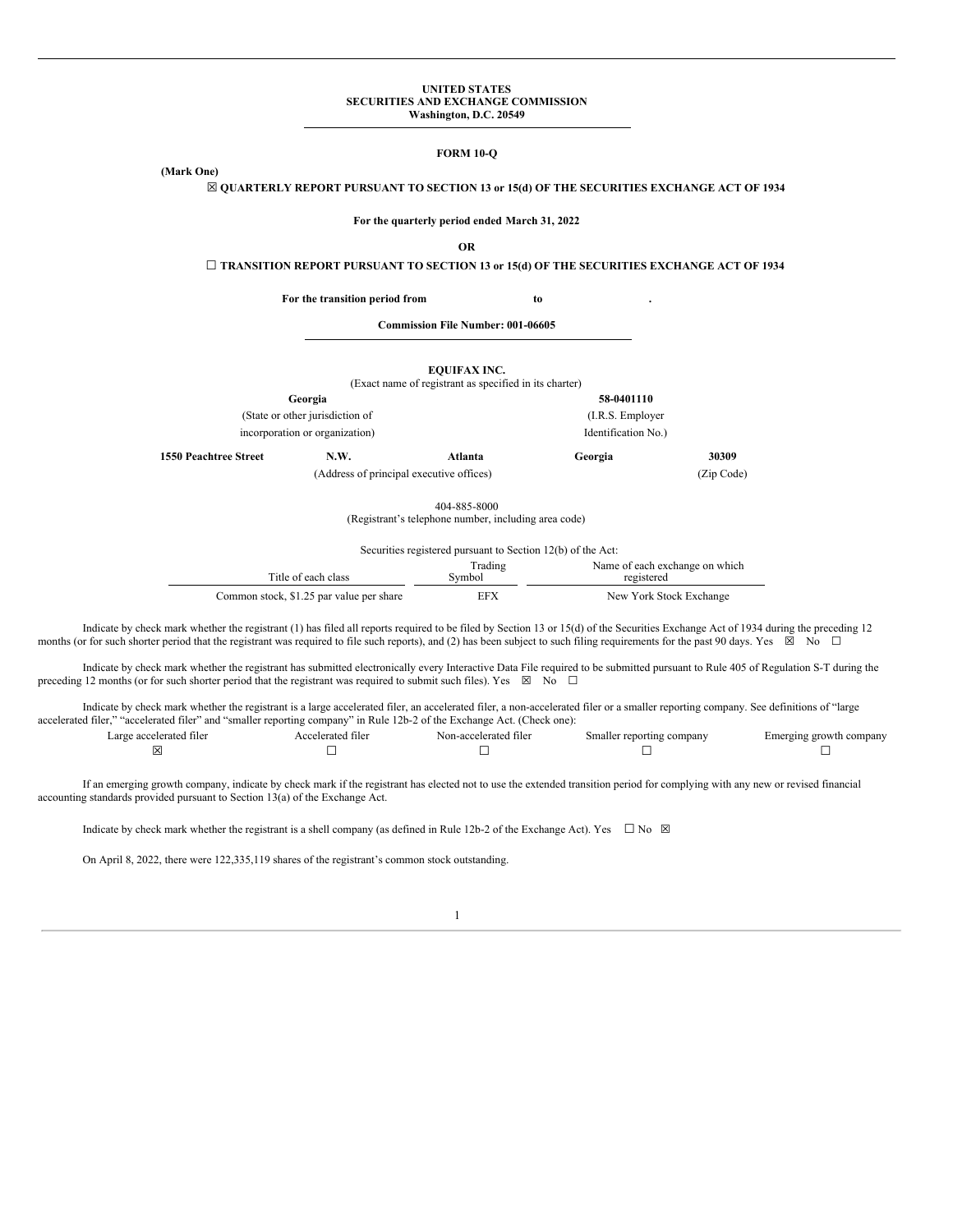# **QUARTERLY REPORT ON FORM 10-Q**

# **QUARTER ENDED MARCH 31, 2022**

# INDEX

|                   |                                                                                                                                        | Page       |
|-------------------|----------------------------------------------------------------------------------------------------------------------------------------|------------|
| PART I.           | <b>Financial Information</b>                                                                                                           |            |
| Item 1.           | <b>Financial Statements (Unaudited)</b>                                                                                                |            |
|                   | Consolidated Statements of Income—Three Months Ended March 31, 2022 and 2021                                                           |            |
|                   | Consolidated Statements of Comprehensive Income—Three Months Ended March 31, 2022 and 2021                                             |            |
|                   | Consolidated Balance Sheets—March 31, 2022 and December 31, 2021                                                                       |            |
|                   | Consolidated Statements of Cash Flows—Three Months Ended March 31, 2022 and 2021                                                       |            |
|                   | Consolidated Statements of Shareholders' Equity and Accumulated Other Comprehensive Loss—Three Months<br>Ended March 31, 2022 and 2021 | 8          |
|                   | Notes to Consolidated Financial Statements (Unaudited)                                                                                 | <u>9</u>   |
| Item 2.           | Management's Discussion and Analysis of Financial Condition and Results of Operations                                                  | <u> 19</u> |
| Item 3.           | Quantitative and Qualitative Disclosures About Market Risk                                                                             | 31         |
| Item 4.           | <b>Controls and Procedures</b>                                                                                                         | 31         |
| PART II.          | <b>Other Information</b>                                                                                                               | 32         |
| Item 1.           | <b>Legal Proceedings</b>                                                                                                               | 32         |
| Item 1A.          | <b>Risk Factors</b>                                                                                                                    | 33         |
| Item 2.           | Unregistered Sales of Equity Securities and Use of Proceeds                                                                            | 34         |
| Item 6.           | <b>Exhibits</b>                                                                                                                        | 35         |
| <b>Signatures</b> |                                                                                                                                        | 36         |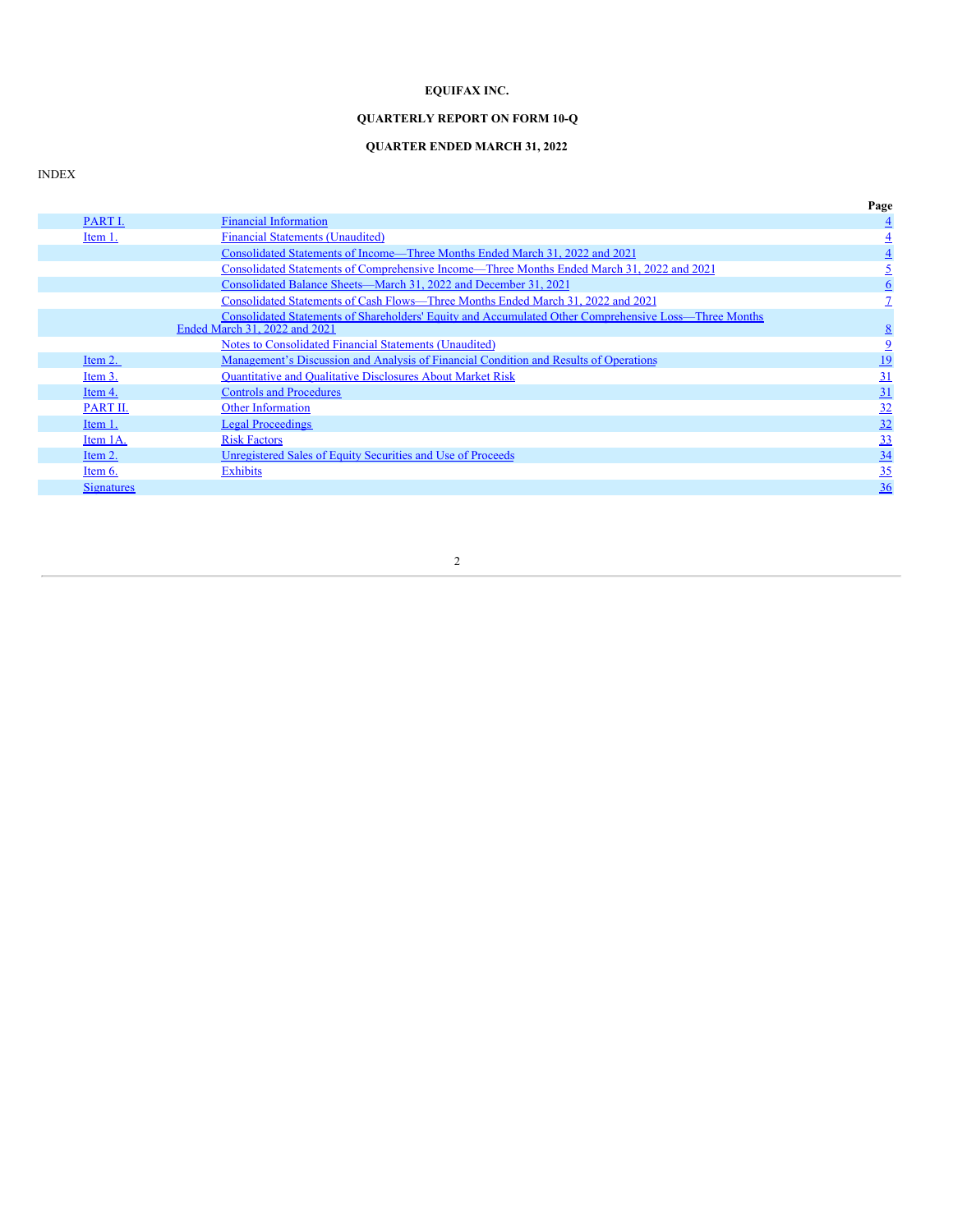#### **FORWARD-LOOKING STATEMENTS**

<span id="page-2-0"></span>This report contains information that may constitute "forward-looking statements." Generally, the words "believe," "expect," "intend," "estimate," "anticipate," "project," "will," "may" and similar expressions identify forward-looking statements, which generally are not historical in nature. All statements that address future operating performance and events or developments that we expect or anticipate will occur in the future, including statements relating to future operating results, improvements in our information technology and data security infrastructure, including as a part of our cloud data and technology transformation, our strategy, the expected financial and operational benefits, synergies and growth from our acquisitions, our ability to mitigate or manage disruptions posed by COVID-19, the extent of the impact of COVID-19, changes in the U.S. mortgage market environment, as well as changes more generally in U.S. and worldwide economic conditions, such as rising interest rates and inflation, that materially impact consumer spending, consumer debt and employment and the demand for Equifax's products and services, our culture, our ability to innovate, the market acceptance of new products and services and similar statements about our business plans are forward-looking statements. Management believes that these forward-looking statements are reasonable as and when made. However, forward-looking statements are subject to certain risks and uncertainties that could cause actual results to differ materially from the Company's historical experience and our present expectations or projections. These risks and uncertainties include, but are not limited to, those described in Part II, "Item 1A. Risk Factors," and elsewhere in our Annual Report on Form 10-K for the year ended December 31, 2021, as well as subsequent reports filed with the Securities and Exchange Commission. As a result of such risks and uncertainties, we urge you not to place undue reliance on any such forward-looking statements. Forward-looking statements speak only as of the date when made. We undertake no obligation to publicly update or revise any forward-looking statements, whether as a result of new information, future events or otherwise, except as required by law.

|   | I |  |
|---|---|--|
| × | I |  |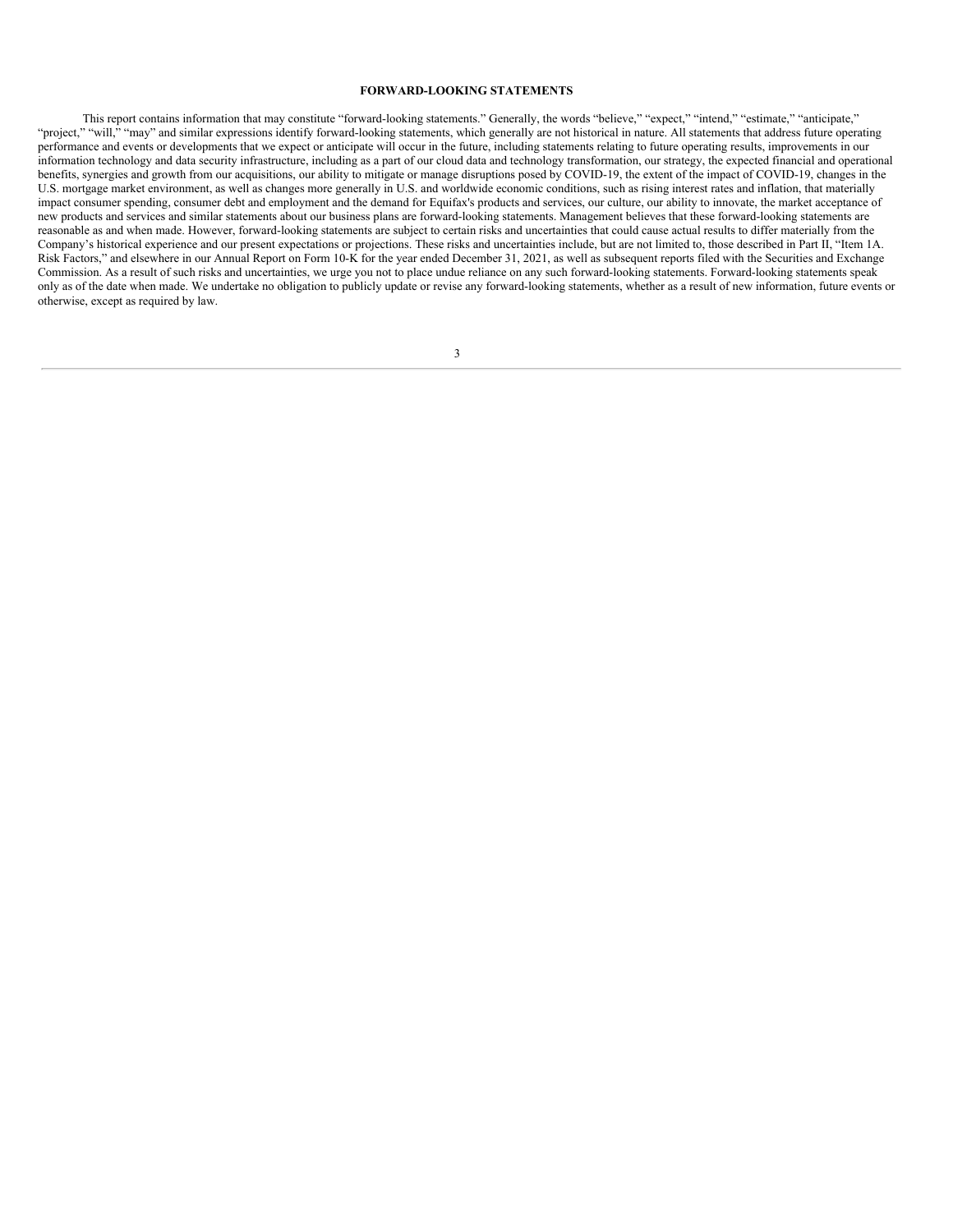# **PART I. FINANCIAL INFORMATION**

# <span id="page-3-1"></span><span id="page-3-0"></span>**ITEM 1. FINANCIAL STATEMENTS (UNAUDITED)**

# **EQUIFAX INC.**

# **CONSOLIDATED STATEMENTS OF INCOME**

# **(Unaudited)**

|                                                                                                         |    | <b>Three Months Ended</b><br>March 31, |               |         |  |
|---------------------------------------------------------------------------------------------------------|----|----------------------------------------|---------------|---------|--|
|                                                                                                         |    | 2022                                   |               | 2021    |  |
| (In millions, except per share amounts)                                                                 |    |                                        |               |         |  |
| Operating revenue                                                                                       | \$ | 1,363.2                                | -S            | 1,213.0 |  |
| Operating expenses:                                                                                     |    |                                        |               |         |  |
| Cost of services (exclusive of depreciation and amortization below)                                     |    | 553.4                                  |               | 483.3   |  |
| Selling, general and administrative expenses                                                            |    | 340.3                                  |               | 308.8   |  |
| Depreciation and amortization                                                                           |    | 137.1                                  |               | 114.3   |  |
| Total operating expenses                                                                                |    | 1,030.8                                |               | 906.4   |  |
| Operating income                                                                                        |    | 332.4                                  |               | 306.6   |  |
| Interest expense                                                                                        |    | (39.7)                                 |               | (37.2)  |  |
| Other income (expense), net                                                                             |    | 11.1                                   |               | (0.9)   |  |
| Consolidated income before income taxes                                                                 |    | 303.8                                  |               | 268.5   |  |
| Provision for income taxes                                                                              |    | (81.0)                                 |               | (65.6)  |  |
| Consolidated net income                                                                                 |    | 222.8                                  |               | 202.9   |  |
| Less: Net income attributable to noncontrolling interests including redeemable noncontrolling interests |    | (1.0)                                  |               | (1.3)   |  |
| Net income attributable to Equifax                                                                      |    | 221.8                                  | S             | 201.6   |  |
| Basic earnings per common share:                                                                        |    |                                        |               |         |  |
| Net income attributable to Equifax                                                                      | S  | 1.82                                   | \$            | 1.66    |  |
| Weighted-average shares used in computing basic earnings per share                                      |    | 122.2                                  |               | 121.8   |  |
| Diluted earnings per common share:                                                                      |    |                                        |               |         |  |
| Net income attributable to Equifax                                                                      | S  | 1.80                                   | <sup>S</sup>  | 1.64    |  |
| Weighted-average shares used in computing diluted earnings per share                                    |    | 123.5                                  |               | 123.2   |  |
| Dividends per common share                                                                              | S  | 0.39                                   | <sup>\$</sup> | 0.39    |  |

<span id="page-3-2"></span>See Notes to Consolidated Financial Statements.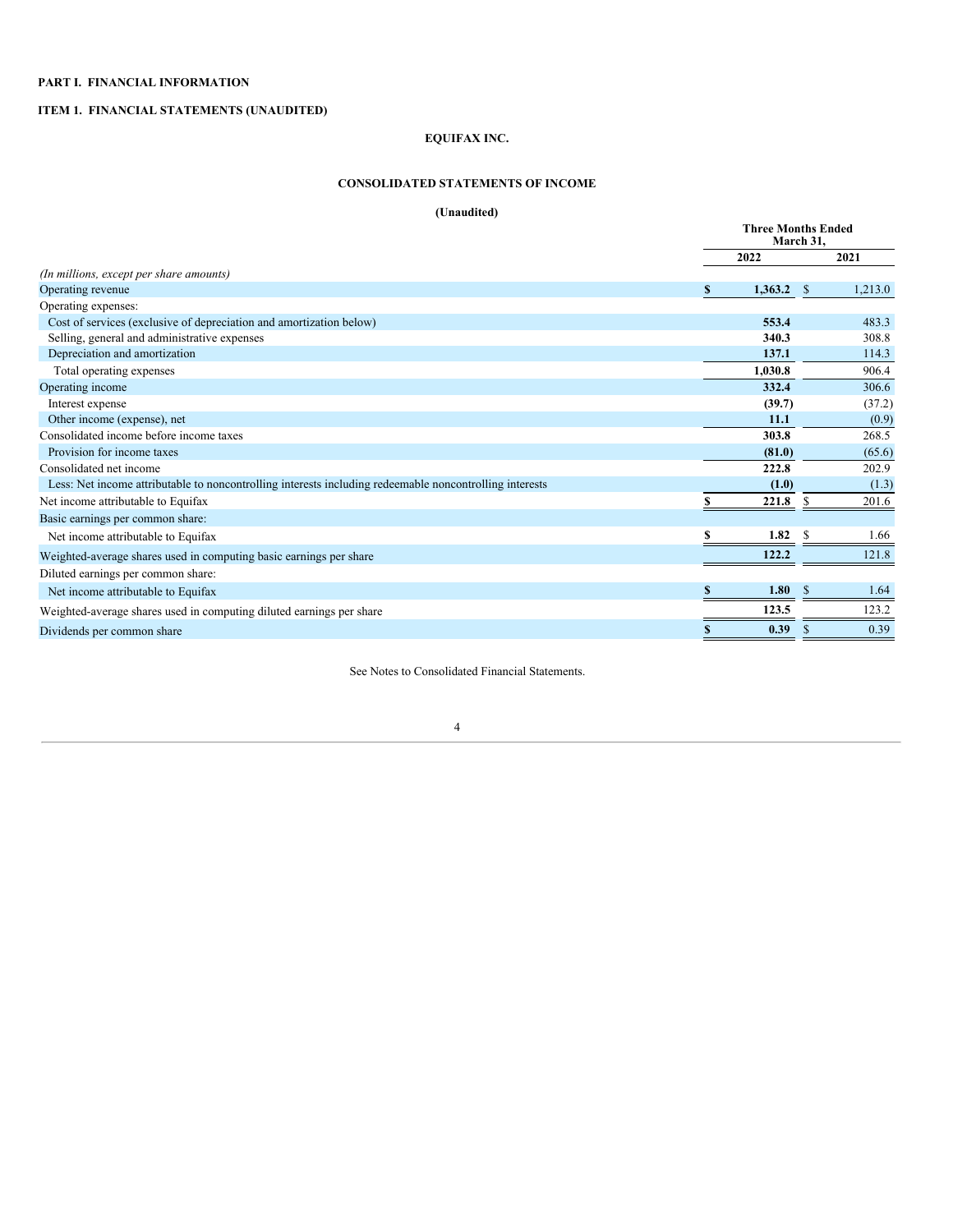# **CONSOLIDATED STATEMENTS OF COMPREHENSIVE INCOME**

# **(Unaudited)**

<span id="page-4-0"></span>

|                                                                                                                 | Three Months Ended March 31. |                                |  |                                    |   |               |  |                                |                                    |                  |  |       |  |  |  |
|-----------------------------------------------------------------------------------------------------------------|------------------------------|--------------------------------|--|------------------------------------|---|---------------|--|--------------------------------|------------------------------------|------------------|--|-------|--|--|--|
|                                                                                                                 | 2022                         |                                |  |                                    |   |               |  | 2021                           |                                    |                  |  |       |  |  |  |
|                                                                                                                 |                              | Equifax<br><b>Shareholders</b> |  | Noncontrolling<br><b>Interests</b> |   | Total         |  | Equifax<br><b>Shareholders</b> | Noncontrolling<br><b>Interests</b> |                  |  | Total |  |  |  |
|                                                                                                                 |                              |                                |  |                                    |   | (In millions) |  |                                |                                    |                  |  |       |  |  |  |
| Net income                                                                                                      |                              | 221.8                          |  | 1.0                                | S | 222.8         |  | $201.6$ \$                     |                                    | $\overline{1.3}$ |  | 202.9 |  |  |  |
| Other comprehensive income (loss):                                                                              |                              |                                |  |                                    |   |               |  |                                |                                    |                  |  |       |  |  |  |
| Foreign currency translation adjustment                                                                         |                              | 78.1                           |  | (0.3)                              |   | 77.8          |  | 10.4                           |                                    | 1.0              |  | 11.4  |  |  |  |
| Change in unrecognized prior service cost related to our pension and<br>other postretirement benefit plans, net |                              | (0.4)                          |  |                                    |   | (0.4)         |  | (0.3)                          |                                    | $-$              |  | (0.3) |  |  |  |
| Comprehensive income                                                                                            |                              | 299.5                          |  | 0.7                                |   | 300.2         |  | 211.7                          |                                    | 2.3              |  | 214.0 |  |  |  |

See Notes to Consolidated Financial Statements.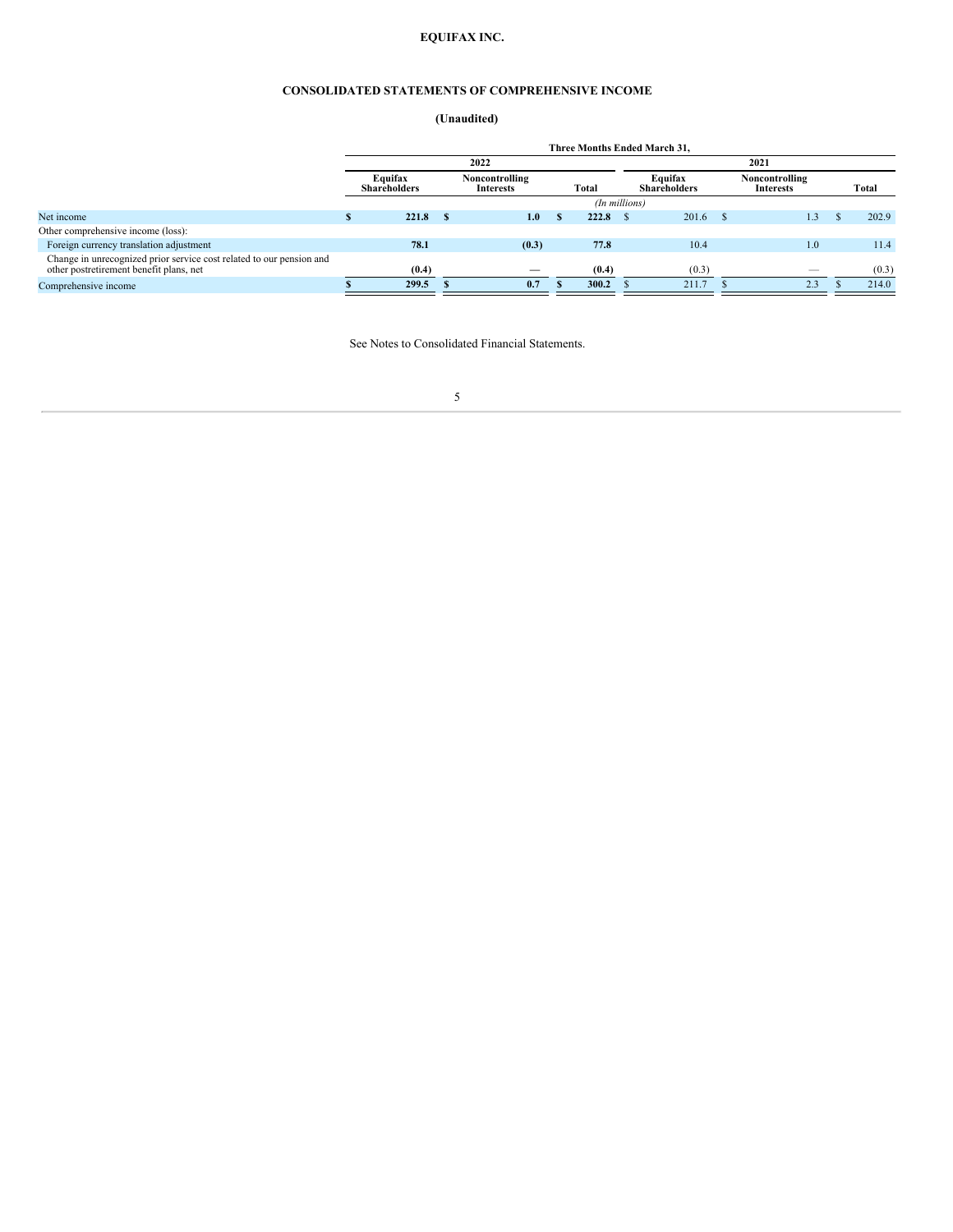# **CONSOLIDATED BALANCE SHEETS**

# **(Unaudited)**

| (In millions, except par values)                                                                                                                                                                                           | March 31, 2022           | December 31, 2021        |
|----------------------------------------------------------------------------------------------------------------------------------------------------------------------------------------------------------------------------|--------------------------|--------------------------|
| <b>ASSETS</b>                                                                                                                                                                                                              |                          |                          |
| Current assets:                                                                                                                                                                                                            |                          |                          |
| Cash and cash equivalents                                                                                                                                                                                                  | 200.9<br>\$              | <sup>\$</sup><br>224.7   |
| Trade accounts receivable, net of allowance for doubtful accounts of \$14.9 and \$13.9 at March 31, 2022 and December 31,<br>2021, respectively                                                                            | 856.8                    | 727.6                    |
| Prepaid expenses                                                                                                                                                                                                           | 147.7                    | 108.4                    |
| Other current assets                                                                                                                                                                                                       | 58.8                     | 60.2                     |
| Total current assets                                                                                                                                                                                                       | 1,264.2                  | 1,120.9                  |
| Property and equipment:                                                                                                                                                                                                    |                          |                          |
| Capitalized internal-use software and system costs                                                                                                                                                                         | 1.842.2                  | 1,727.3                  |
| Data processing equipment and furniture                                                                                                                                                                                    | 305.4                    | 299.6                    |
| Land, buildings and improvements                                                                                                                                                                                           | 253.5                    | 250.3                    |
| Total property and equipment                                                                                                                                                                                               | 2,401.1                  | 2,277.2                  |
| Less accumulated depreciation and amortization                                                                                                                                                                             | (1,017.8)                | (961.3)                  |
| Total property and equipment, net                                                                                                                                                                                          | 1,383.3                  | 1,315.9                  |
| Goodwill                                                                                                                                                                                                                   | 6,378.1                  | 6,258.1                  |
| Indefinite-lived intangible assets                                                                                                                                                                                         | 95.0                     | 94.9                     |
| Purchased intangible assets, net                                                                                                                                                                                           | 1,907.8                  | 1,898.0                  |
| Other assets, net                                                                                                                                                                                                          | 363.3                    | 353.1                    |
| Total assets                                                                                                                                                                                                               | $\mathbb S$<br>11,391.7  | $\mathbb{S}$<br>11,040.9 |
| <b>LIABILITIES AND EQUITY</b>                                                                                                                                                                                              |                          |                          |
| Current liabilities:                                                                                                                                                                                                       |                          |                          |
| Short-term debt and current maturities of long-term debt                                                                                                                                                                   | \$<br>1,342.1            | S<br>824.8               |
| Accounts payable                                                                                                                                                                                                           | 187.1                    | 211.6                    |
| Accrued expenses                                                                                                                                                                                                           | 264.5                    | 237.5                    |
| Accrued salaries and bonuses                                                                                                                                                                                               | 117.3                    | 257.9                    |
| Deferred revenue                                                                                                                                                                                                           | 127.7                    | 121.3                    |
| Other current liabilities                                                                                                                                                                                                  | 304.7                    | 638.2                    |
| Total current liabilities                                                                                                                                                                                                  | 2,343.4                  | 2,291.3                  |
| Long-term debt                                                                                                                                                                                                             | 4,471.9                  | 4,470.1                  |
| Deferred income tax liabilities, net                                                                                                                                                                                       | 411.8                    | 358.2                    |
| Long-term pension and other postretirement benefit liabilities                                                                                                                                                             | 124.7                    | 130.1                    |
| Other long-term liabilities                                                                                                                                                                                                | 188.8                    | 190.0                    |
| <b>Total liabilities</b>                                                                                                                                                                                                   | 7,540.6                  | 7,439.7                  |
| Commitments and Contingencies (see Note 6)                                                                                                                                                                                 |                          |                          |
| Equifax shareholders' equity:                                                                                                                                                                                              |                          |                          |
| Preferred stock, \$0.01 par value: Authorized shares - 10.0; Issued shares - none                                                                                                                                          | $\overline{\phantom{0}}$ |                          |
| Common stock, \$1.25 par value: Authorized shares - 300.0;<br>Issued shares - 189.3 at March 31, 2022 and December 31, 2021;<br>Outstanding shares - 122.3 and 122.1 at March 31, 2022 and December 31, 2021, respectively | 236.6                    | 236.6                    |
| Paid-in capital                                                                                                                                                                                                            | 1,548.8                  | 1,536.7                  |
| Retained earnings                                                                                                                                                                                                          | 4,925.5                  | 4,751.6                  |
| Accumulated other comprehensive loss                                                                                                                                                                                       | (217.7)                  | (295.4)                  |
| Treasury stock, at cost, 66.4 shares and 66.6 shares at March 31, 2022 and December 31, 2021, respectively                                                                                                                 | (2,653.2)                | (2,639.2)                |
| Stock held by employee benefit trusts, at cost, 0.6 shares at March 31, 2022 and December 31, 2021                                                                                                                         | (5.9)                    | (5.9)                    |
| Total Equifax shareholders' equity                                                                                                                                                                                         | 3,834.1                  | 3,584.4                  |
| Noncontrolling interests including redeemable noncontrolling interests                                                                                                                                                     | 17.0                     | 16.8                     |
| Total equity                                                                                                                                                                                                               | 3,851.1                  | 3,601.2                  |
|                                                                                                                                                                                                                            | \$<br>11,391.7           | $\mathbb{S}$<br>11,040.9 |
| Total liabilities and equity                                                                                                                                                                                               |                          |                          |

<span id="page-5-0"></span>See Notes to Consolidated Financial Statements.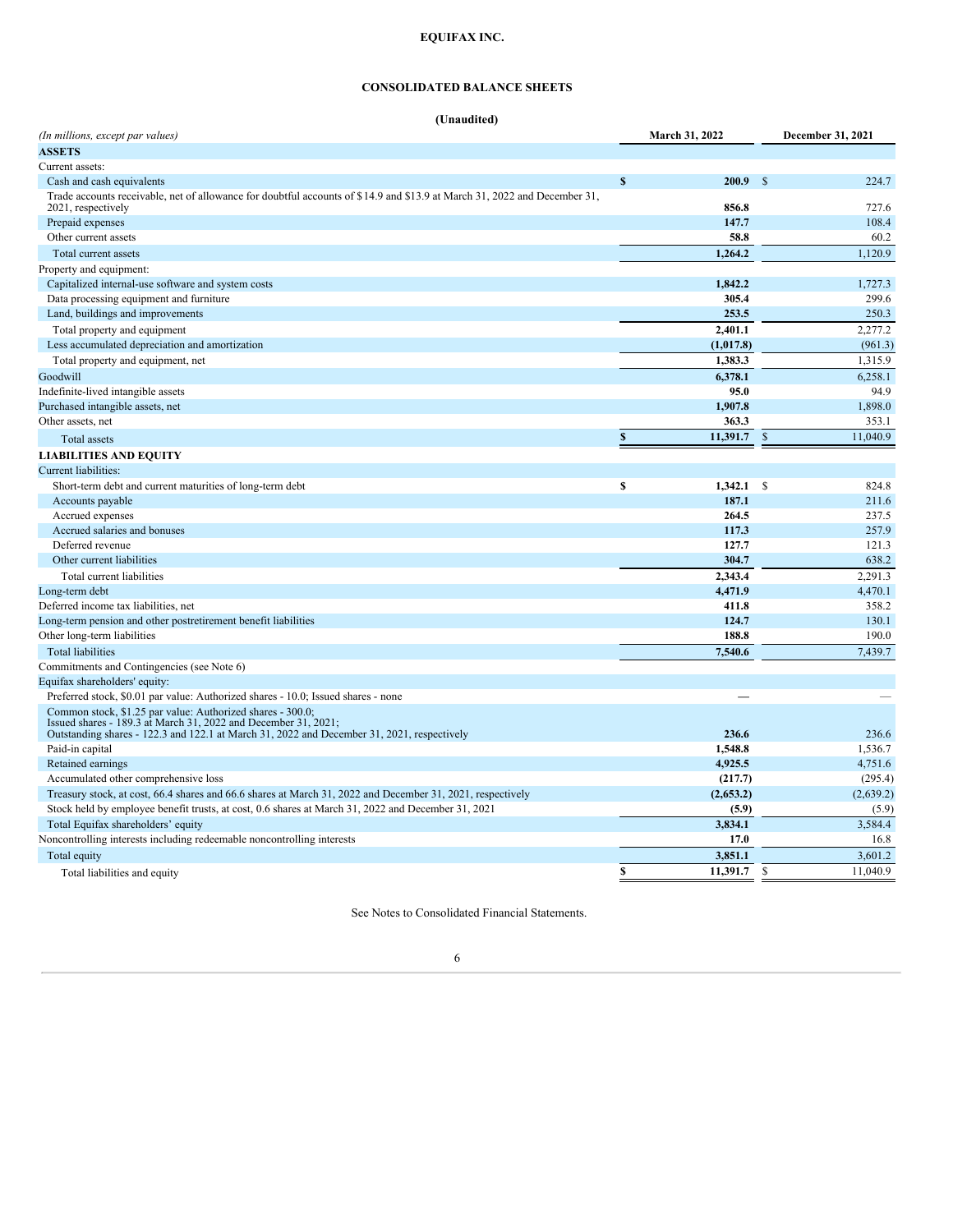# **CONSOLIDATED STATEMENTS OF CASH FLOWS**

# **(Unaudited)**

|                                                                                                |              | <b>Three Months Ended March 31.</b> |              |         |
|------------------------------------------------------------------------------------------------|--------------|-------------------------------------|--------------|---------|
|                                                                                                | 2022         |                                     |              | 2021    |
|                                                                                                |              | (In millions)                       |              |         |
| Operating activities:                                                                          |              |                                     |              |         |
| Consolidated net income                                                                        | \$           | 222.8                               | \$           | 202.9   |
| Adjustments to reconcile consolidated net income to net cash provided by operating activities: |              |                                     |              |         |
| Depreciation and amortization                                                                  |              | 139.3                               |              | 116.7   |
| Stock-based compensation expense                                                               |              | 22.3                                |              | 20.7    |
| Deferred income taxes                                                                          |              | 40.2                                |              | 23.1    |
| (Gain) loss on fair market value adjustment of equity investments                              |              | (8.3)                               |              | 11.9    |
| (Gain) on divestiture                                                                          |              |                                     |              | (0.2)   |
| Changes in assets and liabilities, excluding effects of acquisitions:                          |              |                                     |              |         |
| Accounts receivable, net                                                                       |              | (124.9)                             |              | (65.8)  |
| Other assets, current and long-term                                                            |              | (0.6)                               |              | 14.7    |
| Current and long term liabilities, excluding debt                                              |              | (489.3)                             |              | (180.6) |
| Cash (used in) provided by operating activities                                                |              | (198.5)                             |              | 143.4   |
| Investing activities:                                                                          |              |                                     |              |         |
| Capital expenditures                                                                           |              | (156.5)                             |              | (113.0) |
| Acquisitions, net of cash acquired                                                             |              | (111.7)                             |              | (862.0) |
| Cash received from divestiture                                                                 |              |                                     |              | 1.5     |
| Cash used in investing activities                                                              |              | (268.2)                             |              | (973.5) |
| Financing activities:                                                                          |              |                                     |              |         |
| Net short-term borrowings                                                                      |              | 516.8                               |              | (0.7)   |
| Treasury stock purchases                                                                       |              |                                     |              | (34.1)  |
| Dividends paid to Equifax shareholders                                                         |              | (47.9)                              |              | (47.5)  |
| Dividends paid to noncontrolling interests                                                     |              | (0.5)                               |              | (0.7)   |
| Proceeds from exercise of stock options and employee stock purchase plan                       |              | 5.7                                 |              | 6.6     |
| Payment of taxes related to settlement of equity awards                                        |              | (29.8)                              |              | (8.6)   |
| Purchase of noncontrolling interests                                                           |              |                                     |              | (3.6)   |
| Cash provided by (used in) financing activities                                                |              | 444.3                               |              | (88.6)  |
| Effect of foreign currency exchange rates on cash and cash equivalents                         |              | (1.4)                               |              |         |
| Decrease in cash and cash equivalents                                                          |              | (23.8)                              |              | (918.7) |
| Cash and cash equivalents, beginning of period                                                 |              | 224.7                               |              | 1.684.6 |
| Cash and cash equivalents, end of period                                                       | $\mathbf{s}$ | 200.9                               | $\mathbb{S}$ | 765.9   |

<span id="page-6-0"></span>See Notes to Consolidated Financial Statements.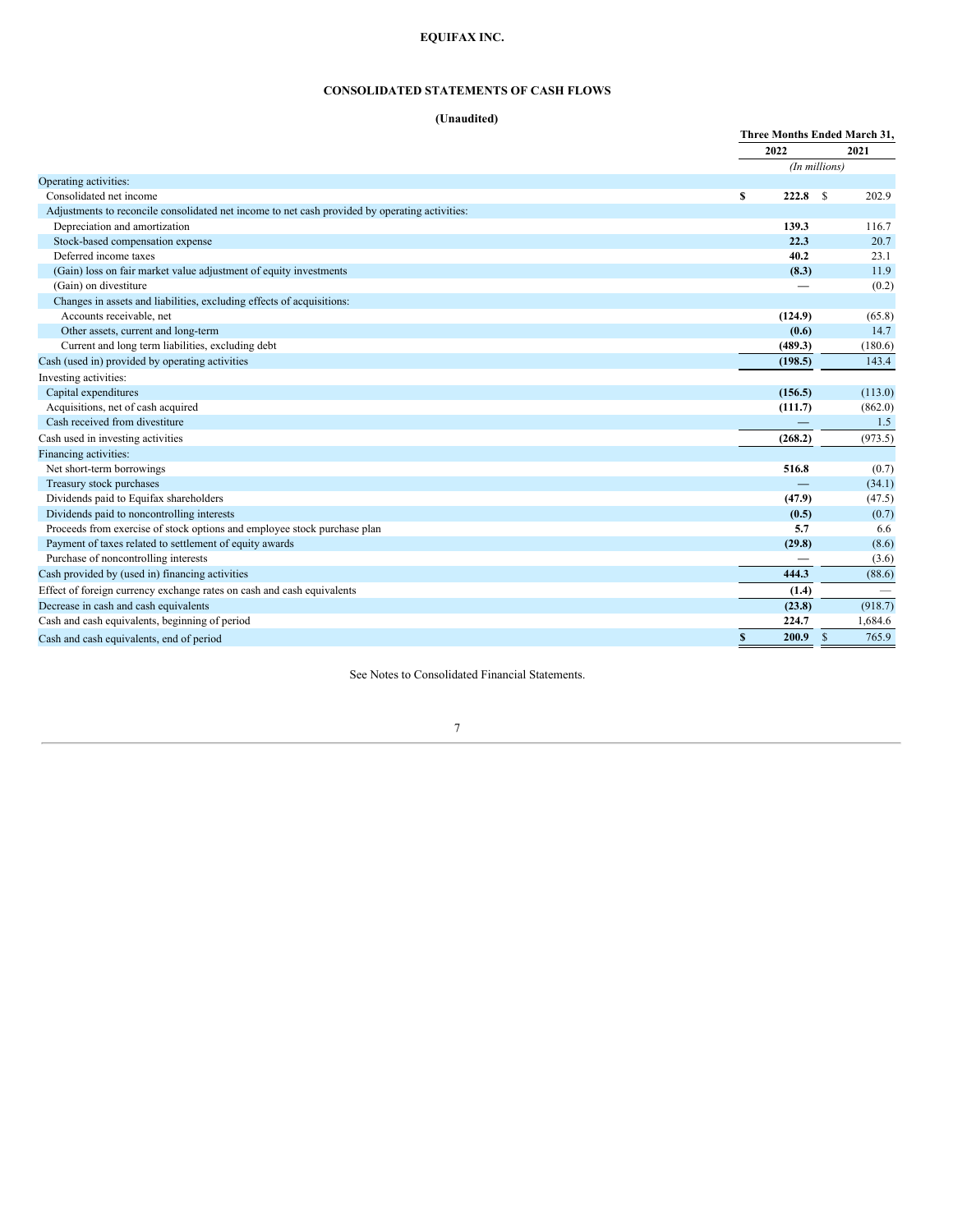# **CONSOLIDATED STATEMENTS OF SHAREHOLDERS' EQUITY**

## **(Unaudited)**

# **For the Three Months Ended March 31, 2022**

**Equifax Shareholders**

|                                                                                 | <b>Common Stock</b><br><b>Shares</b><br>Outstanding | Amount |       | Paid-In<br>Capital |         | Retained<br>Earnings |              | <b>Accumulated Other</b><br><b>Comprehensive Loss</b> |                                         | Treasury<br><b>Stock</b> |                | <b>Stock</b><br><b>Held By</b><br>Employee<br><b>Benefits Trusts</b> |                          | Noncontrolling<br><b>Interests</b> |       | Total<br>Equity |  |
|---------------------------------------------------------------------------------|-----------------------------------------------------|--------|-------|--------------------|---------|----------------------|--------------|-------------------------------------------------------|-----------------------------------------|--------------------------|----------------|----------------------------------------------------------------------|--------------------------|------------------------------------|-------|-----------------|--|
|                                                                                 |                                                     |        |       |                    |         |                      |              |                                                       |                                         |                          |                |                                                                      |                          |                                    |       |                 |  |
|                                                                                 |                                                     |        |       |                    |         |                      |              |                                                       | (In millions, except per share amounts) |                          |                |                                                                      |                          |                                    |       |                 |  |
| Balance, December 31, 2021                                                      | 122.1                                               |        | 236.6 |                    | 1,536.7 |                      | $4,751.6$ \$ |                                                       | (295.4)                                 |                          | $(2,639.2)$ \$ |                                                                      | (5.9) S                  |                                    | 16.8  | 3,601.2         |  |
| Net income                                                                      | $\overline{\phantom{a}}$                            |        |       |                    | —       |                      | 221.8        |                                                       |                                         |                          | _              |                                                                      | $\overline{\phantom{0}}$ |                                    | 1.0   | 222.8           |  |
| Other comprehensive income (loss)                                               |                                                     |        |       |                    |         |                      |              |                                                       | 77.7                                    |                          |                |                                                                      |                          |                                    | (0.3) | 77.4            |  |
| Shares issued under stock and benefit plans, net of<br>minimum tax withholdings | 0.2                                                 |        | –     |                    | (10.2)  |                      | –            |                                                       |                                         |                          | (14.0)         |                                                                      |                          |                                    |       | (24.2)          |  |
| Cash dividends (\$0.39 per share)                                               | -                                                   |        |       |                    |         |                      | (47.9)       |                                                       |                                         |                          |                |                                                                      |                          |                                    |       | (47.9)          |  |
| Stock-based compensation expense                                                | –                                                   |        | —     |                    | 22.3    |                      |              |                                                       |                                         |                          | –              |                                                                      |                          |                                    |       | 22.3            |  |
| Dividends paid to noncontrolling interests                                      |                                                     |        |       |                    |         |                      | –            |                                                       |                                         |                          | –              |                                                                      |                          |                                    | (0.5) | (0.5)           |  |
| Balance, March 31, 2022                                                         | 122.3                                               |        | 236.6 |                    | 1,548.8 |                      | 4,925.5      |                                                       | (217.7)                                 |                          | (2,653.2)      |                                                                      | (5.9)                    |                                    | 17.0  | 3,851.1         |  |
|                                                                                 |                                                     |        |       |                    |         |                      |              |                                                       |                                         |                          |                |                                                                      |                          |                                    |       |                 |  |

#### **For the Three Months Ended March 31, 2021 Equifax Shareholders**

|                                                                                 | <b>Common Stock</b>          |        |                          |                    |                   |                             |                                 |                                                       |                                         |                          |  | <b>Stock</b>                                         |  |                                    |                 |                          |
|---------------------------------------------------------------------------------|------------------------------|--------|--------------------------|--------------------|-------------------|-----------------------------|---------------------------------|-------------------------------------------------------|-----------------------------------------|--------------------------|--|------------------------------------------------------|--|------------------------------------|-----------------|--------------------------|
|                                                                                 | <b>Shares</b><br>Outstanding | Amount |                          | Paid-In<br>Capital |                   | <b>Retained</b><br>Earnings |                                 | <b>Accumulated Other</b><br><b>Comprehensive Loss</b> |                                         | Treasury<br><b>Stock</b> |  | <b>Held By</b><br>Employee<br><b>Benefits Trusts</b> |  | Noncontrolling<br><b>Interests</b> | Total<br>Equity |                          |
|                                                                                 |                              |        |                          |                    |                   |                             |                                 |                                                       | (In millions, except per share amounts) |                          |  |                                                      |  |                                    |                 |                          |
| Balance, December 31, 2020                                                      | 121.8                        |        | 236.6                    | -8                 | 1.470.7           | - \$                        | 4,185.4                         | -8                                                    | (171.4)                                 | $(2,547.0)$ \$           |  | $(5.9)$ \$                                           |  | 41.9                               |                 | 3,210.3                  |
| Net income                                                                      | --                           |        |                          |                    |                   |                             | 201.6                           |                                                       |                                         | $\overline{\phantom{a}}$ |  |                                                      |  | 1.3                                |                 | 202.9                    |
| Other comprehensive income                                                      |                              |        |                          |                    |                   |                             |                                 |                                                       | 10.1                                    |                          |  |                                                      |  | 1.0                                |                 | 11.1                     |
| Shares issued under stock and benefit plans, net of<br>minimum tax withholdings | 0.1                          |        | $\overline{\phantom{a}}$ |                    | (0.3)             |                             | $\overline{\phantom{a}}$        |                                                       | -                                       | (1.8)                    |  |                                                      |  | $\overline{\phantom{a}}$           |                 | (2.1)                    |
| Treasury stock purchased under share repurchase program                         | (0.2)                        |        | –                        |                    |                   |                             | $\sim$                          |                                                       |                                         | (34.1)                   |  |                                                      |  |                                    |                 | (34.1)                   |
| Cash dividends (\$0.39 per share)                                               |                              |        | -                        |                    |                   |                             | (47.7)                          |                                                       |                                         | $\overline{\phantom{a}}$ |  |                                                      |  |                                    |                 | (47.7)                   |
| Dividends paid to employee benefits trusts                                      |                              |        |                          |                    | 0.2               |                             | $\hspace{0.1mm}-\hspace{0.1mm}$ |                                                       |                                         |                          |  |                                                      |  | $\overline{\phantom{m}}$           |                 | 0.2                      |
| Stock-based compensation expense                                                |                              |        | $\hspace{0.05cm}$        |                    | 20.7              |                             | $\overline{\phantom{a}}$        |                                                       |                                         | $\overline{\phantom{a}}$ |  |                                                      |  | $\hspace{0.05cm}$                  |                 | 20.7                     |
| Redeemable noncontrolling interest adjustment                                   | $\overline{\phantom{0}}$     |        |                          |                    | $\qquad \qquad -$ |                             | 2.7                             |                                                       |                                         | $\overline{\phantom{a}}$ |  | $\qquad \qquad$                                      |  | (2.7)                              |                 | $\overline{\phantom{a}}$ |
| Dividends paid to noncontrolling interests                                      | -                            |        | $\overline{\phantom{a}}$ |                    |                   |                             | $\hspace{0.05cm}$               |                                                       | -                                       | $\sim$                   |  |                                                      |  | (0.7)                              |                 | (0.7)                    |
| Purchases of noncontrolling interests                                           | $\overline{\phantom{a}}$     |        |                          |                    | (1.8)             |                             | $\sim$                          |                                                       | --                                      | $\sim$                   |  |                                                      |  | (1.8)                              |                 | (3.6)                    |
| Balance, March 31, 2021                                                         | 121.7                        |        | 236.6                    |                    | 1,489.5           |                             | 4,342.0                         |                                                       | (161.3)                                 | (2,582.9)                |  | (5.9)                                                |  | 39.0                               |                 | 3,357.0                  |

# **Accumulated Other Comprehensive Loss consists of the following components:**

<span id="page-7-0"></span>

|                                                                                                                                                                                                   | <b>March 31, 2022</b> | December 31, 2021 |         |
|---------------------------------------------------------------------------------------------------------------------------------------------------------------------------------------------------|-----------------------|-------------------|---------|
|                                                                                                                                                                                                   |                       | (In millions)     |         |
| Foreign currency translation                                                                                                                                                                      |                       | (214.4)           | (292.5) |
| Unrecognized prior service cost related to our pension and other postretirement benefit plans, net of accumulated tax of \$0.6 and \$0.4 at March 31, 2022 and December 31, 2021,<br>respectively |                       | (2.3)             | (1.9)   |
| Cash flow hedging transactions, net of accumulated tax of \$0.6 at March 31, 2022 and<br>December 31, 2021                                                                                        |                       | (1.0)             | (1.0)   |
| Accumulated other comprehensive loss                                                                                                                                                              |                       | (217.7)           | (295.4) |

See Notes to Consolidated Financial Statements.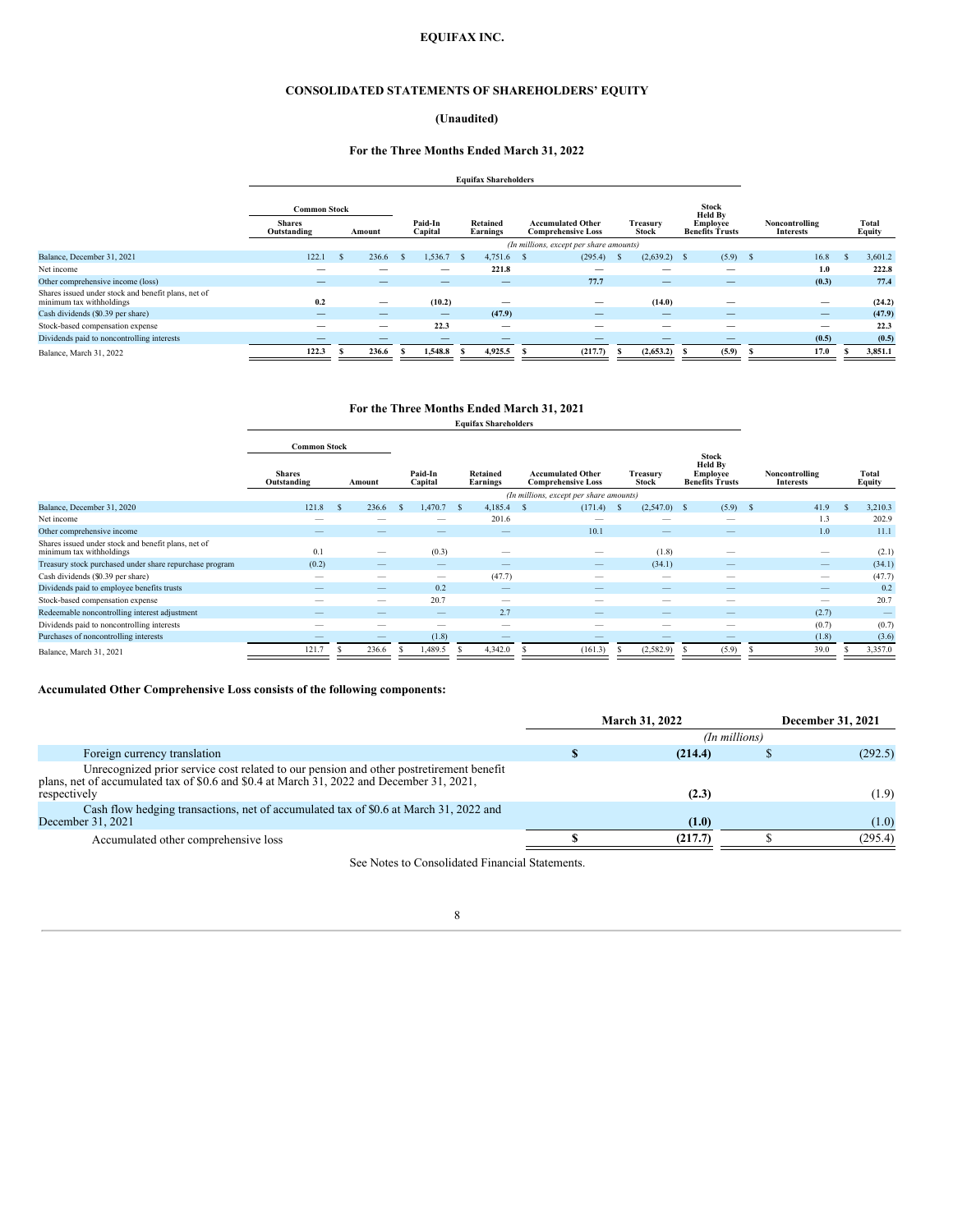#### **NOTES TO CONSOLIDATED FINANCIAL STATEMENTS (UNAUDITED)**

## **March 31, 2022**

## **1. SUMMARY OF SIGNIFICANT ACCOUNTING POLICIES**

As used herein, the terms Equifax, the Company, we, our and us refer to Equifax Inc., a Georgia corporation, and its consolidated subsidiaries as a combined entity, except where it is clear that the terms mean only Equifax Inc.

*Nature of Operations.* We collect, organize and manage various types of financial, demographic, employment, criminal history and marketing information. Our products and services enable businesses to make credit and service decisions, manage their portfolio risk, automate or outsource certain payroll-related, tax and human resources business processes, and develop marketing strategies concerning consumers and commercial enterprises. We serve customers across a wide range of industries, including the financial services, mortgage, retail, telecommunications, utilities, automotive, brokerage, healthcare and insurance industries, as well as government agencies. We also enable consumers to manage and protect their financial health through a portfolio of products offered directly to consumers. As of March 31, 2022, we operated in the following countries: Argentina, Australia, Canada, Chile, Costa Rica, Dominican Republic, Ecuador, El Salvador, Honduras, India, Ireland, Mexico, New Zealand, Paraguay, Peru, Portugal, Spain, the United Kingdom, or U.K., Uruguay and the United States of America, or U.S. We also have investments in consumer and/or commercial credit information companies through joint ventures in Cambodia, Malaysia and Singapore and have an investment in a consumer and commercial credit information company in Brazil. We have a joint venture in Russia that offers consumer credit services, however, we have determined as of March 31, 2022 that we expect no future economic benefit from the joint venture going forward.

We develop, maintain and enhance secured proprietary information databases through the compilation of consumer specific data, including credit, income, employment, criminal history, asset, liquidity, net worth and spending activity, and business data, including credit and business demographics, that we obtain from a variety of sources, such as credit granting institutions, and income and tax information primarily from large to mid-sized companies in the U.S. We process this information utilizing our proprietary information management systems. We also provide information, technology and services to support debt collections and recovery management.

**Basis of Presentation.** The accompanying unaudited Consolidated Financial Statements have been prepared in accordance with U.S. generally accepted accounting principles, or GAAP, the instructions to Form 10-Q and applicable sections of SEC Regulation S-X. This Form 10-Q should be read in conjunction with the Consolidated Financial Statements and the notes thereto included in our annual report on Form 10-K for the year ended December 31, 2021 ("2021 Form 10-K").

Our unaudited Consolidated Financial Statements reflect all adjustments which are, in the opinion of management, necessary for a fair presentation of the periods presented and are of a normal recurring nature.

*Earnings Per Share.* Our basic earnings per share, or EPS, is calculated as net income attributable to Equifax divided by the weighted-average number of common shares outstanding during the reporting period. Diluted EPS is calculated to reflect the potential dilution that would occur if stock options or other contracts to issue common stock were exercised and resulted in additional common shares outstanding. The net income amounts used in both our basic and diluted EPS calculations are the same. A reconciliation of the weighted-average outstanding shares used in the two calculations is as follows:

|                                               | Three Months Ended March 31, |       |
|-----------------------------------------------|------------------------------|-------|
|                                               | 2022                         | 2021  |
|                                               | (In millions)                |       |
| Weighted-average shares outstanding (basic)   | 122.2                        | 121.8 |
| Effect of dilutive securities:                |                              |       |
| Stock options and restricted stock units      | 1.3                          | 1.4   |
| Weighted-average shares outstanding (diluted) | 123.5                        | 123.2 |
|                                               |                              |       |

For the three months ended March 31, 2022 and 2021, stock options that were anti-dilutive werenot material.

*Financial Instruments.* Our financial instruments consist primarily of cash and cash equivalents, accounts receivable, accounts payable and short and long-term debt. The carrying amounts of these items, other than long-term debt, approximate their fair market values due to the short-term nature of these instruments. The fair value of our fixed-rate debt is determined

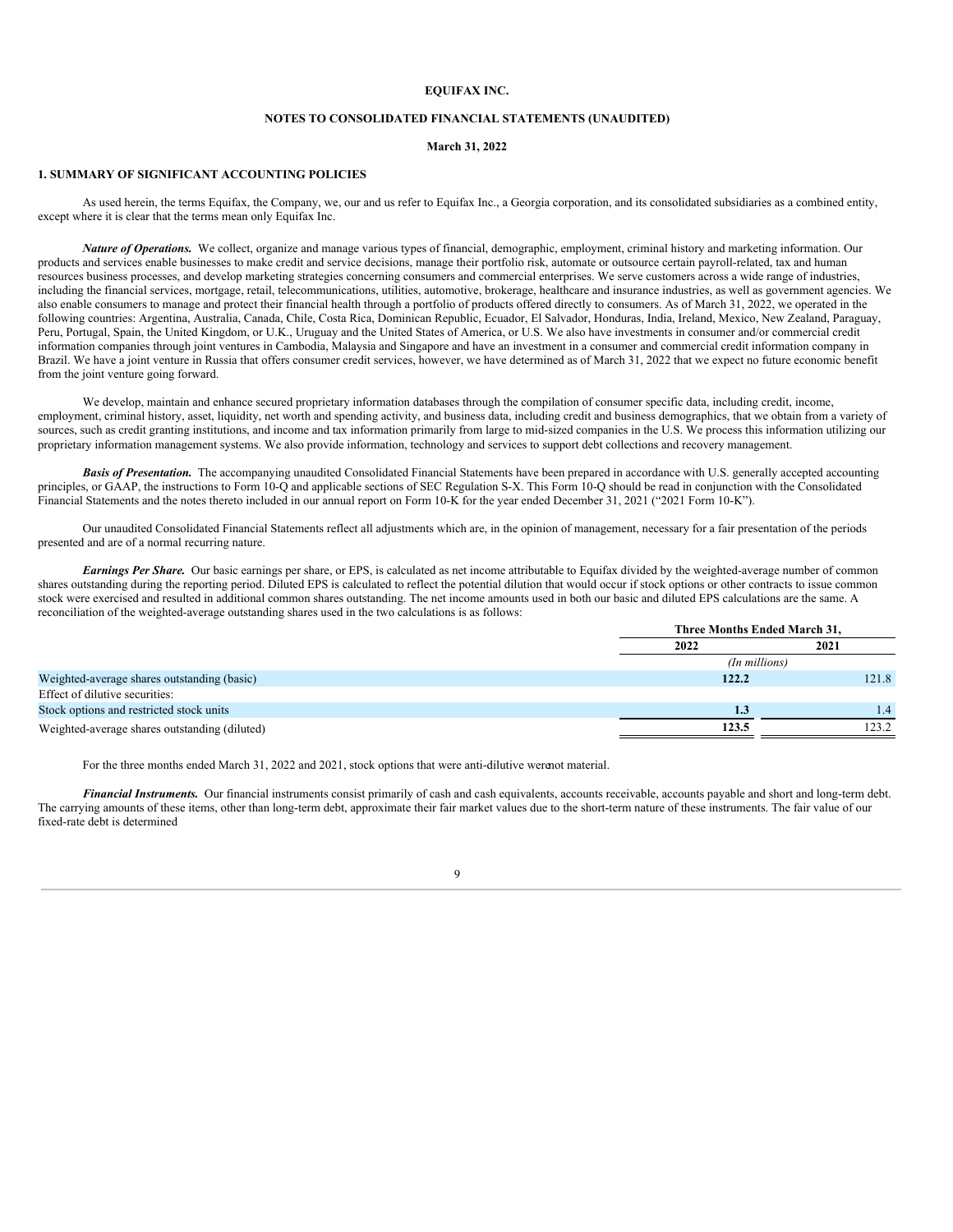using Level 2 inputs such as quoted market prices for publicly traded instruments, and for non-publicly traded instruments, through valuation techniques depending on the specific characteristics of the debt instrument, taking into account credit risk. As of March 31, 2022 and December 31, 2021, the fair value of our long-term debt, including the current portion, was \$4.9 billion and \$5.2 billion, respectively, compared to its carrying value of \$5.0 billion for both periods.

Fair Value Measurements. Fair value is determined based on the assumptions marketplace participants use in pricing an asset or liability. We use a three level fair value hierarchy to prioritize the inputs used in valuation techniques between observable inputs that reflect quoted prices in active markets, inputs other than quoted prices with observable market data and unobservable data (e.g., a company's own data).

Assets and Liabilities Measured at Fair Value on a Nonrecurring Basis. We completed multiple acquisitions during the three months ended March 31, 2022 and the year ended December 31, 2021. The values of certain assets acquired were recorded at fair value using Level 3 inputs. The majority of the related current assets acquired and liabilities assumed were recorded at their carrying values as of the date of acquisition, as their carrying values approximated their fair values due to their short-term nature. The fair values of definite-lived intangible assets acquired in these acquisitions were estimated primarily based on the income approach. The income approach estimates fair value based on the present value of the cash flows that the assets are expected to generate in the future. We developed internal estimates for the expected cash flows and discount rates in the present value calculations.

*Trade Accounts Receivable and Allowance for Doubtful Accounts.*Accounts receivable are stated at cost and are due in less than a year. Significant payment terms for customers are identified in the contract. We do not recognize interest income on our trade accounts receivable. Additionally, we generally do not require collateral from our customers related to our trade accounts receivable.

The allowance for doubtful accounts is based on management's estimate for expected credit losses for outstanding trade accounts receivables. We determine expected credit losses based on historical write-off experience, an analysis of the aging of outstanding receivables, customer payment patterns, the establishment of specific reserves for customers in an adverse financial condition and adjusted based upon our expectations of changes in macroeconomic conditions that may impact the collectability of outstanding receivables. We reassess the adequacy of the allowance for doubtful accounts each reporting period. Increases to the allowance for doubtful accounts are recorded as bad debt expense, which are included in selling, general and administrative expenses on the accompanying Consolidated Statements of Income. Below is a rollforward of our allowance for doubtful accounts for the three months ended March 31, 2022 and 2021, respectively.

|                                                      | Three Months Ended March 31, |       |  |  |
|------------------------------------------------------|------------------------------|-------|--|--|
|                                                      | 2022                         | 2021  |  |  |
|                                                      | (In millions)                |       |  |  |
| Allowance for doubtful accounts, beginning of period | 13.9                         | 12.9  |  |  |
| Current period bad debt expense                      | 1.2                          | (0.3) |  |  |
| Write-offs, net of recoveries                        | (0.2)                        | (0.8) |  |  |
| Allowance for doubtful accounts, end of period       | 14.9                         | 11.8  |  |  |

*Other Current Assets.* Other current assets on our Consolidated Balance Sheets include amounts receivable from tax authorities. Other current assets also include amounts in specifically designated accounts that hold the funds that are due to customers from our debt collection and recovery management services. As of March 31, 2022, these assets were \$26.7 million, with a corresponding balance in other current liabilities. These amounts are restricted as to their current use and will be released according to the specific customer agreements.

*Other Assets.* Other assets on our Consolidated Balance Sheets primarily represent our investments in unconsolidated affiliates, the Company's operating lease rightof-use assets, employee benefit trust assets, long-term deferred tax assets and assets related to life insurance policies covering certain officers of the Company.

*Equity Investment.* We record our equity investment in Brazil within Other Assets at fair value, using observable Level 1 inputs. The carrying value of the investment has been adjusted to \$95.0 million as of March 31, 2022 based on quoted market prices, resulting in an unrealized gain of \$27.8 million for the three months ended March 31, 2022. The carrying value of the investment was \$106.0 million as of March 31, 2021, resulting in an unrealized loss of \$1.9 million for the three months ended March 31, 2021.

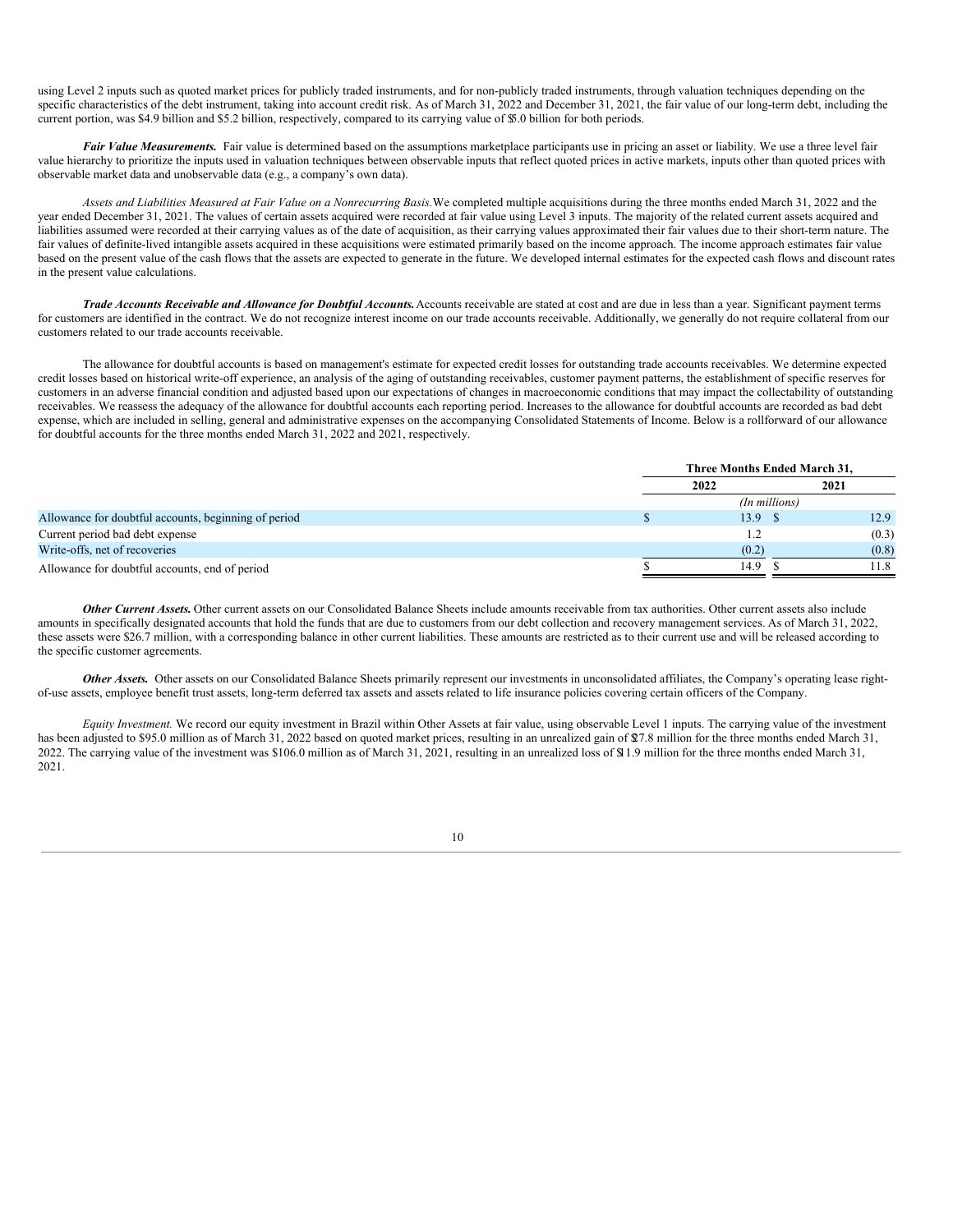We have a joint venture in Russia that offers consumer credit services, however, we have determined as of March 31, 2022 that we expect no future economic benefit from the joint venture going forward and have recorded a \$19.5 million loss to fully impair the investment for the three months ended March 31, 2022. All unrealized gains or losses on the investments are recorded in Other income, net within the Consolidated Statements of Income.

*Other Current Liabilities.* Other current liabilities on our Consolidated Balance Sheets consist of the current portion of our operating lease liabilities and various accrued liabilities such as costs related to the 2017 cybersecurity incident as described more fully in Note 6, interest expense and accrued employee benefits. Other current liabilities also include the offset to other current assets related to amounts in specifically designated accounts that hold the funds that are due to customers from our debt collection and recovery management services. As of March 31, 2022, these funds were \$26.7 million. These amounts are restricted as to their current use and will be released according to the specific customer agreements.

*Recent Accounting Pronouncements.* In October 2021, the FASB issued ASU No. 2021-08 "Business Combinations (Topic 805): Accounting for Contract Assets and Contract Liabilities from Contracts with Customers." The update provides clarifying guidance to reduce diversity in practice stating that contract assets and contract liabilities acquired in business combinations should be measured in accordance with Accounting Standards Topic 606, rather than the fair value principles of Accounting Standards Topic 805. ASU 2021-08 is effective for all public business entities for annual periods beginning after December 15, 2022, although early adoption is permitted. This guidance must be applied on a prospective basis. The adoption of this guidance is not expected to have a material impact on our financial position, results of operations or cash flows.

In March 2020, the FASB issued ASU No. 2020-04 "Reference Rate Reform (Topic 848): Facilitation of the Effects of Reference Rate Reform on Financial Reporting." The update provides optional guidance for a limited period of time to ease the potential burden in accounting for (or recognizing the effects of) contract modifications on financial reporting, caused by reference rate reform. ASU 2020-04 is effective for all entities as of March 12, 2020 through December 31, 2022. We are still evaluating the impact, but do not expect the adoption of the standard to have a material impact on our Consolidated Financial Statements.

# **2. REVENUE**

*Revenue Recognition.* Based on the information that management reviews internally for evaluating operating segment performance and nature, amount, timing, and uncertainty of revenue and cash flows affected by economic factors, we disaggregate revenue as follows:

|                                         | Three Months Ended March 31, |         |    |         |               |        | Change |               |  |
|-----------------------------------------|------------------------------|---------|----|---------|---------------|--------|--------|---------------|--|
| <b>Consolidated Operating Revenue</b>   | 2022                         |         |    | 2021    |               | S      |        | $\frac{0}{0}$ |  |
|                                         |                              |         |    |         | (In millions) |        |        |               |  |
| <b>Verification Services</b>            | S.                           | 513.3   | \$ | 385.1   | \$            | 128.2  | 33     | $\frac{0}{0}$ |  |
| <b>Employer Services</b>                |                              | 135.7   |    | 102.1   |               | 33.6   | 33     | $\%$          |  |
| <b>Total Workforce Solutions</b>        |                              | 649.0   |    | 487.2   |               | 161.8  | 33     | $\frac{0}{0}$ |  |
| <b>Online Information Solutions</b>     |                              | 343.8   |    | 352.0   |               | (8.2)  | (2)    | $\frac{0}{0}$ |  |
| Mortgage Solutions                      |                              | 43.4    |    | 54.1    |               | (10.7) | (20)   | $\%$          |  |
| <b>Financial Marketing Services</b>     |                              | 45.7    |    | 53.3    |               | (7.6)  | (14)   | $\frac{0}{0}$ |  |
| <b>Total U.S. Information Solutions</b> |                              | 432.9   |    | 459.4   |               | (26.5) | (6)    | $\%$          |  |
| Asia Pacific                            |                              | 86.5    |    | 87.0    |               | (0.5)  | (1)    | $\frac{0}{0}$ |  |
| Europe                                  |                              | 85.8    |    | 77.0    |               | 8.8    | 11     | $\frac{0}{0}$ |  |
| Canada                                  |                              | 61.6    |    | 60.7    |               | 0.9    |        | $\%$          |  |
| Latin America                           |                              | 47.4    |    | 41.7    |               | 5.7    | 14     | $\frac{0}{0}$ |  |
| Total International                     |                              | 281.3   |    | 266.4   |               | 14.9   | 6      | $\%$          |  |
| Total operating revenue                 |                              | 1,363.2 |    | 1,213.0 |               | 150.2  | 12     | $\frac{0}{0}$ |  |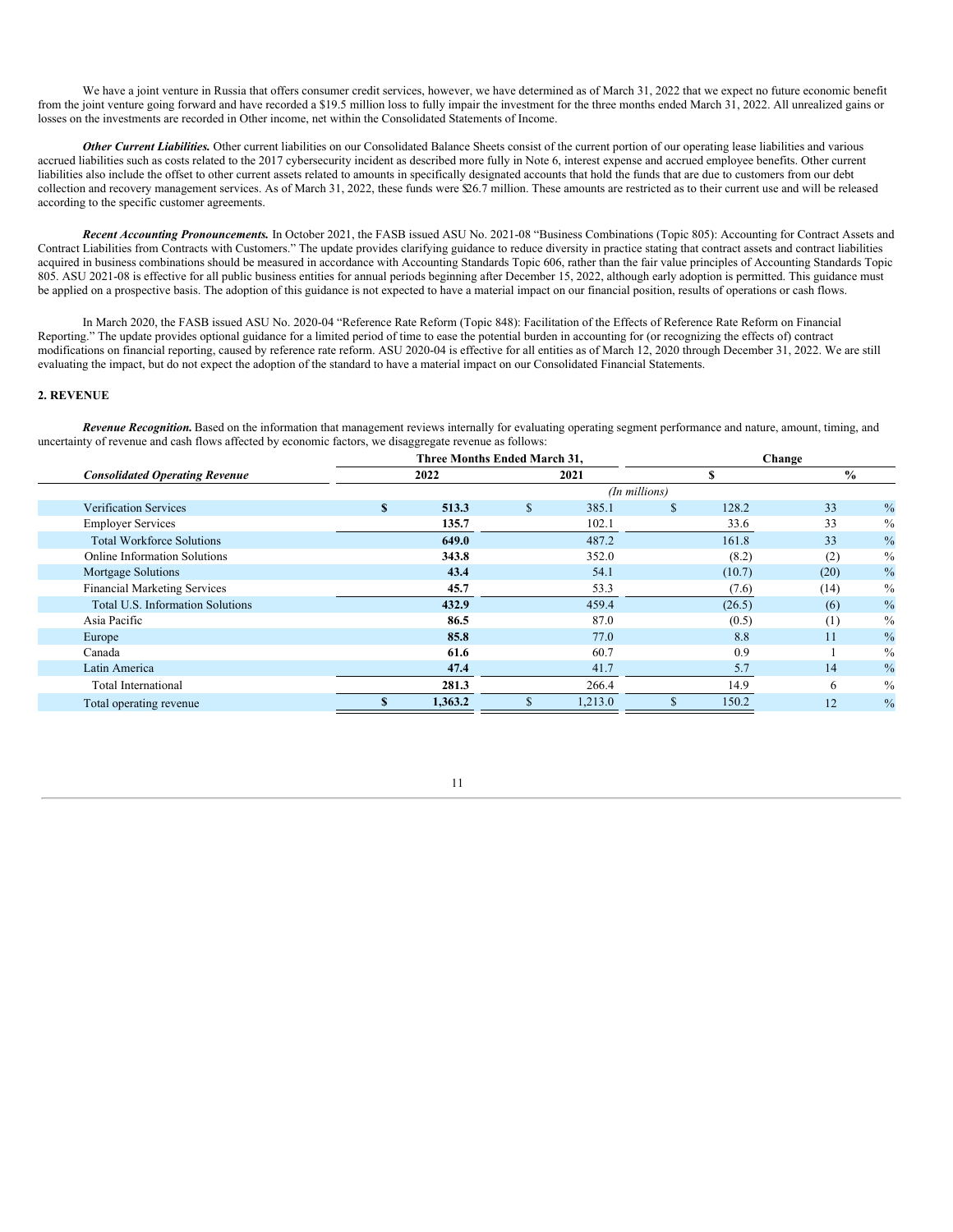*Remaining Performance Obligation –* We have elected to disclose only the remaining performance obligations for those contracts with an expected duration of greater than one year and do not disclose the value of remaining performance obligations for contracts in which we recognize revenue at the amount to which we have the right to invoice. We expect to recognize as revenue the following amounts related to our remaining performance obligations as of March 31, 2022, inclusive of foreign exchange impact:

| <b>Performance Obligation</b>          | Amount        |
|----------------------------------------|---------------|
|                                        | (In millions) |
| Less than 1 year                       | 28.6          |
| 1 to 3 years                           | 34.5          |
| 3 to 5 years                           | 20.1          |
| Thereafter                             | 32.0          |
| Total remaining performance obligation | 115.2         |

#### **3. ACQUISITIONS AND INVESTMENTS**

**2022 Acquisitions and Investments.** In the first quarter of 2022, the Company acquired 100% of Efficient Hire within the Workforce Solutions operating segment and Data Crédito within the International operating segment. These acquisitions expand the Company's data assets and product offerings and broaden our geographic footprint. The Company will account for these acquisitions in accordance with ASC 805, Business Combinations, which requires the assets acquired and the liabilities assumed to be measured at fair value at the date of the acquisition. The purchase price allocation for the acquisitions are not yet finalized and open areas relate to measurement of intangible assets, income taxes and working capital.

**2021 Acquisitions and Investments.** On February 10, 2021, the Company acquired 100% of Kount, a provider of fraud prevention and digital identity solutions for \$640 million within the U.S. Information Solutions ("USIS") business unit. Additionally, in the first quarter of 2021, the Company acquired100% of HIREtech and i2Verify within the Workforce Solutions business unit as well as a small acquisition and purchase of the remaining noncontrolling interest of a business within our International business unit.

# **4. GOODWILL AND INTANGIBLE ASSETS**

Goodwill. Goodwill represents the cost in excess of the fair value of the net assets acquired in a business combination. Goodwill is tested for impairment at the reporting unit level on an annual basis and on an interim basis if an event occurs or circumstances change that would more likely than not reduce the fair value of a reporting unit below its carrying value. We perform our annual goodwill impairment tests as of September 30.

Changes in the amount of goodwill for the three months ended March 31, 2022, are as follows:

|                                                     | <b>Solutions</b> | Workforce |    | U.S.<br>Information<br><b>Solutions</b> |   | <b>International</b> |   | <b>Total</b> |
|-----------------------------------------------------|------------------|-----------|----|-----------------------------------------|---|----------------------|---|--------------|
| Balance, December 31, 2021                          |                  | 2,365.4   | \$ | 1,900.1                                 | D | 1,992.6              | Φ | 6,258.1      |
| Acquisitions                                        |                  | 44.9      |    |                                         |   | 27.0                 |   | 71.9         |
| Adjustments to initial purchase price<br>allocation |                  | 0.3       |    |                                         |   | (0.1)                |   | 0.2          |
| Foreign currency translation                        |                  |           |    |                                         |   | 47.9                 |   | 47.9         |
| Balance, March 31, 2022                             |                  | 2,410.6   | Ф  | 1,900.1                                 |   | 2,067.4              |   | 6,378.1      |

*Indefinite-Lived Intangible Assets.* Indefinite-lived intangible assets consist of indefinite-lived reacquired rights representing the value of rights which we had granted to various affiliate credit reporting agencies that were reacquired in the U.S. and Canada. At the time we acquired these agreements, they were considered perpetual in nature under the accounting guidance in place at that time and, therefore, the useful lives are considered indefinite. Indefinite-lived intangible assets are not amortized. We are required to test indefinite-lived intangible assets for impairment annually and whenever events or circumstances indicate that there may be an impairment of the asset value. We perform our annual indefinite-lived intangible asset impairment test as of September 30. The estimated fair value of our indefinite-lived intangible assets exceeded the carrying value as of September 30, 2021. As a result, no impairment was recorded. Our indefinite-lived intangible asset carrying amounts did not change materially during the three months ended March 31, 2022.

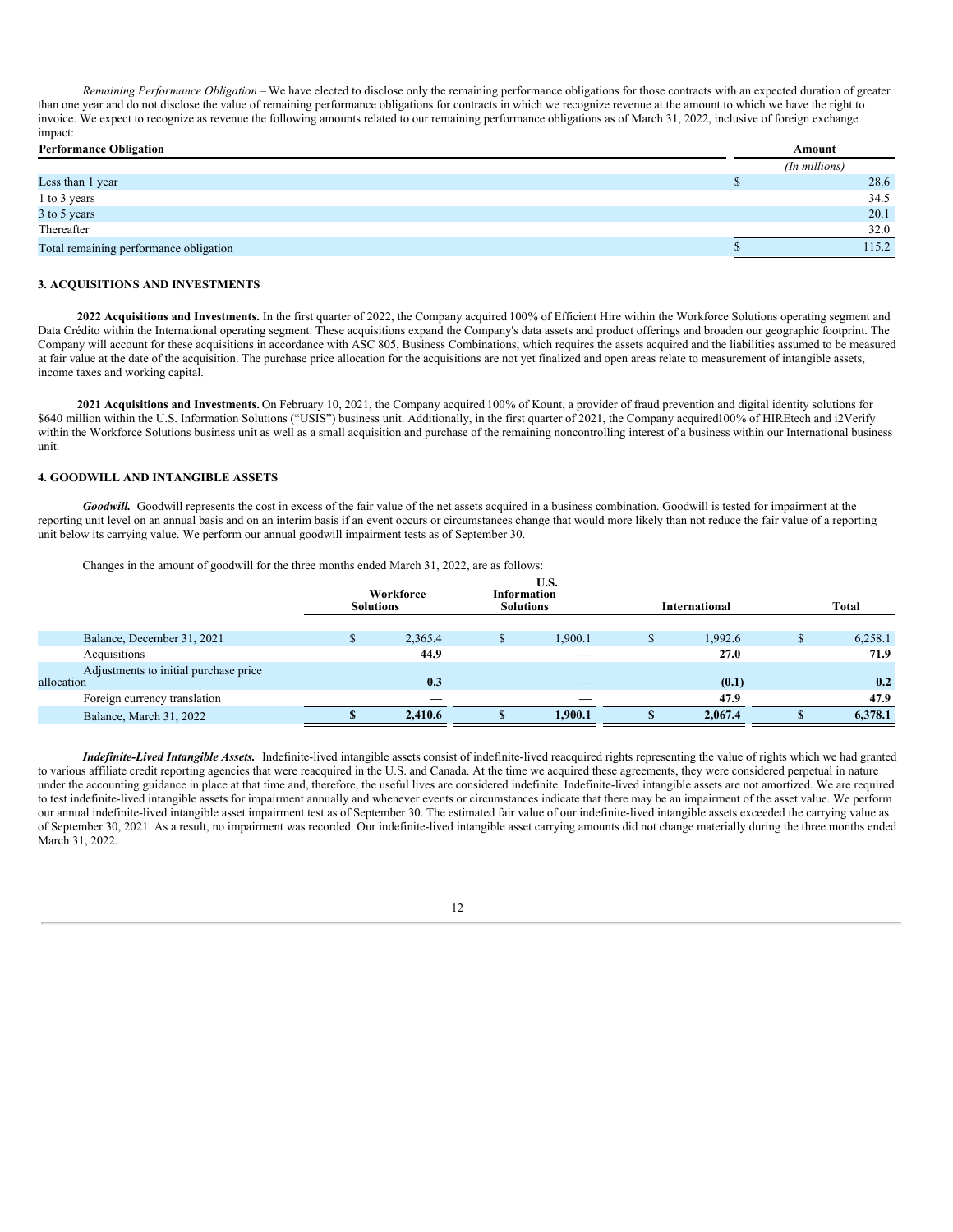*Purchased Intangible Assets.* Purchased intangible assets represent the estimated acquisition date fair value of acquired intangible assets used in our business. Purchased data files represent the estimated acquisition date fair value of consumer information files acquired primarily through the purchase of independent credit reporting agencies in the U.S., Australia and Canada. We expense the cost of modifying and updating credit files in the period such costs are incurred. We amortize all of our purchased intangible assets on a straight-line basis. For additional information about the useful lives related to our purchased intangible assets, see Note 1 of the Notes to Consolidated Financial Statements in our 2021 Form 10-K.

Purchased intangible assets at March 31, 2022 and December 31, 2021 consisted of the following:

|                                         | March 31, 2022 |              |  |                             |      | December 31, 2021 |               |         |     |                             |  |         |
|-----------------------------------------|----------------|--------------|--|-----------------------------|------|-------------------|---------------|---------|-----|-----------------------------|--|---------|
|                                         |                | Gross        |  | Accumulated<br>Amortization |      | Net               |               | Gross   |     | Accumulated<br>Amortization |  | Net     |
| Definite-lived intangible assets:       |                |              |  |                             |      |                   | (In millions) |         |     |                             |  |         |
| Purchased data files                    | S.             | $1,115.7$ \$ |  | (489.5)                     | - \$ | $626.2$ \$        |               | 1,103.1 | - S | (466.0)                     |  | 637.1   |
| Customer relationships                  |                | 854.2        |  | (372.1)                     |      | 482.1             |               | 805.2   |     | (354.9)                     |  | 450.3   |
| Proprietary database                    |                | 709.4        |  | (73.3)                      |      | 636.1             |               | 710.2   |     | (59.3)                      |  | 650.9   |
| Acquired software and technology        |                | 165.7        |  | (23.2)                      |      | 142.5             |               | 160.0   |     | (18.9)                      |  | 141.1   |
| Trade names and other intangible assets |                | 26.2         |  | (14.5)                      |      | 11.7              |               | 23.9    |     | (12.6)                      |  | 11.3    |
| Non-compete agreements                  |                | 13.6         |  | (4.4)                       |      | 9.2               |               | 11.0    |     | (3.7)                       |  | 7.3     |
| Total definite-lived intangible assets  |                | 2,884.8      |  | (977.0)                     |      | 1.907.8           |               | 2,813.4 |     | (915.4)                     |  | 1,898.0 |

Amortization expense related to purchased intangible assets was \$57.3 million and \$39.4 million during the three months ended March 31, 2022 and 2021, respectively.

Estimated future amortization expense related to definite-lived purchased intangible assets at March 31, 2022 is as follows:

# **Years ending December 31, Amount**

|            | (In millions) |
|------------|---------------|
| 2022       | 175.0         |
| 2023       | 223.7         |
| 2024       | 212.0         |
| 2025       | 208.7         |
| 2026       | 197.4         |
| Thereafter | 891.0         |
|            | .907.8        |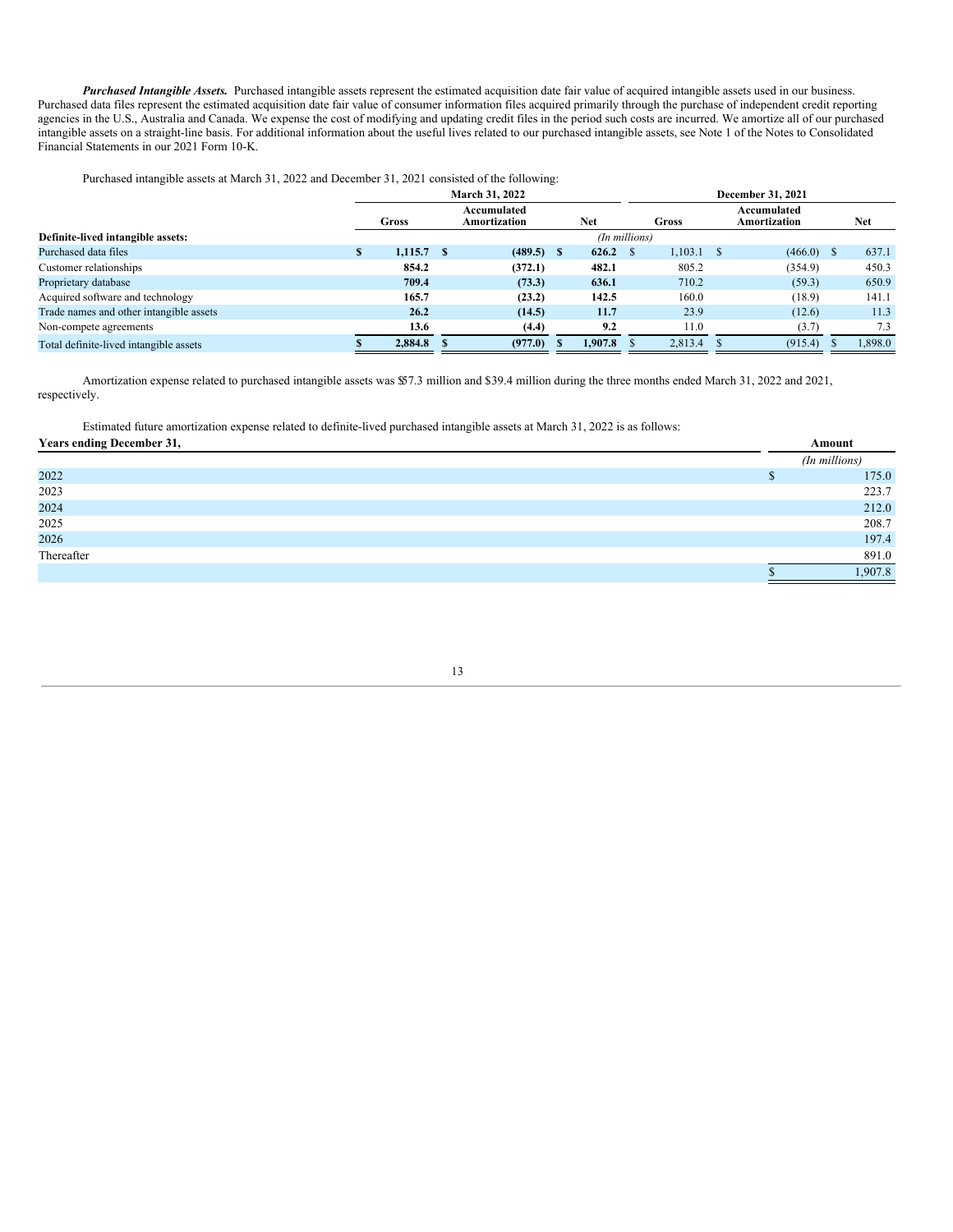#### **5. DEBT**

Debt outstanding at March 31, 2022 and December 31, 2021 was as follows:

|                                                    | March 31, 2022 | December 31, 2021 |         |  |
|----------------------------------------------------|----------------|-------------------|---------|--|
|                                                    | (In millions)  |                   |         |  |
| Commercial paper                                   | \$<br>836.0    | S                 | 321.9   |  |
| Notes, 3.3%, due December 2022                     | 500.0          |                   | 500.0   |  |
| Notes, 3.95%, due June 2023                        | 400.0          |                   | 400.0   |  |
| Notes, 2.6%, due December 2024                     | 750.0          |                   | 750.0   |  |
| Notes, 2.6%, due December 2025                     | 400.0          |                   | 400.0   |  |
| Notes, 3.25%, due June 2026                        | 275.0          |                   | 275.0   |  |
| Term loan, due August 2026                         | 700.0          |                   | 700.0   |  |
| Debentures, 6.9%, due July 2028                    | 125.0          |                   | 125.0   |  |
| Notes, 3.1%, due May 2030                          | 600.0          |                   | 600.0   |  |
| Notes, 2.35%, due September 2031                   | 1,000.0        |                   | 1,000.0 |  |
| Notes, 7.0%, due July 2037                         | 250.0          |                   | 250.0   |  |
| Other                                              | 6.3            |                   | 3.2     |  |
| Total debt                                         | 5,842.3        |                   | 5,325.1 |  |
| Less short-term debt and current maturities        | (1,342.1)      |                   | (824.8) |  |
| Less unamortized discounts and debt issuance costs | (28.3)         |                   | (30.2)  |  |
| Total long-term debt, net                          | 4,471.9        |                   | 4,470.1 |  |

*2.35% Senior Notes***.** In August 2021, we issued \$1.0 billion aggregate principal amount of 2.35% ten-year Senior Notes due 2031 (the "2031 Notes") in an underwritten public offering. Interest on the 2031 Notes accrues at a rate of 2.35% per year and is payable semi-annually in arrears on March 15 and September 15 of each year. The net proceeds of the sale of the 2031 Notes were used to repay our then-outstanding \$300.0 million 3.6% Senior Notes due 2021 and \$300.0 million Floating Rate Notes due 2021. The remaining proceeds were used for general corporate purposes, including the repayment of borrowings under our commercial paper program and the funding of acquisitions, including our acquisition of Appriss Insights in the fourth quarter of 2021. We must comply with various non-financial covenants, including certain limitations on mortgages, liens and sale-leaseback transactions, as well as mergers and sales of substantially all of our assets. The 2031 Notes are unsecured and rank equally with all of our other unsecured and unsubordinated indebtedness.

Senior Credit Facilities. In August 2021, we refinanced our existing unsecured revolving credit facility of \$1.1 billion set to expire September 2023, and entered into a new \$1.5 billion five-year unsecured revolving credit facility (the "Revolver") and a new \$700.0 million delayed draw term loan ("Term Loan"), collectively known as the "Senior Credit Facilities," both of which mature in August 2026. Borrowings under the Senior Credit Facilities may be used for working capital, for capital expenditures, to refinance existing debt, to finance acquisitions and for other general corporate purposes. The Revolver includes an option to request a maximum of three one-year extensions of the maturity date, any time after the first anniversary of the closing date of the Revolver. Availability of the Revolver is reduced by the outstanding principal balance of our commercial paper notes and by any letters of credit issued under the Revolver. As of March 31, 2022, there were \$836.0 million of outstanding commercial paper notes, \$0.7 million of letters of credit outstanding, no outstanding borrowings under the Revolver and \$700.0 million outstanding under the Term Loan. Availability under the Revolver was \$663.3 million at March 31, 2022.

*Commercial Paper Program.* In the third quarter of 2021, we increased the size of our commercial paper ("CP") program from \$1.1 billion to \$1.5 billion, consistent with the increase in our Revolver. The \$1.5 billion CP program has been established through the private placement of commercial paper notes from time-to-time, in which borrowings may bear interest at either a variable or a fixed rate, plus the applicable margin. Maturities of CP can range from overnight to 397 days. Because the CP is backstopped by our Revolver, the amount of CP which may be issued under the program is reduced by the outstanding face amount of any letters of credit issued and by the outstanding borrowings under our Revolver. At March 31, 2022, there were \$836.0 million of outstanding CP notes.

For additional information about our debt agreements, see Note 5 of the Notes to Consolidated Financial Statements in our 2021 Form 10-K.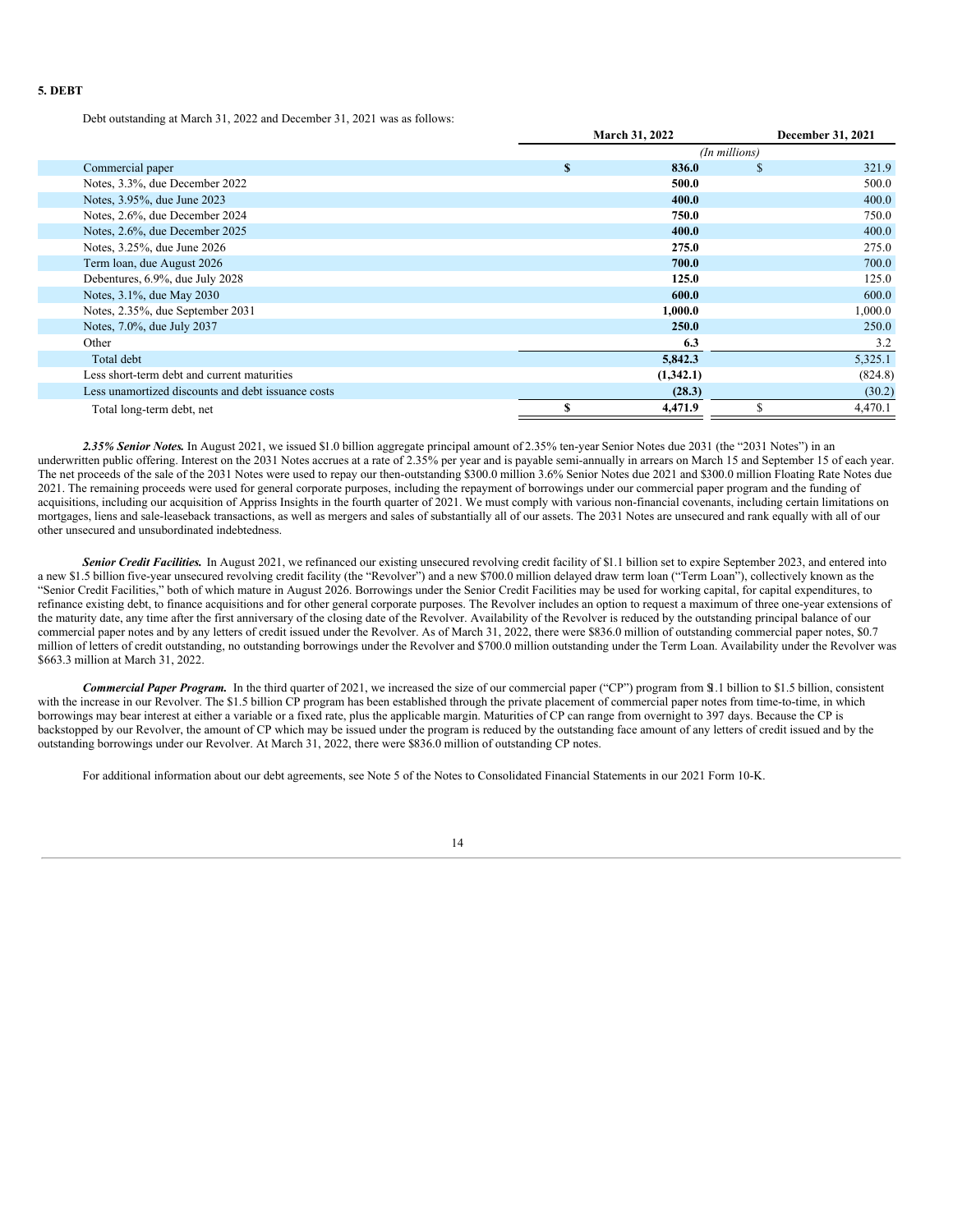#### **6. COMMITMENTS AND CONTINGENCIES**

Litigation, Claims and Government Investigations Related to the 2017 Cybersecurity Incident. In 2017, we experienced a cybersecurity incident following a criminal attack on our systems that involved the theft of certain personally identifiable information of U.S., Canadian and U.K. consumers. Following the 2017 cybersecurity incident, hundreds of class actions and other lawsuits were filed against us typically alleging harm from the incident and seeking various remedies, including monetary and injunctive relief. We were also subject to investigations and inquiries by federal, state and foreign governmental agencies and officials regarding the 2017 cybersecurity incident and related matters. Most of these lawsuits and government investigations have concluded or been resolved, including pursuant to the settlement agreements described below, while others remain ongoing. The Company's participation in these settlements does not constitute an admission by the Company of any fault or liability, and the Company does not admit fault or liability.

In 2019, we recorded expenses, net of insurance recoveries, of \$800.9 million in other current liabilities in our Consolidated Balance Sheets, exclusive of our legal and professional services expenses. The amount accrued represents our best estimate of the liability related to these matters. The Company will continue to evaluate information as it becomes known and adjust accruals for new information and further developments in accordance with ASC 450-20-25. While it is reasonably possible that losses exceeding the amount accrued may be incurred, it is not possible at this time to estimate the additional possible loss in excess of the amount already accrued that might result from adverse judgments, settlements, penalties or other resolution of the proceedings and investigations described below based on a number of factors, such as the various stages of these proceedings and investigations, including matters on appeal, that alleged damages have not been specified or are uncertain, the uncertainty as to the certification of a class or classes and the size of any certified class, as applicable, and the lack of resolution on significant factual and legal issues. The ultimate amount paid on these actions, claims and investigations in excess of the amount already accrued could be material to the Company's consolidated financial condition, results of operations, or cash flows in future periods.

*Consumer Settlement.* On July 19, 2019 and July 22, 2019, we entered into multiple agreements that resolve the U.S. consolidated consumer class action cases, captioned In re: Equifax, Inc. Customer Data Security Breach Litigation, MDL No. 2800 (the "U.S. Consumer MDL Litigation"), and the investigations of the FTC, the CFPB, the Attorneys General of 48 states, the District of Columbia and Puerto Rico and the NYDFS (collectively, the "Consumer Settlement"). Under the terms of the Consumer Settlement, the Company agreed to contribute \$380.5 million to a non-reversionary settlement fund (the "Consumer Restitution Fund") to provide restitution for U.S. consumers identified by the Company whose personal information was compromised as a result of the 2017 cybersecurity incident as well as to pay reasonable attorneys' fees and reasonable costs and expenses for the plaintiffs' counsel in the U.S. Consumer MDL Litigation (not to exceed \$80.5 million), settlement administration costs and notice costs. The Company has agreed to contribute up to an additional \$125.0 million to the Consumer Restitution Fund to cover certain unreimbursed costs and expenditures incurred by affected U.S. consumers in the event the \$380.5 million in the Consumer Restitution Fund is exhausted. The Company also agreed to various business practice commitments related to consumer assistance and its information security program, including conducting third party assessments of its information security program.

On January 13, 2020, the Northern District of Georgia, the U.S. District Court overseeing centralized pre-trial proceedings for the U.S. Consumer MDL Litigation and numerous other federal court actions relating to the 2017 cybersecurity incident (the "MDL Court"), entered an order granting final approval of the settlement in connection with the U.S. Consumer MDL Litigation. The MDL Court entered an amended order granting final approval of the settlement (the "Final Approval Order") on March 17, 2020. Several objectors appealed the Final Approval Order to the U.S. Court of Appeals for the Eleventh Circuit (the "Eleventh Circuit"). On June 3, 2021, the Eleventh Circuit issued an order reversing the MDL Court's grant of incentive awards to class representatives, but affirming all other aspects of the Final Approval Order. Several objectors filed petitions with the Eleventh Circuit seeking a rehearing, and on July 29, 2021, the Eleventh Circuit denied those petitions. On August 12, 2021, the MDL Court made the Eleventh Circuit's mandate the judgment of the MDL Court. Two objectors filed petitions for a writ of certiorari with the U.S. Supreme Court, and on January 10, 2022, the U.S. Supreme Court denied the last remaining petition. On January 11, 2022, the Consumer Settlement became effective.

*Other Matters*. We face other lawsuits and government investigations related to the 2017 cybersecurity incident that have not yet been concluded or resolved. These ongoing matters may result in judgments, fines or penalties, settlements or other relief. We dispute the allegations in the remaining lawsuits and intend to defend against such claims. Set forth below are descriptions of the main categories of these matters.

Georgia State Court Consumer Class Actions. Four putative class actions arising from the 2017 cybersecurity incident were filed against us in Fulton County Superior Court and Fulton County State Court in Georgia based on similar allegations and theories as alleged in the U.S. Consumer MDL Litigation and seek monetary damages, injunctive relief and other related

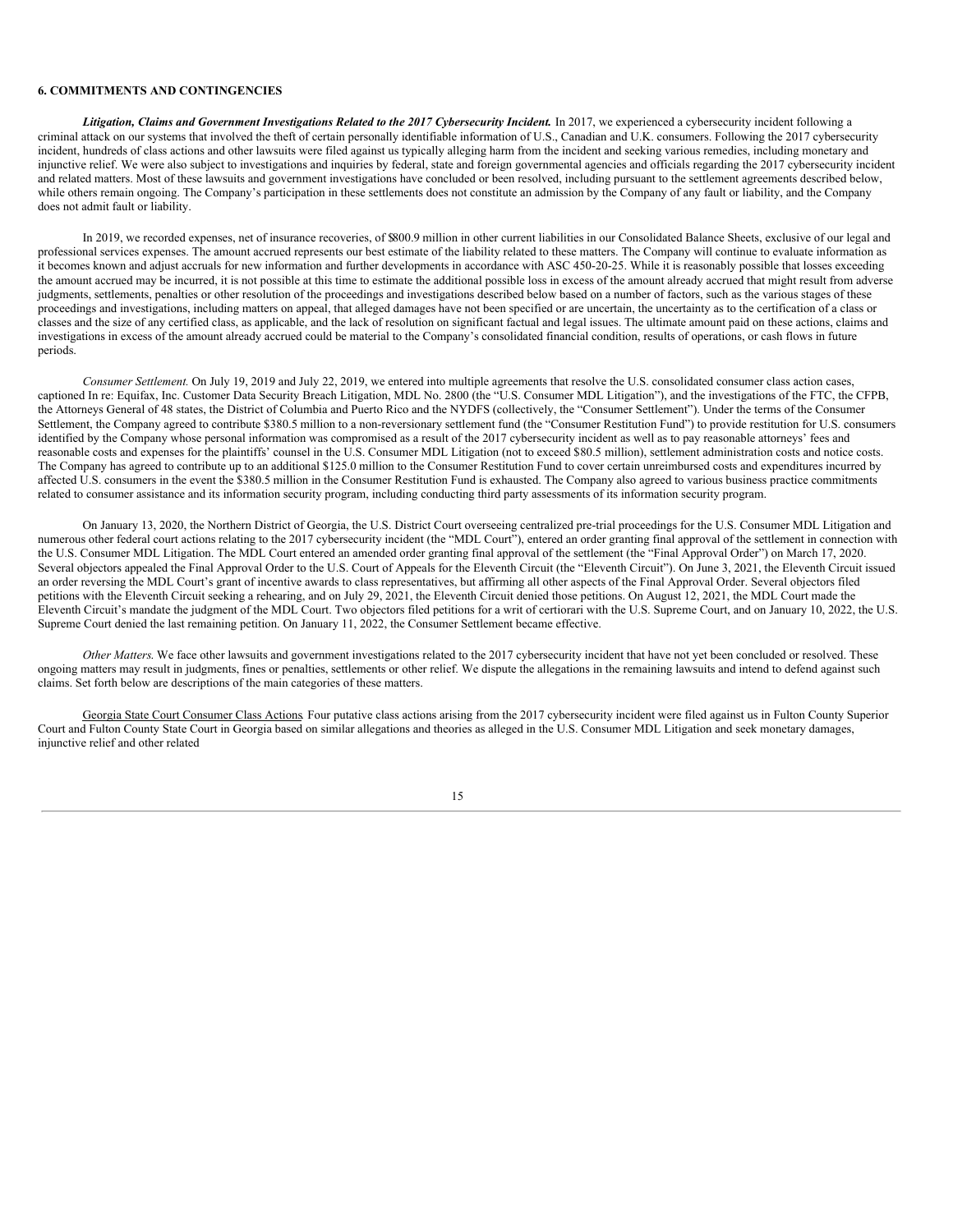relief on behalf of Georgia citizens. These cases were transferred to a single judge in the Fulton County Business Court and three of the cases were consolidated into a single action. On July 27, 2018, the Fulton County Business Court granted the Company's motion to stay the remaining single case, and on August 17, 2018, the Fulton County Business Court granted the Company's motion to stay the consolidated case. Because the plaintiffs in the four putative class actions did not opt out of the Consumer Settlement that became effective on January 11, 2022, these cases have been dismissed and are now closed.

Canadian Class Actions. Five putative Canadian class actions, four of which are on behalf of a national class of approximately 19,000 Canadian consumers, are pending against us in Ontario, British Columbia and Alberta. Each of the proposed Canadian class actions asserts a number of common law and statutory claims seeking monetary damages and other related relief in connection with the 2017 cybersecurity incident. In addition to seeking class certification on behalf of Canadian consumers whose personal information was allegedly impacted by the 2017 cybersecurity incident, in some cases, plaintiffs also seek class certification on behalf of a larger group of Canadian consumers who had contracts for subscription products with Equifax around the time of the incident or earlier and were not impacted by the incident.

On December 13, 2019, the court in Ontario granted certification of a nationwide class that includes all impacted Canadians as well as Canadians who had subscription products with Equifax between March 7, 2017 and July 30, 2017 who were not impacted by the incident. We appealed one of the claims on which a class was certified and on June 9, 2021, our appeal was granted by the Ontario Divisional Court. The plaintiff has since filed a notice of further appeal with the Ontario Court of Appeal, which is scheduled to be heard in June 2022. All remaining purported class actions are at preliminary stages or stayed.

Government Investigations. We have cooperated with federal, state and foreign governmental agencies and officials investigating or otherwise seeking information, testimony and/or documents, regarding the 2017 cybersecurity incident and related matters and these investigations have been resolved as discussed in prior filings.

The U.K.'s Financial Conduct Authority ("FCA") opened an enforcement investigation against our U.K. subsidiary, Equifax Limited, in October 2017. The investigation by the FCA has involved a number of information requirements and interviews. We continue to respond to the information requirements and are cooperating with the investigation.

Although we continue to cooperate in the Canadian class action proceedings and the FCA investigation, an adverse outcome to any such proceedings and investigation could subject us to fines or other obligations, which could have a material adverse effect on our financial condition and results of operations.

#### **Data Processing, Outsourcing Services and Other Agreements**

We have separate agreements with Google, Amazon Web Services, IBM, Tata Consultancy Services and others to outsource portions of our network and security infrastructure, computer data processing operations, applications development, business continuity and recovery services, help desk service and desktop support functions, operation of our voice, data and cloud computing networks, maintenance and related functions and to provide certain other administrative and operational services. The agreements expire between 2022 and 2027. Annual payment obligations in regard to these agreements vary due to factors such as the volume of data processed; changes in our servicing needs as a result of new product offerings, acquisitions or divestitures; the introduction of significant new technologies; foreign currency; or the general rate of inflation. In certain circumstances (e.g., a change in control or for our convenience), we may terminate these data processing and outsourcing agreements, and, in doing so, certain of these agreements require us to pay significant termination fees.

#### **Guarantees and General Indemnifications**

We may issue standby letters of credit and performance and surety bonds in the normal course of business. The aggregate notional amounts of all performance and surety bonds and standby letters of credit was not material at March 31, 2022 and generally have a remaining maturity of one year or less. We may issue other guarantees in the ordinary course of business. The maximum potential future payments we could be required to make under the guarantees in the ordinary course of business was not material at March 31, 2022. We have agreed to guarantee the liabilities and performance obligations (some of which have limitations) of a certain debt collections and recovery management subsidiary under its commercial agreements.

We have agreed to standard indemnification clauses in many of our lease agreements for office space, covering such things as tort, environmental and other liabilities that arise out of or relate to our use or occupancy of the leased premises. Certain of our credit agreements include provisions which require us to make payments to preserve an expected economic return to the lenders if that economic return is diminished due to certain changes in law or regulations. In conjunction with certain transactions, such as sales or purchases of operating assets or services in the ordinary course of business, or the

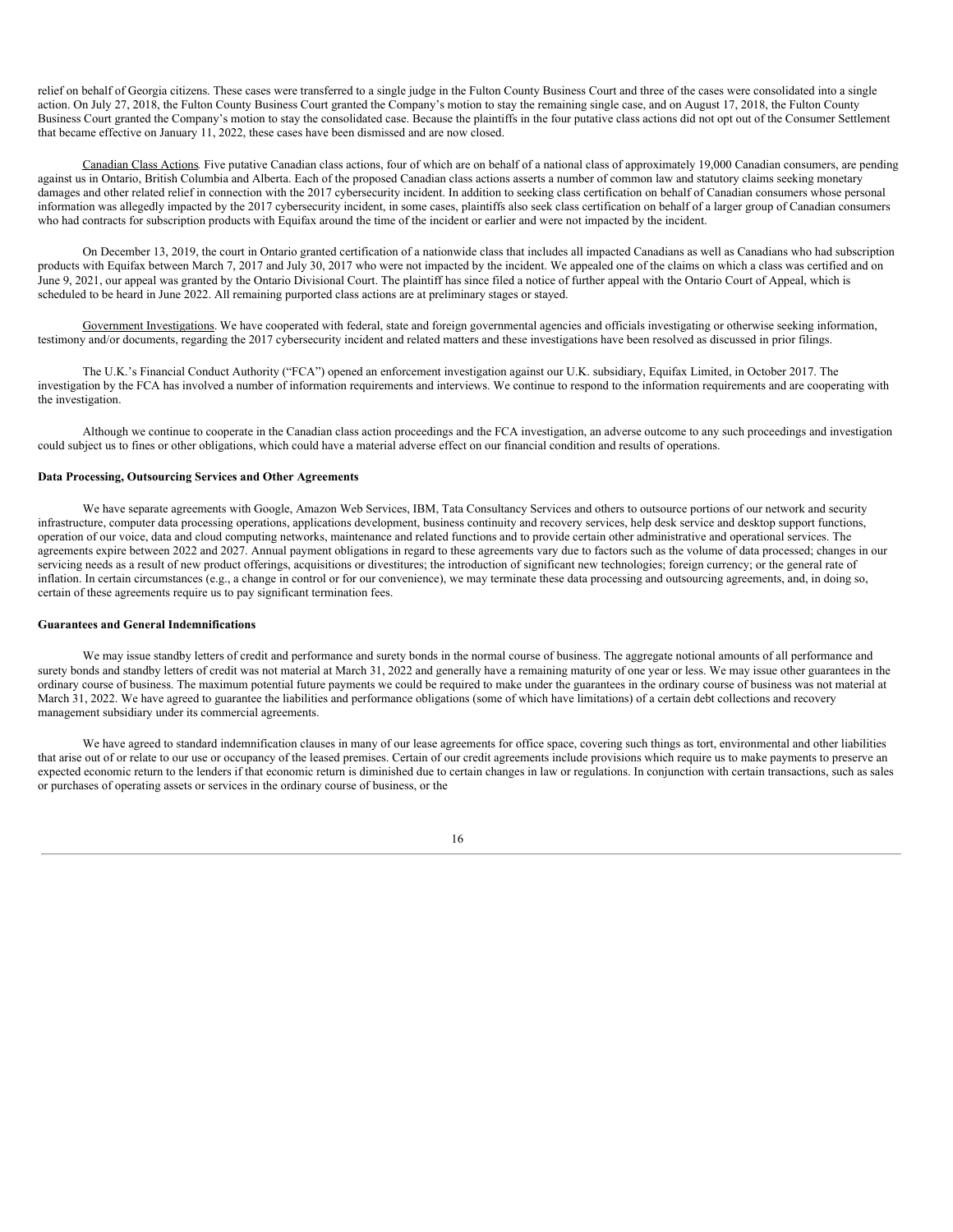disposition of certain assets or businesses, we sometimes provide routine indemnifications, the terms of which range in duration and sometimes are not limited. Additionally, the Company has entered into indemnification agreements with its directors and executive officers to indemnify such individuals to the fullest extent permitted by applicable law against liabilities that arise by reason of their status as directors or officers. The Company maintains directors and officers liability insurance coverage to reduce its exposure to such obligations.

We cannot reasonably estimate our potential future payments under the guarantees and indemnities and related provisions described above because we cannot predict when and under what circumstances these provisions may be triggered.

#### **Contingencies**

In addition to the matters set forth above, we are involved in legal and regulatory matters, government investigations, claims and litigation arising in the ordinary course of business. We periodically assess our exposure related to these matters based on the information which is available. We have recorded accruals in our Consolidated Financial Statements for those matters in which it is probable that we have incurred a loss and the amount of the loss, or range of loss, can be reasonably estimated.

For additional information about these and other commitments and contingencies, see Note 6 of the Notes to Consolidated Financial Statements in our 2021 Form 10-

## K.

# **7. INCOME TAXES**

We are subject to U.S. federal, state and international income taxes. We are generally no longer subject to federal, state, or international income tax examinations by tax authorities for years before 2018 with a few exceptions. Due to the potential for resolution of state and foreign examinations, and the expiration of various statutes of limitations, it is reasonably possible that our gross unrecognized tax benefit balance may change within the next twelve months by a range of \$0 to \$8.1 million.

#### **Effective Tax Rate**

Our effective income tax rate was26.7% for the three months ended March 31, 2022, compared to24.4% for the three months ended March 31, 2021. Our effective tax rate was higher during the first quarter of 2022 as compared to 2021 due to a greater foreign income tax rate differential and a change in deferred tax balances driven by a change in state law. The increase in the foreign rate differential was driven by the fair value adjustment of our equity investment in Brazil and adjustment to fully impair our investment in Russia.

#### **8. ACCUMULATED OTHER COMPREHENSIVE LOSS**

Changes in accumulated other comprehensive loss by component, after tax, for the three months ended March 31, 2022, are as follows:

|                                                                   | Foreign<br>currency |         | Pension and other<br>postretirement<br>benefit plans |               | <b>Cash flow</b><br>hedging<br>transactions | Total |         |
|-------------------------------------------------------------------|---------------------|---------|------------------------------------------------------|---------------|---------------------------------------------|-------|---------|
|                                                                   |                     |         |                                                      | (In millions) |                                             |       |         |
| Balance, December 31, 2021                                        |                     | (292.5) | (1.9)                                                |               | (1.0)                                       |       | (295.4) |
| Other comprehensive income before<br>reclassifications            |                     | 64.5    |                                                      |               |                                             |       | 64.5    |
| Amounts reclassified from accumulated other<br>comprehensive loss |                     | 13.6    | (0.4)                                                |               |                                             |       | 13.2    |
| Net current-period other comprehensive income<br>$(\text{loss})$  |                     | 78.1    | (0.4)                                                |               |                                             |       | 77.7    |
| Balance, March 31, 2022                                           |                     | (214.4) | (2.3)                                                |               | (1.0)                                       |       | (217.7) |
|                                                                   |                     |         |                                                      |               |                                             |       |         |

Changes in accumulated other comprehensive loss related to noncontrolling interests were not material as of March 31, 2022.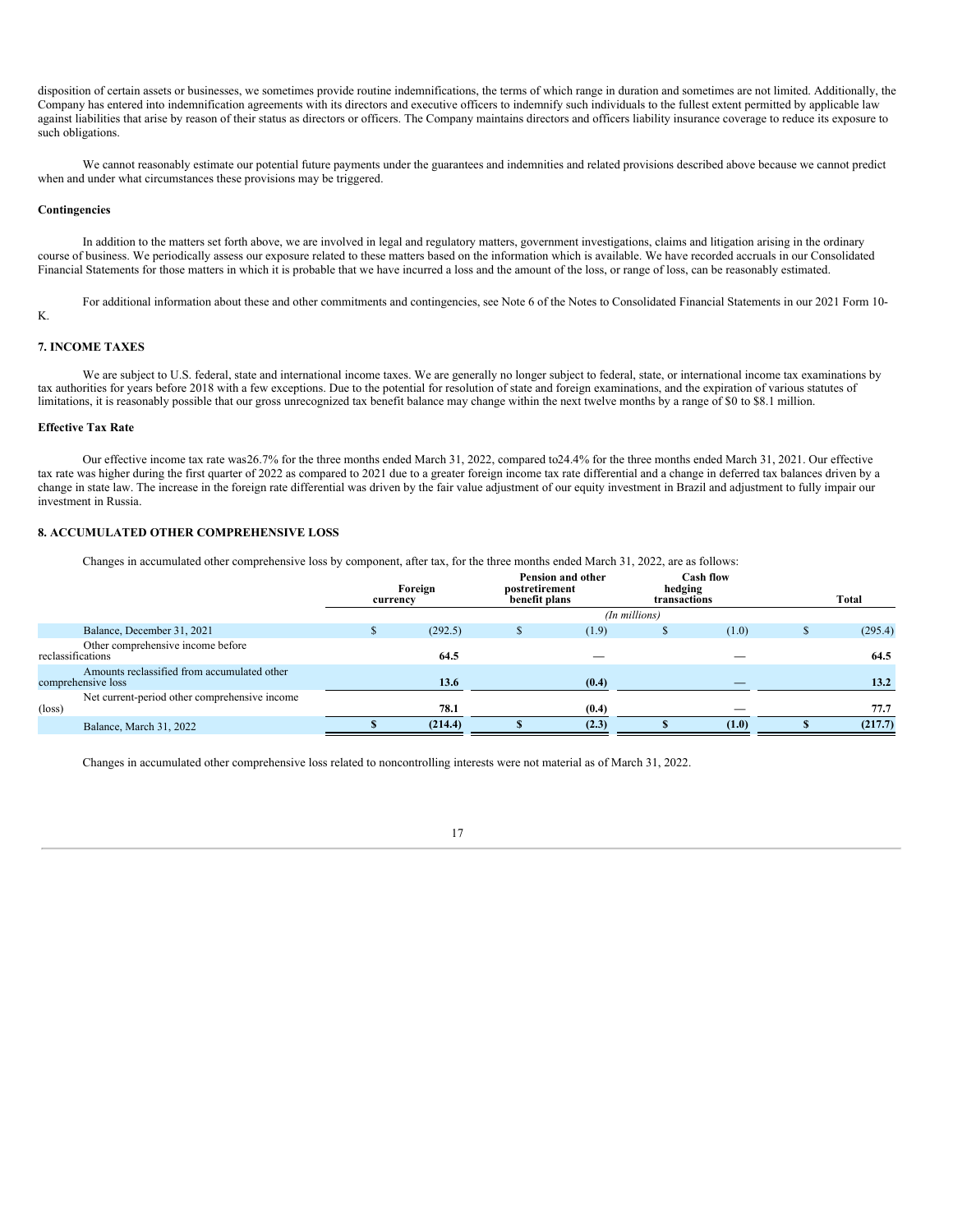#### **9. RESTRUCTURING CHARGES**

In the fourth quarter of 2021, we recorded \$8.6 million (\$6.5 million, net of tax) of restructuring charges, all of which were recorded in selling, general and administrative expenses within our Consolidated Statements of Income. This charge was recorded to general corporate expense and resulted from our continuing efforts to realign our internal resources to support the Company's strategic objectives and primarily relate to a reduction in headcount. As of March 31, 2022, \$3.1 million of the fourth quarter 2021 restructuring charge has been paid, with the remaining future payments expected to be completed later in 2022.

#### **10. SEGMENT INFORMATION**

*Reportable Segments.* We manage our business and report our financial results through the followingthree reportable segments, which are the same as our operating segments:

- Workforce Solutions
- U.S. Information Solutions ("USIS")
- International

The accounting policies of the reportable segments are the same as those described in our summary of significant accounting policies in Note 1 of the Notes to Consolidated Financial Statements in our 2021 Form 10-K. We evaluate the performance of these reportable segments based on their operating revenues, operating income and operating margins, excluding any unusual or infrequent items, if any. The measurement criteria for segment profit or loss and segment assets are substantially the same for each reportable segment. Inter-segment sales and transfers are not material for all periods presented. All transactions between segments are accounted for at fair market value or cost depending on the nature of the transaction and no timing differences occur between segments.

A summary of segment products and services is as follows:

*Workforce Solutions.* This segment includes employment, income, criminal history and social security number verification services as well as complementary payroll-based transaction services, employment tax management services and identity theft protection products.

*U.S. Information Solutions.* This segment includes consumer and commercial information services (such as credit information and credit scoring, credit modeling services and portfolio analytics, locate services, fraud detection and prevention services, identity verification services and other consulting services); mortgage services; financial marketing services; identity management; and credit monitoring products sold to resellers or directly to consumers.

*International.* This segment includes information services products, which includes consumer and commercial services (such as credit and financial information, credit scoring and credit modeling services), credit and other marketing products and services. In Asia Pacific, Europe, Canada and Latin America we also provide information, technology and services to support debt collections and recovery management. In Europe and Canada we also provide credit monitoring products to resellers or directly to consumers.

Operating revenue and operating income by operating segment during the three months ended March 31, 2022 and 2021 are as follows:

|                            | <b>Three Months Ended</b> |         |  |         |  |
|----------------------------|---------------------------|---------|--|---------|--|
| (In millions)              | March 31,                 |         |  |         |  |
| <b>Operating revenue:</b>  |                           | 2022    |  | 2021    |  |
| <b>Workforce Solutions</b> |                           | 649.0   |  | 487.2   |  |
| U.S. Information Solutions |                           | 432.9   |  | 459.4   |  |
| International              |                           | 281.3   |  | 266.4   |  |
| Total operating revenue    |                           | 1,363.2 |  | 1,213.0 |  |
|                            |                           |         |  |         |  |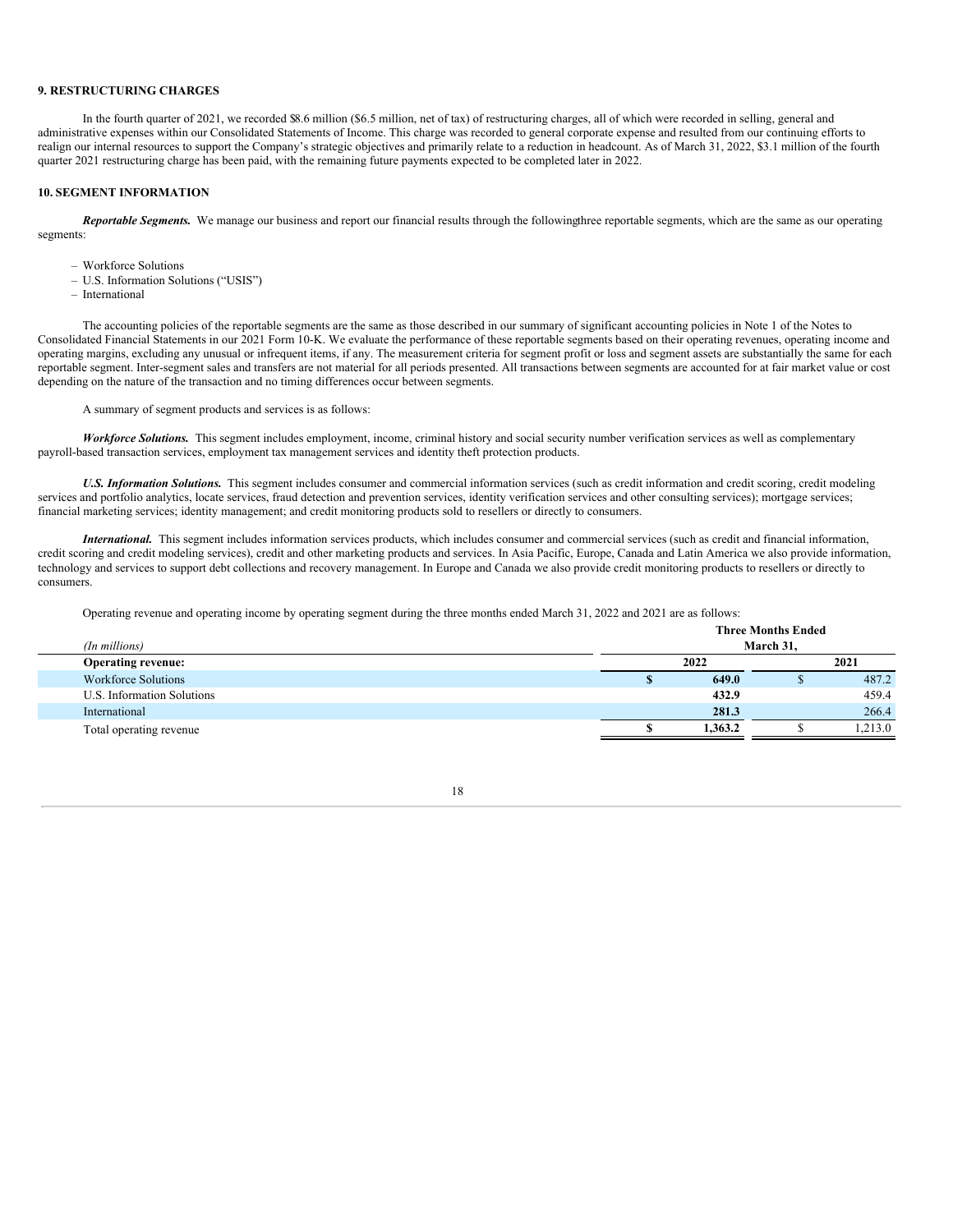|                            |   | <b>Three Months Ended</b> |           |         |  |  |  |  |
|----------------------------|---|---------------------------|-----------|---------|--|--|--|--|
| (In millions)              |   |                           | March 31, |         |  |  |  |  |
| <b>Operating income:</b>   |   | 2022                      |           | 2021    |  |  |  |  |
| <b>Workforce Solutions</b> | æ | 308.4                     |           | 265.7   |  |  |  |  |
| U.S. Information Solutions |   | 121.5                     |           | 154.9   |  |  |  |  |
| International              |   | 37.0                      |           | 29.8    |  |  |  |  |
| General Corporate Expense  |   | (134.5)                   |           | (143.8) |  |  |  |  |
| Total operating income     |   | 332.4                     |           | 306.6   |  |  |  |  |

Total assets by operating segment at March 31, 2022 and December 31, 2021 are as follows:

| (In millions)              | March 31,<br>2022 |          |   | December 31,<br>2021 |
|----------------------------|-------------------|----------|---|----------------------|
| <b>Total assets:</b>       |                   |          |   |                      |
| <b>Workforce Solutions</b> | S                 | 4,035.4  | D | 3,888.3              |
| U.S. Information Solutions |                   | 3,117.6  |   | 3,091.4              |
| International              |                   | 3,403.4  |   | 3,271.5              |
| General Corporate          |                   | 835.3    |   | 789.7                |
| Total assets               |                   | 11.391.7 |   | 11,040.9             |

## <span id="page-18-0"></span>**ITEM 2. MANAGEMENT'S DISCUSSION AND ANALYSIS OF FINANCIAL CONDITION AND RESULTS OF OPERATIONS**

The following Management's Discussion and Analysis ("MD&A") is intended to help the reader understand the results of operations and financial condition of Equifax Inc. MD&A is provided as a supplement to and should be read in conjunction with our consolidated financial statements and the accompanying Notes to Financial Statements in Item 1 of this Form 10-Q. This section discusses the results of our operations for the three months ended March 31, 2022 compared to the three months ended March 31, 2021. All percentages have been calculated using unrounded amounts for each of the periods presented.

As used herein, the terms Equifax, the Company, we, our and us refer to Equifax Inc., a Georgia corporation, and its consolidated subsidiaries as a combined entity, except where it is clear that the terms mean only Equifax Inc.

All references to earnings per share data in MD&A are to diluted earnings per share, or EPS, unless otherwise noted. Diluted EPS is calculated to reflect the potential dilution that would occur if stock options or other contracts to issue common stock were exercised and resulted in additional common shares outstanding.

## **BUSINESS OVERVIEW**

Equifax Inc. is a global data, analytics and technology company. We provide information solutions for businesses, governments and consumers, and we provide human resources business process automation and outsourcing services for employers. We have a large and diversified group of clients, including financial institutions, corporations, government agencies and individuals. Our services are based on comprehensive databases of consumer and business information derived from numerous sources including credit, financial assets, telecommunications and utility payments, employment, income, educational history, criminal history, healthcare professional licensure and sanctions, demographic and marketing data. We use advanced statistical techniques, machine learning and proprietary software tools to analyze available data to create customized insights, decision-making and process automation solutions and processing services for our clients. We are a leading provider of information and solutions used in payrollrelated and human resource management business process services in the U.S. For consumers, we provide products and services to help people understand, manage and protect their personal information and make more informed financial decisions. Additionally, we also provide information, technology and services to support debt collections and recovery management.

We currently operate in four global regions: North America (U.S. and Canada), Asia Pacific (Australia, New Zealand and India), Europe (the U.K., Spain and Portugal) and Latin America (Argentina, Chile, Costa Rica, Dominican Republic, Ecuador, El Salvador, Honduras, Mexico, Paraguay, Peru and Uruguay). We maintain support operations in the Republic of

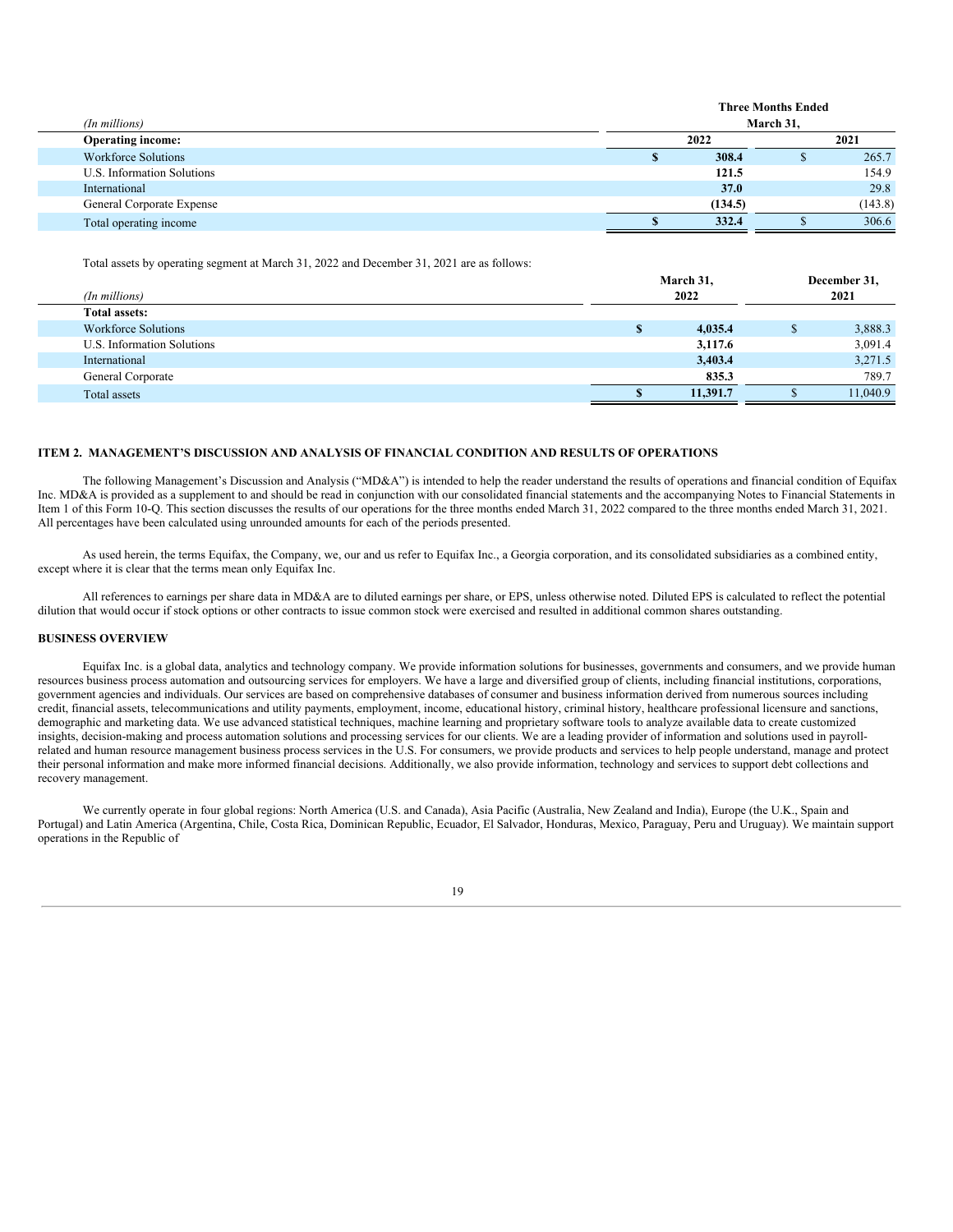Ireland, Chile, Costa Rica and India. We also have investments in consumer and/or commercial credit information companies through joint ventures in Cambodia, Malaysia and Singapore and have an investment in a consumer and commercial credit information company in Brazil. We have a joint venture in Russia that offers consumer credit services, however, we have determined as of March 31, 2022 that we expect no future economic benefit from the joint venture going forward.

#### **Recent Events and Company Outlook**

As further described in our 2021 Form 10-K, we operate in the U.S., which represented 78% of our revenue in 2021, and internationally in more than 20 countries. Our products and services span a wide variety of vertical markets including financial services, mortgage, federal, state and local governments, automotive, telecommunications and many others.

Demand for our services tends to be correlated to general levels of economic activity and to consumer credit activity, small commercial credit and marketing activity and employee hiring and onboarding activity. The impact of the COVID-19 pandemic and related actions to attempt to control its spread began to impact our consolidated operating results in the first quarter of 2020. During 2020, overall revenue grew, reflecting strong U.S. mortgage market demand in 2020 compared to 2019 and growth across our Workforce Solutions business. In 2021 and 2022 to-date, as efforts to minimize the spread of COVID-19 were more successful and access to vaccinations increased, our consolidated revenue grew when compared to prior year, reflecting recovering country economies, growth from Equifax initiatives and, to a lesser extent, revenue from acquired companies. The continued impact of the COVID-19 pandemic remains uncertain and may affect certain markets or regions we serve differently. To date, changes to our working environment as a result of COVID-19 have not caused material disruptions in the execution of our strategic plans and have not impacted our internal controls, financial reporting systems or operations.

In light of the evolving health, social, economic and business environment, governmental regulations or mandates, and business disruptions that could occur, the potential impact that COVID-19 could have on our financial condition and operating results remains unclear. For more information, see "Item 1A. Risk Factors—*Our business has been and may continue to be negatively impacted by the COVID-19 pandemic,"* in our 2021 Form 10-K.

For 2022, our planning assumes economies in which we operate continue to show growth relative to 2021. In the U.S., 2022 economic activity, as measured by GDP, is expected to grow but not at the same rate of growth experienced in 2021. We expect modest growth in consumer credit, excluding mortgage, over the course of 2022. Our plan assumes the U.S. mortgage market, as measured by credit inquiries, will decline by greater than 35 percent on average for the remaining nine months of 2022 versus the same period in 2021. The U.S. mortgage market, particularly the mortgage refinance portion of the U.S. mortgage market, can be further impacted by U.S. interest rates and therefore mortgage rates. In the International markets in which we operate, we expect 2022 economic activity, as measured by GDP, to improve but less than the rates of growth experienced in 2021.

#### **Segment and Geographic Information**

*Segments.* The Workforce Solutions segment consists of the Verification Services and Employer Services business lines. Verification Services revenue is transactionbased and is derived primarily from employment and income verification. Employer Services revenue is derived from our provision of certain human resources business process outsourcing services that include both transaction and subscription based product offerings. These services include unemployment claims management, employmentbased tax credit services and other complementary employment-based transaction services.

The USIS segment consists of three service lines: Online Information Solutions, Mortgage Solutions, and Financial Marketing Services. Online Information Solutions and Mortgage Solutions revenue is principally transaction-based and is derived from our sales of products such as consumer and commercial credit reporting and scoring, identity management, fraud detection, modeling services and consumer credit monitoring services. USIS also markets certain decisioning software services which facilitate and automate a variety of consumer and commercial credit-oriented decisions. Online Information Solutions also includes our U.S. consumer credit monitoring solutions business. Financial Marketing Services revenue is principally project and subscription based and is derived from our sales of batch credit and consumer wealth information such as those that assist clients in acquiring new customers, cross-selling to existing customers and managing portfolio risk.

The International segment consists of Asia Pacific, Europe, Canada and Latin America. Canada's services are similar to our USIS offerings. Asia Pacific, Europe and Latin America are made up of varying mixes of service lines that are generally consistent with those in our USIS reportable segment. We also provide information and technology services to support lenders and other creditors in the collections and recovery management process.

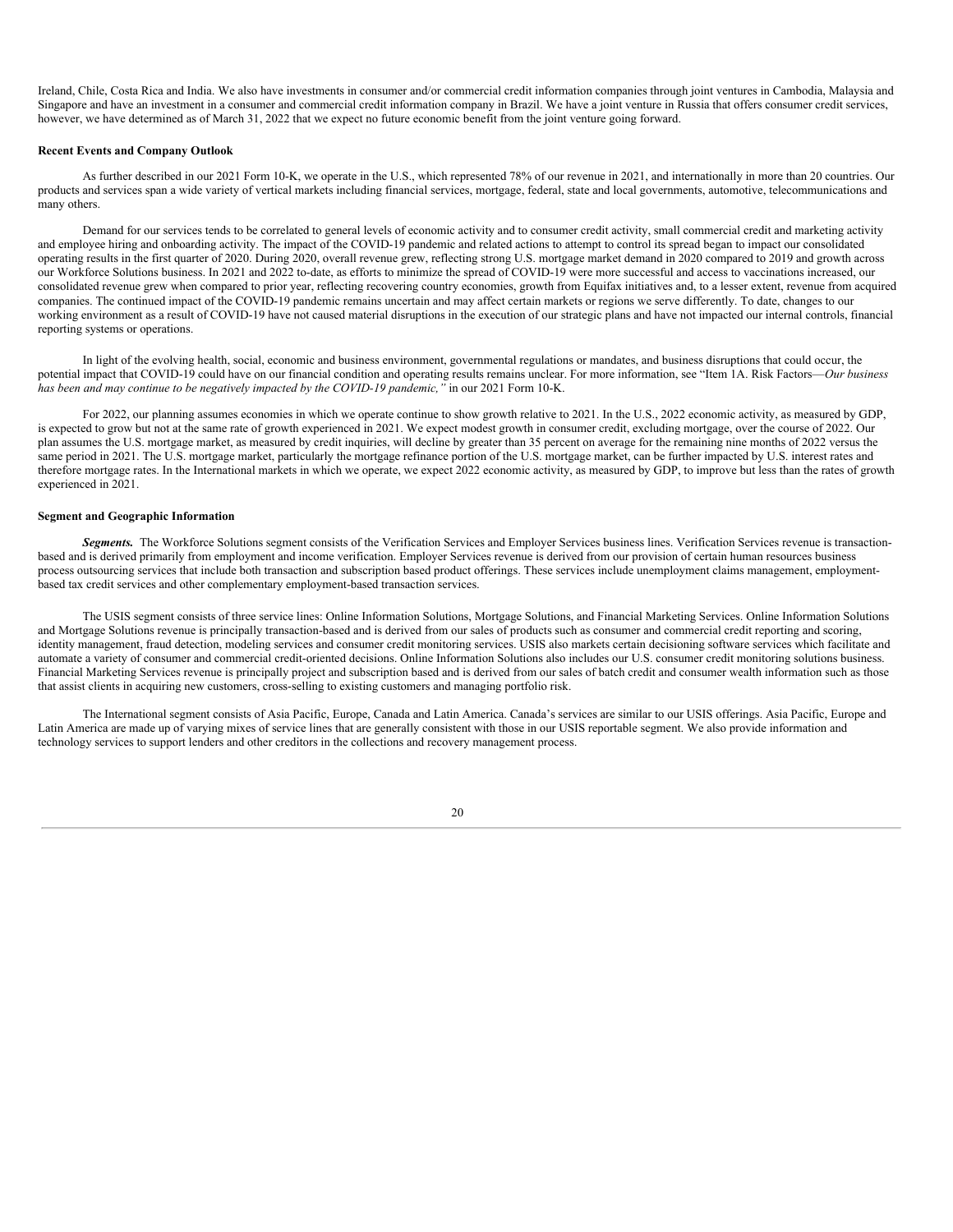*Geographic Information.* We currently have operations in the following countries: Argentina, Australia, Canada, Chile, Costa Rica, Dominican Republic, Ecuador, El Salvador, Honduras, India, Mexico, New Zealand, Paraguay, Peru, Portugal, the Republic of Ireland, Spain, the U.K., Uruguay and the U.S. We also have investments in consumer and/or commercial credit information companies through joint ventures in Cambodia, Malaysia, Singapore and Russia and have an investment in a consumer and commercial credit information company in Brazil. Approximately 79% and 78% of our revenue was generated in the U.S. during the three months ended March 31, 2022 and 2021, respectively.

*Seasonality.* We experience seasonality in certain of our revenue streams. Revenue generated by the online consumer information services component of our USIS operating segment is typically the lowest during the first quarter, when consumer lending activity is at a seasonal low. Revenue generated from the Employer Services business unit within the Workforce Solutions operating segment is generally higher in the first quarter due primarily to the provision of Form W-2 and 1095-C services that occur in the first quarter each year. Revenue generated from our financial wealth asset products and data management services in our Financial Marketing Services business is generally higher in the fourth quarter each year due to the significant portion of our annual renewals and deliveries which occur then. Mortgage related revenue is generally higher in the second and third quarters of the year due to the increase in consumer home purchasing during the summer in the U.S. Any change in the U.S. mortgage market has a corresponding impact on revenue and operating profit for our business within the Workforce Solutions and USIS operating segments.

*Key Performance Indicators.* Management focuses on a variety of key indicators to monitor operating and financial performance. These performance indicators include measurements of operating revenue, change in operating revenue, operating income, operating margin, net income, diluted earnings per share, cash provided by operating activities and capital expenditures. The key performance indicators for the three months ended March 31, 2022 and 2021 were as follows:

|                                                 |   |                                      | <b>Key Performance Indicators</b> |          |  |  |  |
|-------------------------------------------------|---|--------------------------------------|-----------------------------------|----------|--|--|--|
|                                                 |   | Three Months Ended March 31,         |                                   |          |  |  |  |
|                                                 |   | 2022                                 |                                   | 2021     |  |  |  |
|                                                 |   | (In millions, except per share data) |                                   |          |  |  |  |
| Operating revenue                               |   | 1,363.2                              |                                   | 1,213.0  |  |  |  |
| Operating revenue change                        |   | $12\%$                               |                                   | $27\%$   |  |  |  |
| Operating income                                |   | 332.4                                |                                   | 306.6    |  |  |  |
| Operating margin                                |   | $24.4\%$                             |                                   | $25.3\%$ |  |  |  |
| Net income attributable to Equifax              |   | 221.8                                |                                   | 201.6    |  |  |  |
| Diluted earnings per share                      |   | 1.80                                 |                                   | 1.64     |  |  |  |
| Cash (used in) provided by operating activities |   | (198.5)                              | <sup>8</sup>                      | 143.4    |  |  |  |
| Capital expenditures*                           | ¢ | (140.8)                              |                                   | (107.4)  |  |  |  |

\*Amounts include accruals for capital expenditures.

## **Operational and Financial Highlights**

- We did not repurchase any shares from public market transactions in 2022. We repurchased 0.2 million shares of our common stock on the open market for \$34.1 million during the first three months of 2021. At March 31, 2022, \$520.2 million was available for future purchases of common stock under our share repurchase authorization.
- We paid out \$47.9 million or \$0.39 per share in dividends to our shareholders during the first three months of 2022.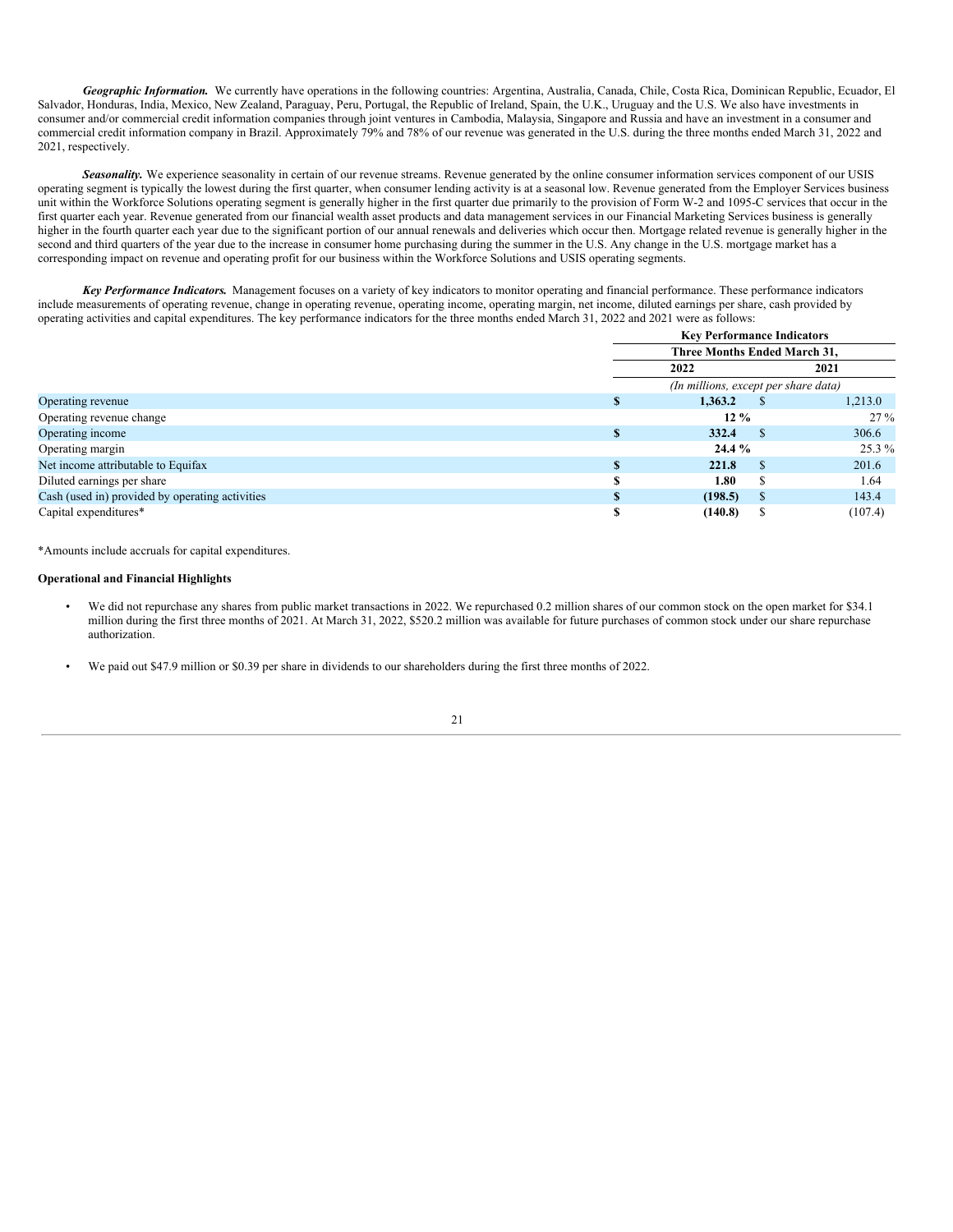#### **RESULTS OF OPERATIONS—THREE MONTHS ENDED MARCH 31, 2022 AND 2021**

#### **Consolidated Financial Results**

#### *Operating Revenue*

|                                       | Three Months Ended March 31. |  |          |               | Change |               |  |
|---------------------------------------|------------------------------|--|----------|---------------|--------|---------------|--|
| <b>Consolidated Operating Revenue</b> | 2022                         |  | 2021     |               |        | $\frac{0}{0}$ |  |
|                                       |                              |  |          | (In millions) |        |               |  |
| <b>Workforce Solutions</b>            | 649.0 S                      |  | 487.2 \$ |               | 161.8  | $33\%$        |  |
| U.S. Information Solutions            | 432.9                        |  | 459.4    |               | (26.5) | $(6)\%$       |  |
| International                         | 281.3                        |  | 266.4    |               | 14.9   | $6\%$         |  |
| Consolidated operating revenue        | 1.363.2                      |  | 1,213.0  |               | 150.2  | $12\%$        |  |

Revenue increased by \$150.2 million, or 12%, for the first quarter of 2022, compared to the same period in 2021. Total revenue was negatively impacted by foreign exchange rates, which decreased revenue by \$12.6 million, or 1%, for the first quarter of 2022, compared to the same period in 2021.

Revenue in the first quarter of 2022 increased primarily due to growth in Workforce Solutions and International, partially offset by a decline in the USIS business.

#### *Operating Expenses*

|                                                           | <b>Three Months Ended March 31.</b> |  |          |               | Change |               |  |
|-----------------------------------------------------------|-------------------------------------|--|----------|---------------|--------|---------------|--|
| <b>Consolidated Operating Expenses</b>                    | 2022                                |  | 2021     |               |        | $\frac{0}{0}$ |  |
|                                                           |                                     |  |          | (In millions) |        |               |  |
| Consolidated cost of services                             | 553.4 \$                            |  | 483.3 \$ |               | 70.1   | $15\%$        |  |
| Consolidated selling, general and administrative expenses | 340.3                               |  | 308.8    |               | 31.5   | $10\%$        |  |
| Consolidated depreciation and amortization expense        | 137.1                               |  | 114.3    |               | 22.8   | 20%           |  |
| Consolidated operating expenses                           | 1,030.8                             |  | 906.4    |               | 124.4  | $14\%$        |  |

Cost of services increased \$70.1 million for the first quarter of 2022, compared to the same period in 2021. The increase was primarily due to higher royalty costs, people costs and production costs, which include third party cloud usage fees. The impact of changes in foreign exchange rates on costs of services led to a decrease of \$6.5 million for the first quarter of 2022, compared to the same period in 2021.

Selling, general and administrative expenses increased \$31.5 million for the first quarter of 2022, compared to the same period in 2021. The increase was due to increases in sales and marketing related costs. The impact of changes in foreign currency exchange rates led to an decrease in selling, general and administrative expenses of \$3.6 million for the first quarter of 2022, compared to the same period in 2021.

Depreciation and amortization expense increased \$22.8 million for the first quarter of 2022, compared to the same period in 2021. The increase was due to the higher amortization of purchased intangible assets related to recent acquisitions and increased amortization of capitalized internal-use software and system costs from technology transformation capital spending incurred previously.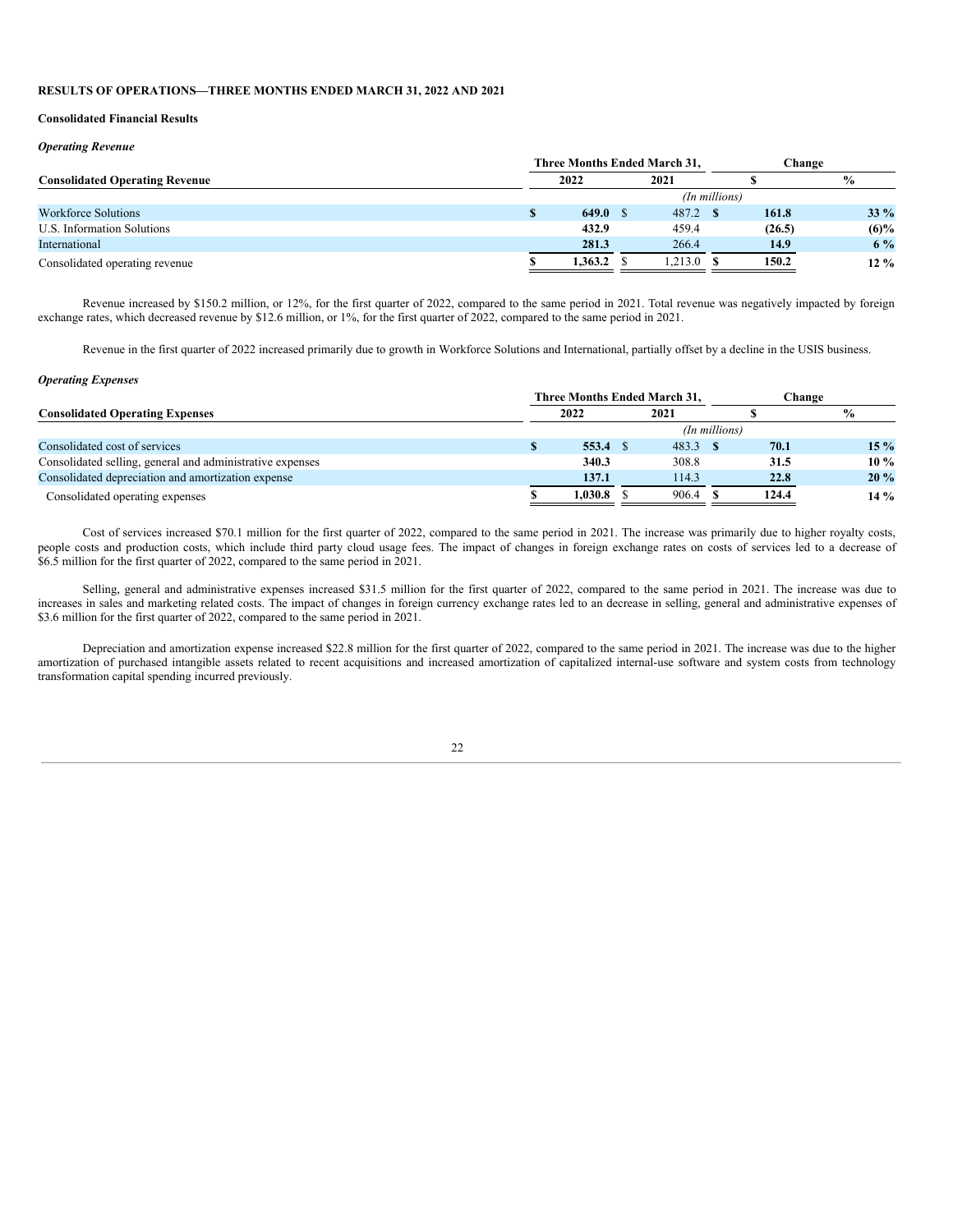#### *Operating Income and Operating Margin*

|                                      | Three Months Ended March 31. |  |               | Change |       |      |                  |  |
|--------------------------------------|------------------------------|--|---------------|--------|-------|------|------------------|--|
| <b>Consolidated Operating Income</b> | 2022                         |  | 2021          |        |       | $\%$ |                  |  |
|                                      |                              |  | (In millions) |        |       |      |                  |  |
| Consolidated operating revenue       | 1.363.2                      |  | 1.213.0       | S      | 150.2 |      | $12 \frac{9}{6}$ |  |
| Consolidated operating expenses      | 1.030.8                      |  | 906.4         |        | 124.4 |      | $14 \frac{9}{6}$ |  |
| Consolidated operating income        | 332.4                        |  | 306.6         |        | 25.8  |      | $8 \frac{9}{6}$  |  |
| Consolidated operating margin        | $24.4 \%$                    |  | $25.3\%$      |        |       |      | $(0.9)$ pts      |  |

Total company operating margin decreased by 0.9 percentage points in the first quarter of 2022, compared to the same period in 2021. The margin decrease was due to the aforementioned increased operating expense and amortization expense that slightly outpaced revenue growth during the period.

#### *Interest Expense and Other Income, net*

|                                                            | Three Months Ended March 31, |         |  |               | Change  |               |  |
|------------------------------------------------------------|------------------------------|---------|--|---------------|---------|---------------|--|
| <b>Consolidated Interest Expense and Other Income, net</b> |                              | 2022    |  | 2021          |         | $\frac{6}{9}$ |  |
|                                                            |                              |         |  | (In millions) |         |               |  |
| Consolidated interest expense                              |                              | (39.7)  |  | (37.2)        | (2.5)   | $7\%$         |  |
| Consolidated other income (expense), net                   |                              | 11.1    |  | (0.9)         | 12.0    | nm            |  |
| Average cost of debt                                       |                              | $2.8\%$ |  | $3.4\%$       |         |               |  |
| Total consolidated debt, net, at quarter end               |                              | 5.814.0 |  | 4.379.7       | 1.434.3 | $33\%$        |  |

nm - not meaningful

Interest expense increased by \$2.5 million in the first quarter of 2022, compared to the same period in 2021. The increase for the first quarter of 2022 was due to the issuance of the \$1.0 billion 2.35% senior notes in August 2021 and increased commercial paper activity, partially offset by the retirement of various senior notes during the second and third quarters of 2021.

Other income, net, increased by \$12.0 million in the first quarter of 2022, compared to the same period in 2021. The increase for the first quarter of 2022 was due to the fair value adjustment of our investment in Brazil, partly offset by the other-than-temporary impairment recognized related to our equity investment in Russia.

## *Income Taxes*

|                                                | Three Months Ended March 31. |  |               |  |        | <b>Change</b>  |
|------------------------------------------------|------------------------------|--|---------------|--|--------|----------------|
| <b>Consolidated Provision for Income Taxes</b> | 2022                         |  | 2021          |  |        | $\frac{6}{10}$ |
|                                                |                              |  | (In millions) |  |        |                |
| Consolidated provision for income taxes        | (81.0)                       |  | (65.6)        |  | (15.4) | $23\%$         |
| Effective income tax rate                      | $26.7\%$                     |  | 24.4 %        |  |        |                |

Our effective income tax rate was 26.7% for the three months ended March 31, 2022, compared to 24.4% for the three months ended March 31, 2021. Our effective tax rate was higher during the first quarter of 2022 as compared to 2021 due to a greater foreign income tax rate differential and a change in deferred tax balances driven by a change in state law. The increase in the foreign rate differential was driven by the fair value adjustment of our equity investment in Brazil and adjustment to fully impair our investment in Russia.

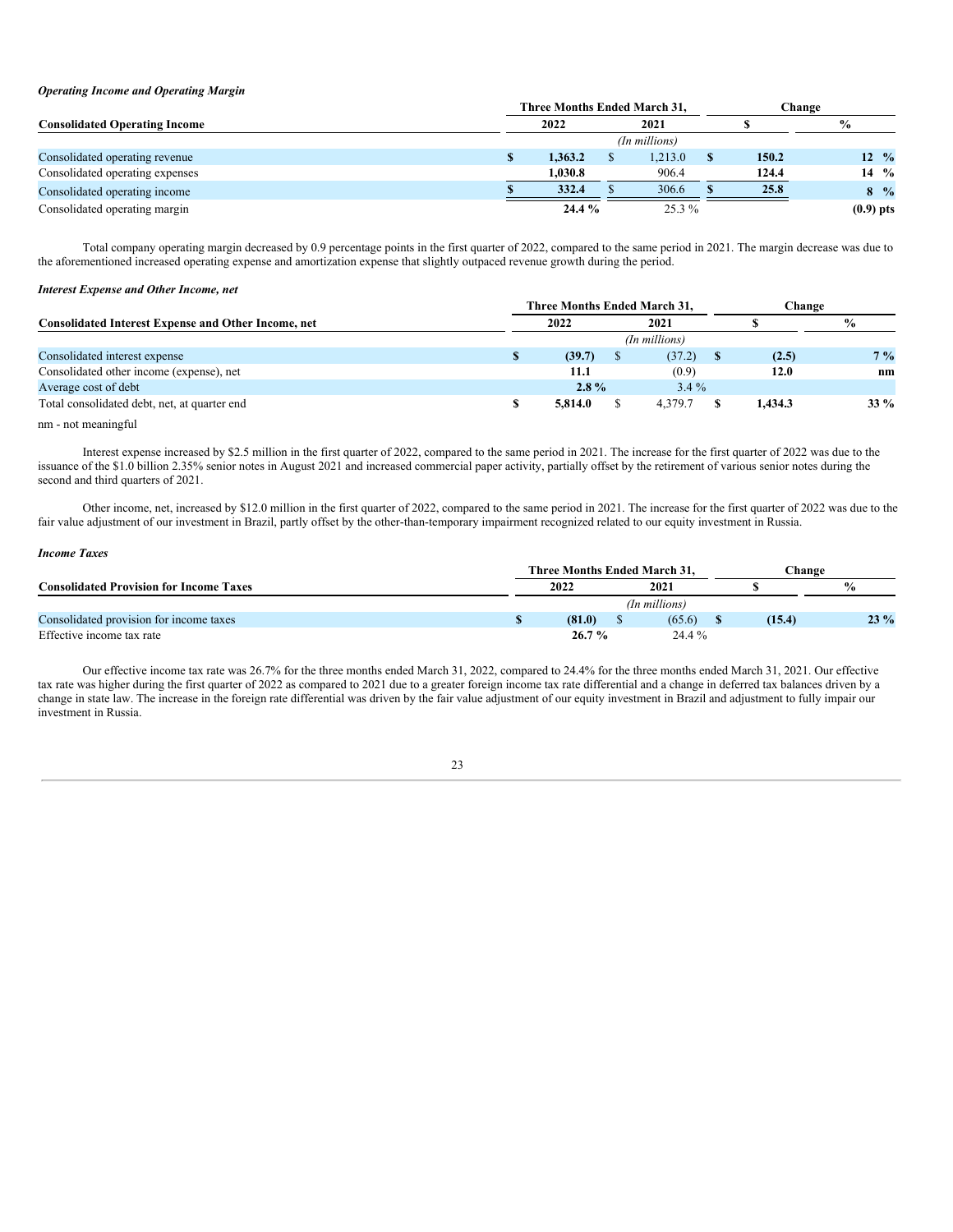*Net Income*

|                                                                      | Three Months Ended March 31, |            |  |                                         | Change |               |
|----------------------------------------------------------------------|------------------------------|------------|--|-----------------------------------------|--------|---------------|
| <b>Consolidated Net Income</b>                                       |                              | 2022       |  | 2021                                    |        | $\frac{0}{0}$ |
|                                                                      |                              |            |  | (In millions, except per share amounts) |        |               |
| Consolidated operating income                                        | S                            | $332.4$ \$ |  | $306.6$ \$                              | 25.8   | $8\%$         |
| Consolidated interest expense and other income (expense), net        |                              | (28.6)     |  | (38.1)                                  | 9.5    | $(25)\%$      |
| Consolidated provision for income taxes                              |                              | (81.0)     |  | (65.6)                                  | (15.4) | $23\%$        |
| Consolidated net income                                              |                              | 222.8      |  | 202.9                                   | 19.9   | $10\%$        |
| Net income attributable to noncontrolling interests                  |                              | (1.0)      |  | (1.3)                                   | 0.3    | $23\%$        |
| Net income attributable to Equifax                                   |                              | 221.8      |  | 201.6                                   | 20.2   | $10\%$        |
| Diluted earnings per common share:                                   |                              |            |  |                                         |        |               |
| Net income attributable to Equifax                                   |                              | 1.80       |  | 1.64                                    | 0.16   | $10\%$        |
| Weighted-average shares used in computing diluted earnings per share |                              | 123.5      |  | 123.2                                   |        |               |

Consolidated net income increased by \$19.9 million for the first quarter of 2022,compared to the same period in 2021. The increase for the first quarter of 2022 was due to the increase in operating income from increased revenue, partially offset by increased tax expense.

#### **Segment Financial Results**

#### **Workforce Solutions**

|                              |   | Three Months Ended March 31, |   | Change        |    |       |                  |  |
|------------------------------|---|------------------------------|---|---------------|----|-------|------------------|--|
| <b>Workforce Solutions</b>   |   | 2022                         |   | 2021          |    |       | $\frac{6}{9}$    |  |
|                              |   |                              |   | (In millions) |    |       |                  |  |
| Operating revenue:           |   |                              |   |               |    |       |                  |  |
| <b>Verification Services</b> |   | 513.3                        |   | 385.1         | S  | 128.2 | $33\%$           |  |
| <b>Employer Services</b>     |   | 135.7                        |   | 102.1         |    | 33.6  | 33 $\frac{9}{6}$ |  |
| Total operating revenue      |   | 649.0                        |   | 487.2         |    | 161.8 | 33 $\%$          |  |
| % of consolidated revenue    |   | $47\%$                       |   | 40%           |    |       |                  |  |
| Total operating income       | e | 308.4                        | S | 265.7         | -S | 42.7  | $16\%$           |  |
| Operating margin             |   | $47.5\%$                     |   | 54.5 %        |    |       | $(7.0)$ pts      |  |

Workforce Solutions revenue increased by 33% in the first quarter of 2022, compared to the same period in 2021. The increase was due to strong growth in Verification Services driven by growth in non-mortgage verticals and acquisition revenue in both Verification and Employer Services.

#### *Verification Services*

Revenue increased by 33% for the first quarter of 2022, compared to the same period in 2021. The increase in revenue was due to strong growth in talent solutions, government and other non-mortgage verticals, acquisition revenue from Appriss Insights and, to a lesser extent, growth in the mortgage vertical. Verification Services benefited across all verticals from the continued growth of employment and income records in The Work Number database.

#### *Employer Services*

Revenue increased by 33% in the first quarter of 2022, compared to the same period in 2021. The increase was due to acquisition revenue and growth in employee services, partially offset by a decrease in unemployment claims revenue as the number of claims has greatly reduced in 2022 after having been significantly higher in 2021 due to the economic impact of COVID-19 on the U.S. economy.

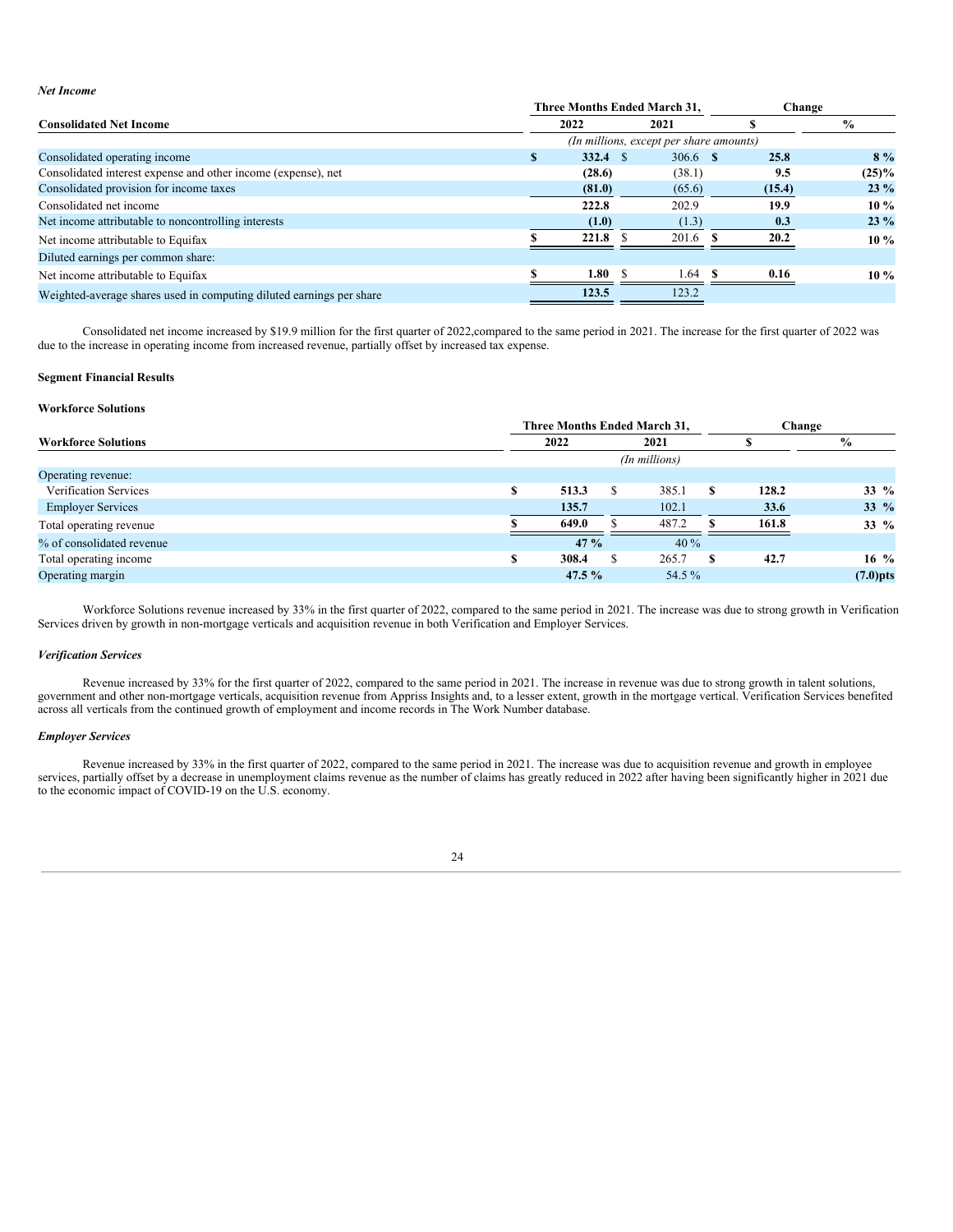#### *Workforce Solutions Operating Margin*

Operating margin decreased to 47.5% for the first quarter of 2022 from 54.5% for the first quarter of 2021. The decreased margin for the first quarter of 2022 is due to increased royalty costs, people costs, production costs and purchased intangible asset amortization costs, partially offset by the increase in revenue.

| I<br>I<br>۰.<br>×<br>.,<br>٧<br>۰. | ۰. |
|------------------------------------|----|

|                                     |          | Three Months Ended March 31, |          |               |    |        | Change        |  |
|-------------------------------------|----------|------------------------------|----------|---------------|----|--------|---------------|--|
| <b>U.S. Information Solutions</b>   |          | 2022                         |          | 2021          |    |        | $\frac{0}{0}$ |  |
|                                     |          |                              |          | (In millions) |    |        |               |  |
| Operating revenue:                  |          |                              |          |               |    |        |               |  |
| <b>Online Information Solutions</b> | œ        | 343.8                        | S        | 352.0         | S  | (8.2)  | $(2) \%$      |  |
| Mortgage Solutions                  |          | 43.4                         |          | 54.1          |    | (10.7) | $(20) \%$     |  |
| <b>Financial Marketing Services</b> |          | 45.7                         |          | 53.3          |    | (7.6)  | $(14) \%$     |  |
| Total operating revenue             |          | 432.9                        |          | 459.4         |    | (26.5) | $(6) \%$      |  |
| % of consolidated revenue           |          | $32\%$                       |          | 38 %          |    |        |               |  |
| Total operating income              | <b>S</b> | 121.5                        | <b>S</b> | 154.9         | -S | (33.4) | $(22) \%$     |  |
| Operating margin                    |          | 28.1 %                       |          | 33.7 %        |    |        | $(5.6)$ pts   |  |

USIS revenue decreased by 6% for the first quarter of 2022, compared to the same period in 2021. The decrease was due to the negative impact of declining mortgage inquiry volumes of online services and mortgage solutions, partially offset by acquisition-related revenue and growth in non-mortgage online services.

#### *Online Information Solutions*

Revenue decreased by 2% for the first quarter of 2022, compared to the same period in 2021. The decrease in the first quarter of 2022 was due to declining mortgage origination volume compared to the prior year, partially offset by revenue from acquisitions and continued growth of non-mortgage online services.

#### *Mortgage Solutions*

Revenue decreased by 20% in the first quarter of 2022, compared to the same period in 2021. Mortgage Solutions transaction volumes declined by 24.5% in the first quarter of 2022, as compared to the prior year.

#### *Financial Marketing Services*

Revenue decreased by 14% for the first quarter of 2022, compared to the same period in 2021. The decrease for the period was due to lower offline data licensing.

## *USIS Operating Margin*

USIS operating margin decreased to 28.1% for the first quarter of 2022 from 33.7% for the first quarter of 2021. The margin decrease for the first quarter of 2022 is due to the decrease in revenue and increase in depreciation expense related to increased capitalized software development spending, higher people costs and cloud production costs, partially offset by a decrease in royalty costs.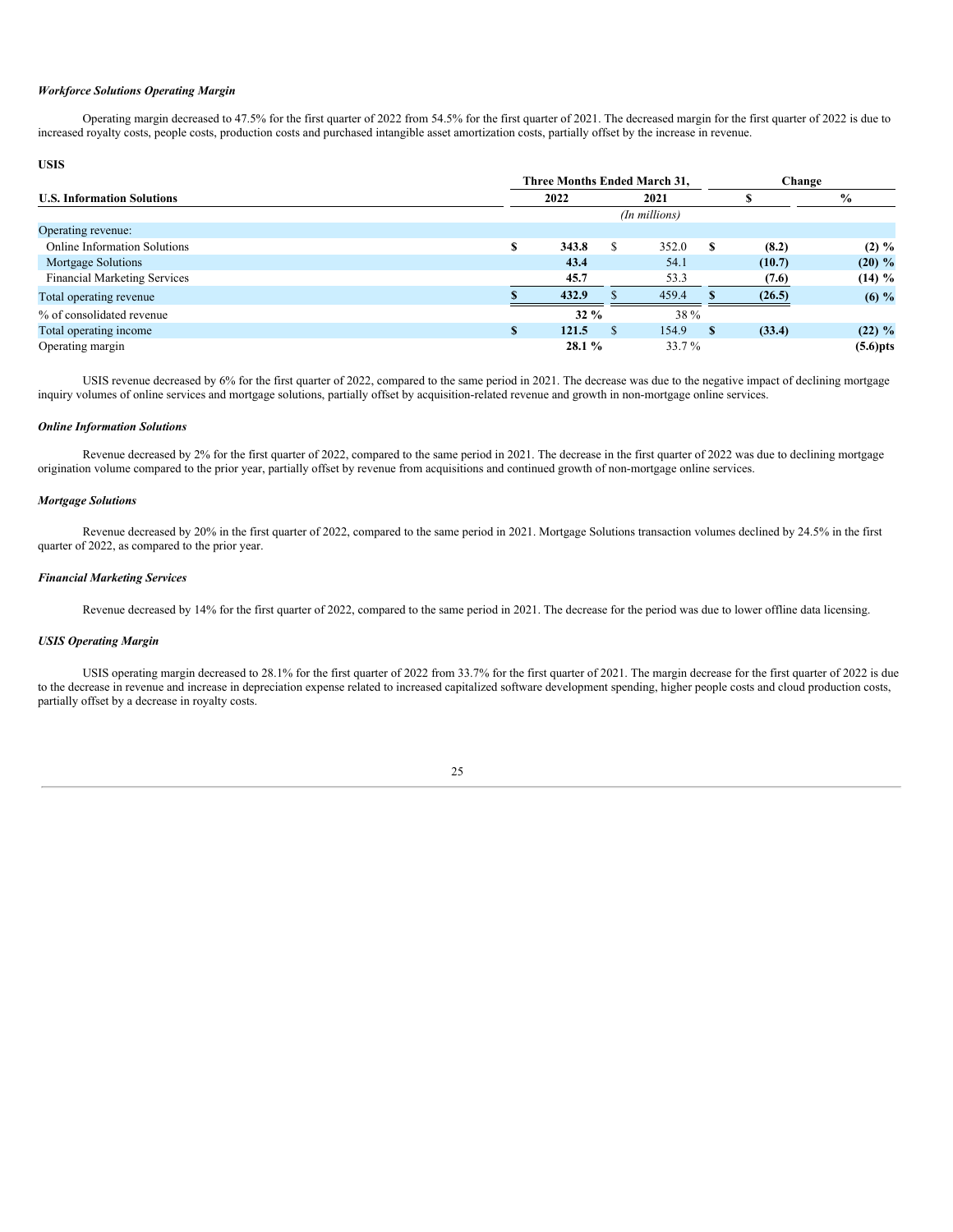#### **International**

|                           |   | Three Months Ended March 31, |     | Change        |    |       |                    |
|---------------------------|---|------------------------------|-----|---------------|----|-------|--------------------|
| <b>International</b>      |   | 2022                         |     | 2021          |    |       | $\frac{6}{9}$      |
|                           |   |                              |     | (In millions) |    |       |                    |
| Operating revenue:        |   |                              |     |               |    |       |                    |
| Asia Pacific              | S | 86.5                         | S   | 87.0          | S  | (0.5) | $(1) \%$           |
| Europe                    |   | 85.8                         |     | 77.0          |    | 8.8   | $11 \frac{9}{6}$   |
| Canada                    |   | 61.6                         |     | 60.7          |    | 0.9   | $1\frac{9}{6}$     |
| Latin America             |   | 47.4                         |     | 41.7          |    | 5.7   | $14\frac{9}{6}$    |
| Total operating revenue   |   | 281.3                        |     | 266.4         |    | 14.9  | 6 %                |
| % of consolidated revenue |   | $21\%$                       |     | $22\%$        |    |       |                    |
| Total operating income    | S | <b>37.0</b>                  | \$. | 29.8          | -8 | 7.2   | $24\%$             |
| Operating margin          |   | $13.2\%$                     |     | $11.2\%$      |    |       | 2.0 <sub>pts</sub> |

International revenue increased by 6% for the first quarter of 2022, compared to the same period in 2021. On a local currency basis, revenue increased by 10% for the first quarter of 2022, driven by growth in all geographies. Local currency fluctuations against the U.S. dollar negatively impacted revenue by \$12.6 million, or 4%, for the first quarter of 2022.

#### *Asia Pacific*

On a local currency basis, revenue increased by 6% for the first quarter of 2022, compared to the same period in 2021. The increase was driven by growth in our commercial, consumer and background check verifications businesses in Australia. Additionally, the increase in revenue for the first quarter of 2022 is also attributable to growth in India due to higher consumer volumes. Local currency fluctuations against the U.S. dollar negatively impacted revenue by \$5.6 million, or 7% for the first quarter of 2022. Reported revenue decreased by 1% for the first quarter of 2022, compared to the same period in 2021.

#### *Europe*

On a local currency basis, revenue increased by 16% for the first quarter of 2022, compared to the same period in 2021. The increase was driven by growth in the debt management business with higher volumes in the public sector, partially offset by lower debt management volumes within the private sector for the region. Local currency fluctuations against the U.S. dollar negatively impacted revenue by \$3.2 million, or 5% for the first quarter of 2022. Reported revenue increased by 11% for the first quarter of 2022, compared to the same period in 2021.

#### *Canada*

On a local currency basis, revenue increased by 2% for the first quarter of 2022, compared to the same period in 2021. The increase was driven by growth in the identity and fraud and analytics businesses, mainly within the auto and telco verticals. Local currency fluctuations against the U.S. dollar negatively impacted revenue by \$0.1 million, or 1%, for the first quarter of 2022. Reported revenue increased by 1% for the first quarter of 2022, compared to the same period in 2021.

#### *Latin America*

On a local currency basis, revenue increased by 23% for the first quarter of 2022, compared to the same period in 2021. The increase reflects local currency growth in all countries, driven by price increases in Argentina and growth in the consumer and recovery management verticals in Chile. Local currency fluctuations against the U.S. dollar negatively impacted revenue by \$3.8 million, or 9%, for the first quarter of 2022, primarily within Argentina and Chile. Reported revenue increased by 14% for the first quarter of 2022, compared to the same period in 2021.

#### *International Operating Margin*

Operating margin increased to 13.2% for the first quarter of 2022 from 11.2% for the first quarter of 2021. The increased margin was due to higher revenue and lower purchased intangible asset amortization costs in Australia, partially offset by higher cloud production costs and higher depreciation expense related to technology transformation project spending.

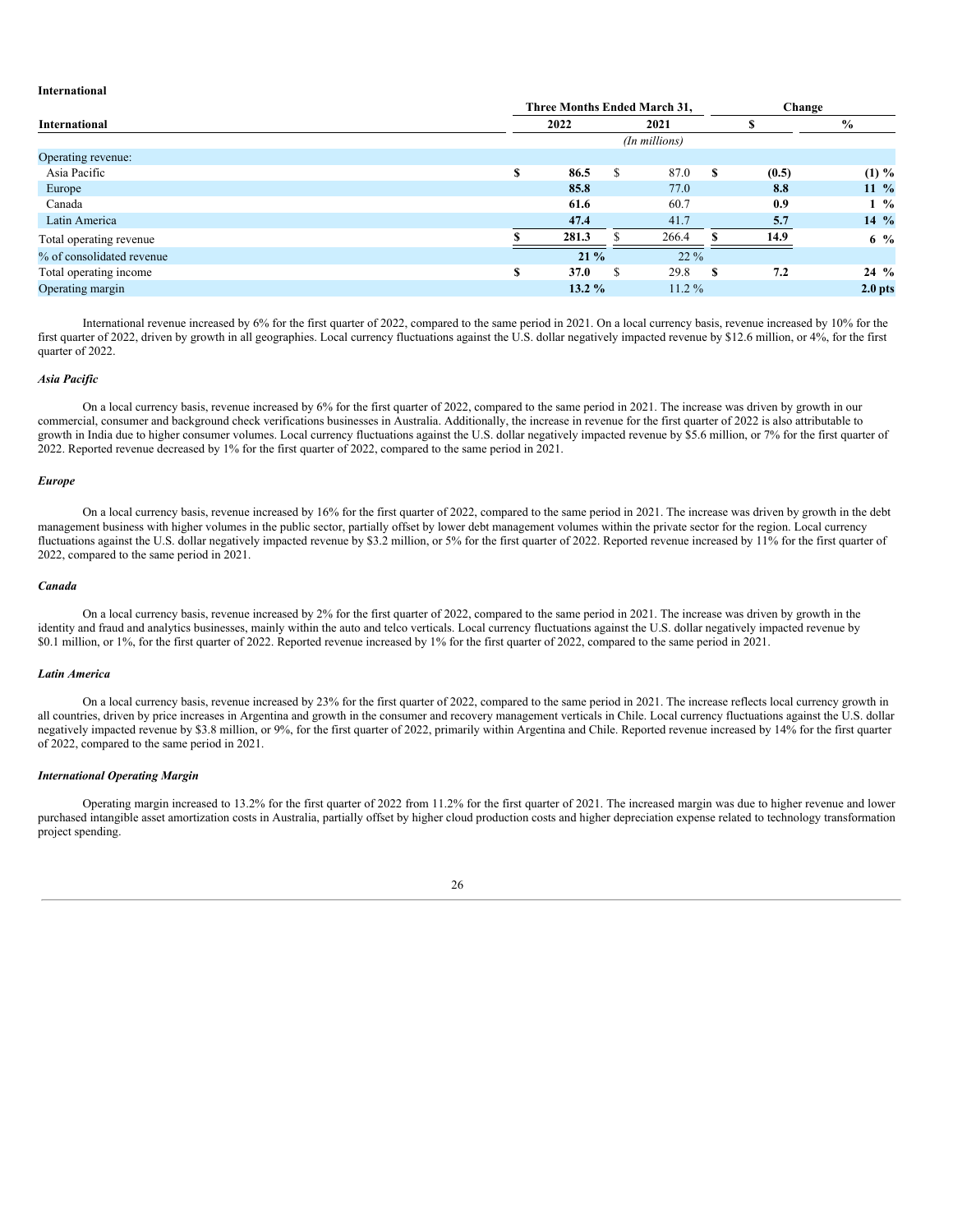|  | <b>General Corporate Expense</b> |  |
|--|----------------------------------|--|
|--|----------------------------------|--|

|                                  | Three Months Ended March 31. |       | Change        |       |               |
|----------------------------------|------------------------------|-------|---------------|-------|---------------|
| <b>General Corporate Expense</b> |                              | 2022  | 2021          |       | $\frac{0}{0}$ |
|                                  |                              |       | (In millions) |       |               |
| General corporate expense        |                              | 134.5 | 143.8         | (9.3) | $(6)\%$       |

Our general corporate expenses are unallocated costs that are incurred at the corporate level and include those expenses impacted by corporate direction, including shared services, technology, security, data and analytics, administrative, legal, restructuring, and the portion of management incentive compensation determined by total company-wide performance.

General corporate expense decreased by \$9.3 million for the first quarter of 2022, compared to the same period in 2021. The decrease was due to reduced incremental technology and data security costs as we work to complete our ongoing technology transformation and a decrease in people costs.

## **LIQUIDITY AND FINANCIAL CONDITION**

Management assesses liquidity in terms of our ability to generate cash to fund operating, investing and financing activities. We continue to generate substantial cash from operating activities, remain in a strong financial position and manage our capital structure to meet short- and long-term objectives including reinvestment in existing businesses and completing strategic acquisitions.

Funds generated by operating activities, our Revolver and related CP program, more fully described below, are our most significant sources of liquidity. At March 31, 2022, we had \$200.9 million in cash balances, as well as \$663.3 million available to borrow under our Revolver.

#### **Sources and Uses of Cash**

We believe that our existing cash balance, liquidity available from our CP and Revolver, cash generated from ongoing operations and continued access to public or private debt markets will be sufficient to satisfy cash requirements over the next 12 months and beyond. While there was no significant change in our cash requirements as of March 31, 2022 compared to December 31, 2021, we have utilized existing CP capacity, together with cash from operating activities, to meet our current obligations. This includes the \$345.0 million consumer class action settlement payment that was made in January 2022 related to the U.S. Consumer MDL Litigation settlement that became effective on January 11, 2022. In addition, we plan to pay off the \$500.0 million Senior Notes due December 2022 with a combination of operating cash flow, available capacity under our Revolver and related CP program, or borrowings in the public or private debt markets.

*Fund Transfer Limitations.* The ability of certain of our subsidiaries and associated companies to transfer funds to the U.S. may be limited, in some cases, by certain restrictions imposed by foreign governments. These restrictions do not, individually or in the aggregate, materially limit our ability to service our indebtedness, meet our current obligations or pay dividends. As of March 31, 2022, we held \$188.3 million of cash in our foreign subsidiaries.

Information about our cash flows, by category, is presented in the Consolidated Statements of Cash Flows. The following table summarizes our cash flows for the three months ended March 31, 2022 and 2021:

|                                 | Three Months Ended March 31, |  |               | Change |               |  |
|---------------------------------|------------------------------|--|---------------|--------|---------------|--|
| Net cash provided by (used in): | 2022                         |  | 2021          |        | 2022 vs. 2021 |  |
|                                 |                              |  | (In millions) |        |               |  |
| Operating activities            | (198.5)                      |  | 143.4         |        | (341.9)       |  |
| Investing activities            | (268.2)                      |  | (973.5)       |        | 705.3         |  |
| <b>Financing activities</b>     | 444.3                        |  | (88.6)        |        | 532.9         |  |
|                                 |                              |  |               |        |               |  |

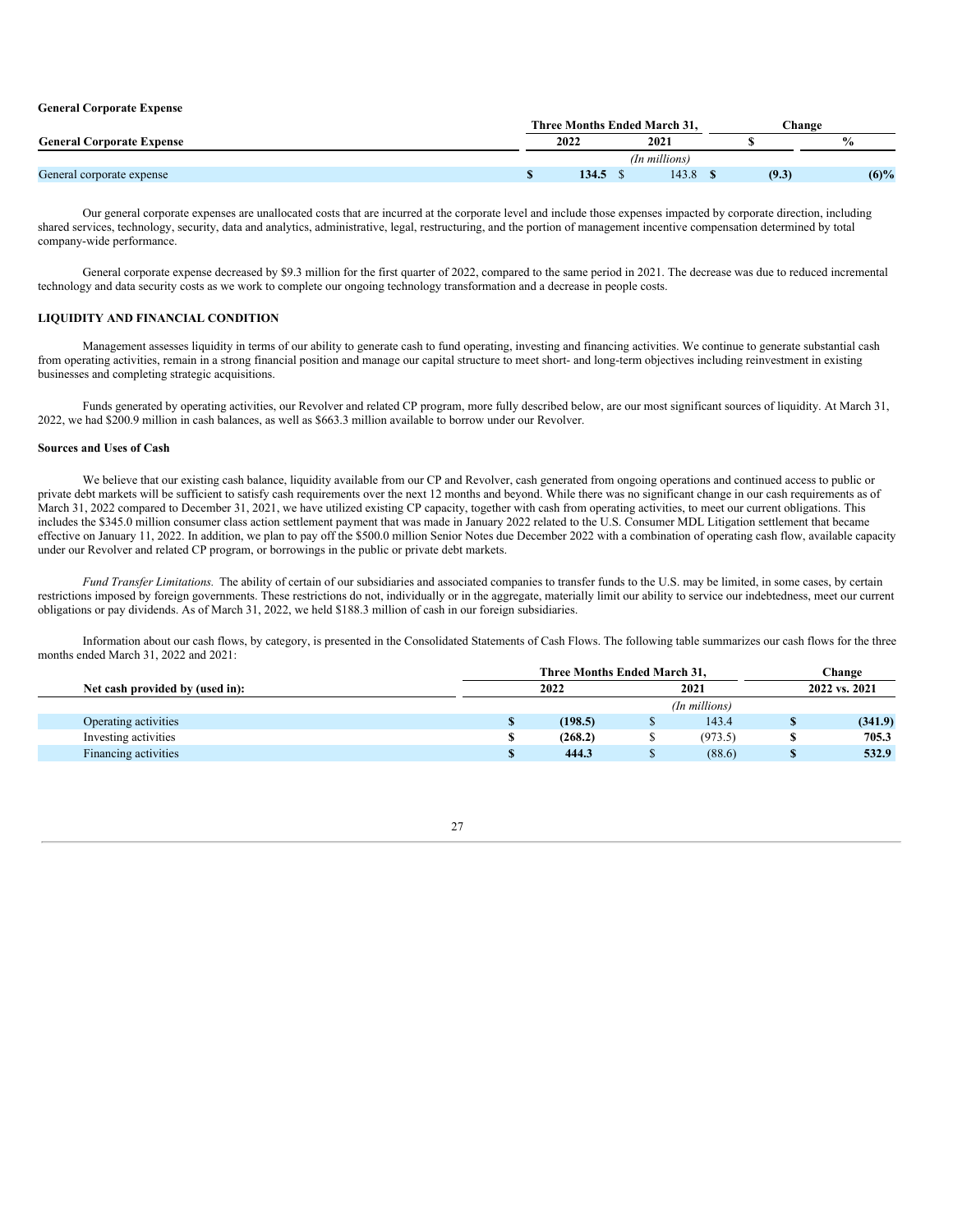#### *Operating Activities*

Cash provided by operating activities in the three months ended March 31, 2022 decreased by \$341.9 million compared to the prior year period due to the \$345.0 million consumer class action settlement payment that was made in January 2022 related to the U.S. Consumer MDL Litigation settlement that became effective on January 11, 2022.

# *Investing Activities*

#### **Capital Expenditures**

|                       | Three Months Ended March 31. |                    | $Change$      |
|-----------------------|------------------------------|--------------------|---------------|
| Net cash used in:     | 2022                         | 2021               | 2022 vs. 2021 |
|                       |                              | (In millions)      |               |
| Capital expenditures* | (156.5)                      | $(113.0)$ <b>S</b> | (43.5)        |
|                       |                              |                    |               |

\*Amounts above are total cash outflows for capital expenditures.

Our capital expenditures are used for developing, enhancing and deploying new and existing software in support of our expanding product set, replacing or adding equipment, updating systems for regulatory compliance, the licensing of certain software applications, investing in system reliability, security and disaster recovery enhancements, and updating or expanding our office facilities.

Capital expenditures paid in the first three months of 2022 increased by \$43.5 million from the same period in 2021. We are continuing to invest in enhanced technology systems and infrastructure as part of our technology transformation.

#### **Acquisitions, Divestitures and Investments**

|                                    |              | Three Months Ended March 31. | <b>Change</b> |
|------------------------------------|--------------|------------------------------|---------------|
| Net cash used in:                  | 2022         | 2021                         | 2022 vs. 2021 |
|                                    |              | (In millions)                |               |
| Acquisitions, net of cash acquired | $(111.7)$ \$ | $(862.0)$ \$                 | 750.3         |
| Cash received from divestiture     | $-$ s        | $1.5 \tS$                    | (1.5)         |

During the first three months of 2022, we acquired Efficient Hire within our Workforce Solutions segment and Data Crédito within our International segment. During the first three months of 2021, we acquired Kount within our USIS segment, HIRETech and i2Verify within our Workforce Solutions segment and a small tuck-in acquisition within our International segment. In addition, in 2021, we also sold a small business within our International segment.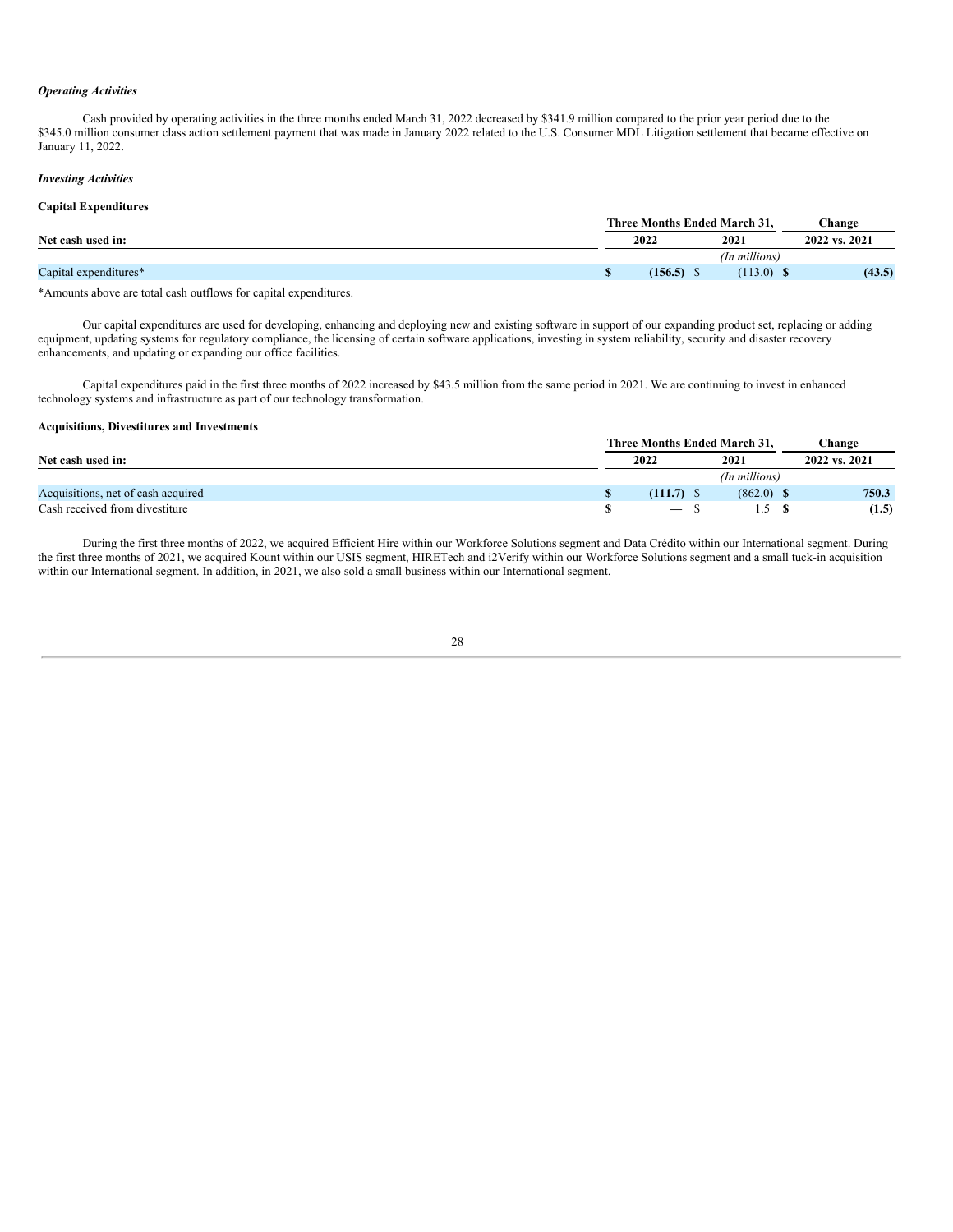#### *Financing Activities*

#### **Borrowings and Credit Facility Availability**

|                                 |       | Three Months Ended March 31, | <b>Change</b> |
|---------------------------------|-------|------------------------------|---------------|
| Net cash provided by (used in): | 2022  | 2021                         | 2022 vs. 2021 |
|                                 |       | (In millions)                |               |
| Net short-term borrowings       | 516.8 | $(0.7)$ \$                   | 517.5         |
|                                 |       |                              |               |

#### *Credit Facilities Availability*

In August 2021, we refinanced our existing unsecured revolving credit facility of \$1.1 billion set to expire in September 2023, and entered into a new \$1.5 billion fiveyear unsecured Revolver and a new \$700.0 million delayed draw Term Loan, collectively known as the "Senior Credit Facilities," both which mature in August 2026. Borrowings under the Senior Credit Facilities may be used for working capital, for capital expenditures, to refinance existing debt, to finance acquisitions and for other general corporate purposes. The Revolver includes an option to request a maximum of three one-year extensions of the maturity date, any time after the first anniversary of the closing date of the Revolver. Availability of the Revolver is reduced by the outstanding principal balance of our commercial paper notes and by any letters of credit issued under the Revolver.

In the third quarter of 2021, we increased the size of our CP program from \$1.1 billion to \$1.5 billion, consistent with the increase in our Revolver. Our \$1.5 billion CP program has been established to allow for borrowing through the private placement of CP with maturities ranging from overnight to 397 days. We may use the proceeds of CP for general corporate purposes. The CP program is supported by our Revolver and the total amount of CP which may be issued is reduced by the amount of any outstanding borrowings under our Revolver.

As of March 31, 2022, there were \$0.7 million of letters of credit outstanding, no outstanding borrowings under the Revolver, \$700.0 million outstanding under the Term Loan and \$836.0 million of outstanding CP notes. Availability under the Revolver was \$663.3 million at March 31, 2022.

At March 31, 2022, 74% of our debt was fixed-rate debt and 26% was effectively variable debt. Our variable-rate debt consists of our outstanding term loan and CP. The interest rates reset periodically, depending on the terms of the respective financing agreements. At March 31, 2022, the interest rate on our variable-rate debt ranged from 0.35% to 1.69%.

#### *Borrowing and Repayment Activity*

We primarily borrow under our CP program and Revolver as needed and as availability allows. Net short-term borrowings primarily represent net borrowings or repayments of outstanding amounts under our CP program. There were no borrowings or payments on long-term debt for the first three months of 2022 or 2021.

*Debt Covenants.* A downgrade in our credit ratings would increase the cost of borrowings under our CP program, Revolver and Term Loan, and could limit or, in the case of a significant downgrade, preclude our ability to issue CP. Our outstanding indentures and comparable instruments also contain customary covenants including, for example, limits on mortgages, liens, sale/leaseback transactions, mergers and sales of assets.

In August 2021, we entered into our new Senior Credit Facilities as noted above in anticipation of the Appriss Insights acquisition, which provides additional financial flexibility. The Senior Credit Facilities include a maximum leverage ratio, defined as consolidated funded debt divided by consolidated EBITDA for the preceding four quarters, of (i) 3.75 to 1.0 initially, (ii) 4.25 to 1.0 for the first fiscal quarter ending after the consummation of the Company's acquisition of Appriss Insights on October 1, 2021, until the fourth fiscal quarter ending September 30, 2022, (iii) 4.0 to 1.0 for the fifth fiscal quarter ending December 31, 2022 until the sixth fiscal quarter ending March 31, 2023 and (iv) 3.75 to 1.0 for the seventh fiscal quarter ending June 30 , 2023 and through the remaining term of the Revolver. We may also elect to increase the maximum leverage ratio by 0.5 to 1.0 (subject to a maximum leverage ratio of 4.75 to 1.0) in connection with certain material acquisitions if we satisfy certain requirements. The Senior Credit Facilities also permit cash in excess of \$175 million to be netted against debt in the calculation of the leverage ratio, subject to certain restrictions.

As of March 31, 2022, we were in compliance with all of our debt covenants.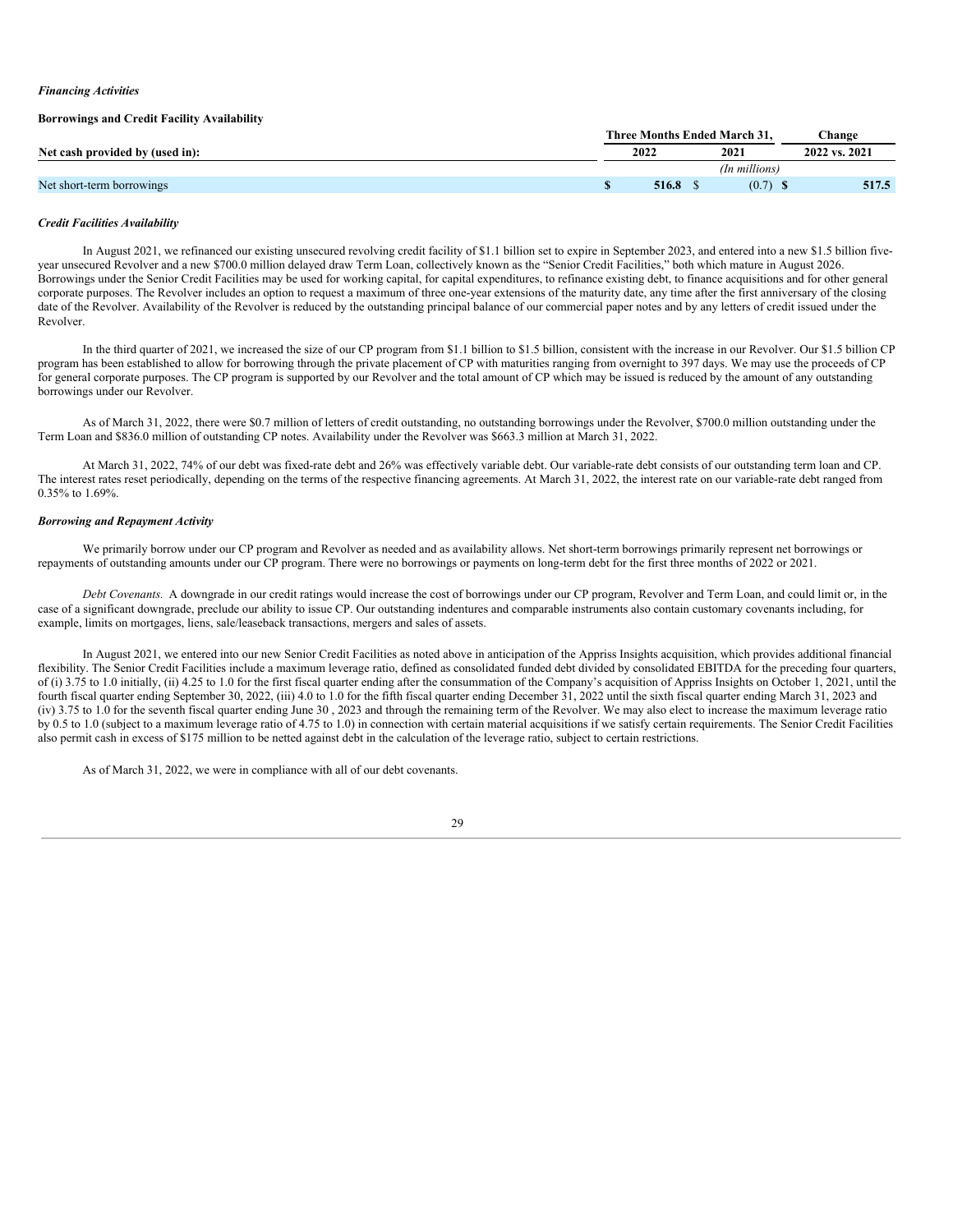We do not have any credit rating triggers that would accelerate the maturity of a material amount of the outstanding debt; however, our 3.3% senior notes due 2022, 3.95% senior notes due 2023, 2.6% senior notes due 2024, 2.6% senior notes due 2025, 3.25% senior notes due 2026, 3.1% senior notes due 2030, 2.35% senior notes due 2031 and 7.0% senior notes due 2037 (collectively, the "Senior Notes") contain change in control provisions. If the Company experiences a change of control or publicly announces the Company's intention to effect a change of control and the rating on the Senior Notes is lowered by Standard & Poor's ("S&P") and Moody's Investors Service ("Moody's") below an investment grade rating within 60 days of such change of control or notice thereof, then the Company will be required to offer to repurchase the Senior Notes at a price equal to 101% of the aggregate principal amount of the Senior Notes plus accrued and unpaid interest. As of March 31, 2022, our S&P credit rating was BBB with a stable outlook and our Moody's credit rating was Baa2 with a stable outlook. These ratings are subject to change as events and circumstances change.

For additional information about our debt, including the terms of our financing arrangements, basis for variable interest rates and debt covenants, see Note 5 of the Notes to Consolidated Financial Statements in our 2021 Form 10-K.

#### **Equity Transactions**

|                                                                          |  | <b>Three Months Ended March 31.</b> |               | Change        |
|--------------------------------------------------------------------------|--|-------------------------------------|---------------|---------------|
| Net cash provided by (used in):                                          |  | 2022                                | 2021          | 2022 vs. 2021 |
|                                                                          |  |                                     | (In millions) |               |
| Treasury stock repurchases                                               |  | $\overline{\phantom{m}}$            | $(34.1)$ \$   | 34.1          |
| Dividends paid to Equifax shareholders                                   |  | $(47.9)$ \$                         | $(47.5)$ \$   | (0.4)         |
| Dividends paid to noncontrolling interests                               |  | $(0.5)$ \$                          | $(0.7)$ \$    | 0.2           |
| Proceeds from exercise of stock options and employee stock purchase plan |  | 5.7 S                               | 6.6 \$        | (0.9)         |
| Purchase of noncontrolling interests                                     |  | $-$ S                               | $(3.6)$ \$    | 3.6           |

Sources and uses of cash related to equity during the three months ended March 31, 2022 and 2021 were as follows:

- During the first three months of 2022, we did not repurchase any shares of our common stock on the open market. During the first three months of 2021, we repurchased 0.2 million shares of our common stock for \$34.1 million.
- We maintained our quarterly dividend of \$0.39 per share in the first quarter of 2022. We paid cash dividends to Equifax shareholders of \$47.9 million and \$47.5 million, or \$0.39 per share, during the three months ended March 31, 2022 and 2021, respectively.
- We received cash of \$5.7 million and \$6.6 million during the first three months of 2022 and 2021, respectively, from the exercise of stock options and the employee stock purchase plan.

At March 31, 2022, the Company had \$520.2 million remaining for stock repurchases under the existing authorization from the board of directors.

#### **Contractual Obligations, Commercial Commitments and Other Contingencies**

Our contractual obligations and commercial commitments have not changed materially from those reported in our 2021 Form 10-K. For additional information about certain obligations and contingencies, see Note 6 of the Notes to Consolidated Financial Statements in this Form 10-Q.

#### **Off-Balance Sheet Arrangements**

There have been no material changes with respect to our off-balance sheet arrangements from those presented in our 2021 Form 10-K.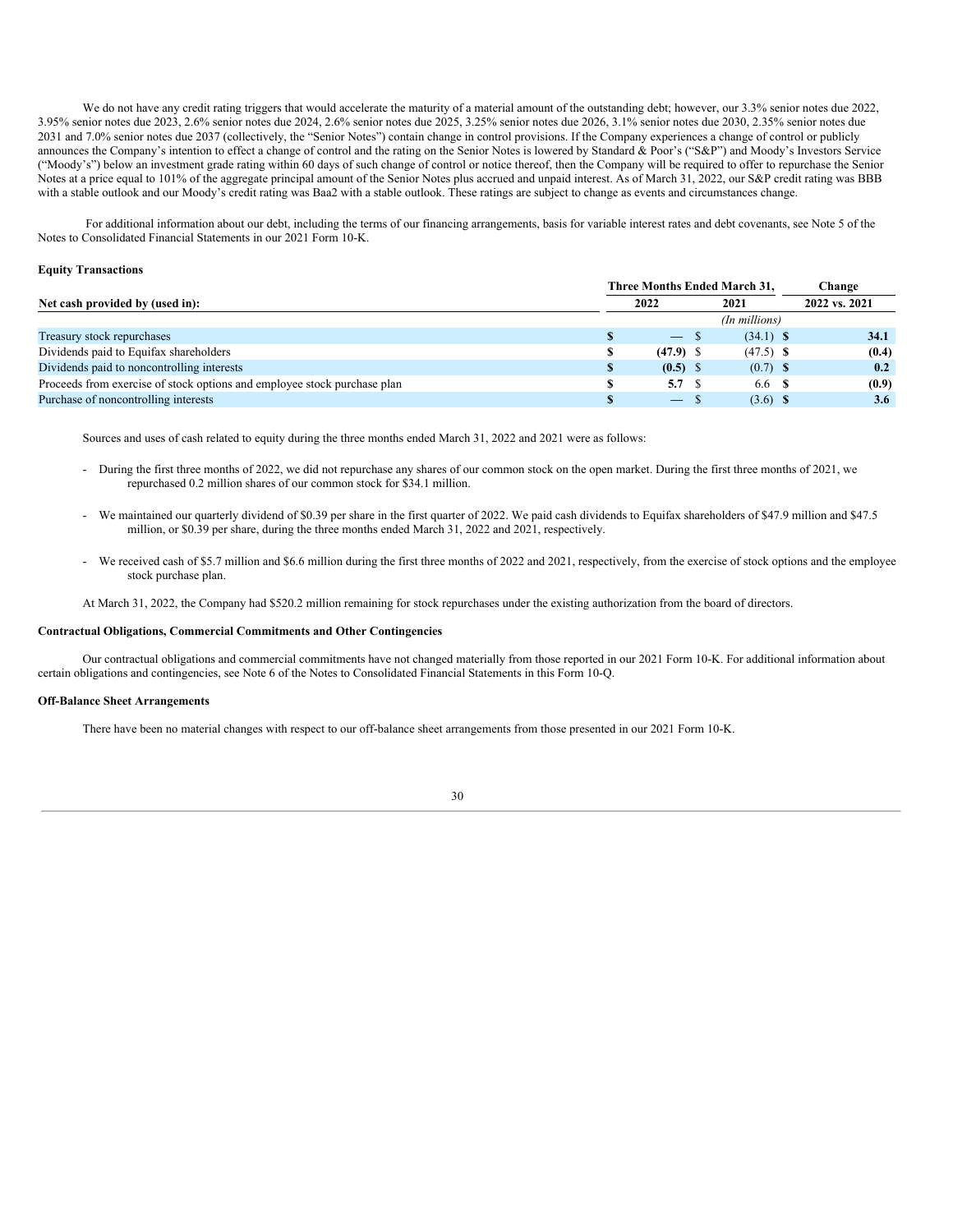#### **Benefit Plans**

At December 31, 2021, our U.S. Retirement Income Plan met or exceeded ERISA's minimum funding requirements. In the future, we expect to make minimum funding contributions as required and may make discretionary contributions, depending on certain circumstances, including market conditions and our liquidity needs. We believe additional funding contributions, if any, would not prevent us from continuing to meet our liquidity needs, which are primarily funded from cash flows generated by operating activities, available cash and cash equivalents, our CP program and our Revolver.

For our non-U.S., tax-qualified retirement plans, we fund an amount sufficient to meet minimum funding requirements but no more than allowed as a tax deduction pursuant to applicable tax regulations. For our non-qualified supplementary retirement plans, we fund the benefits as they are paid to retired participants, but accrue the associated expense and liabilities in accordance with U.S. GAAP.

For additional information about our benefit plans, see Note 9 of the Notes to Consolidated Financial Statements in our 2021 Form 10-K.

#### **Foreign Currency**

Argentina experienced multiple periods of increasing inflation rates, devaluation of the peso, and increasing borrowing rates. As such, Argentina was deemed a highly inflationary economy by accounting policymakers. Beginning in the third quarter of 2018, we have accounted for Argentina as a highly inflationary economy which resulted in the recognition of a \$1.1 million foreign currency gain that was recorded in other income, net in our Consolidated Statements of Income during the three months ended March 31, 2021. There was minimal foreign currency impact during the three months ended March 31, 2022.

#### **RECENT ACCOUNTING PRONOUNCEMENTS**

For information about new accounting pronouncements and the potential impact on our Consolidated Financial Statements, see Note 1 of the Notes to Consolidated Financial Statements in this Form 10-Q and Note 1 of the Notes to Consolidated Financial Statements in our 2021 Form 10-K.

## **APPLICATION OF CRITICAL ACCOUNTING POLICIES**

The Company's Consolidated Financial Statements are prepared in conformity with U.S. GAAP. This requires our management to make estimates and assumptions that affect the reported amounts of assets and liabilities, revenues and expenses and related disclosures of contingent assets and liabilities in our Consolidated Financial Statements and the Notes to Consolidated Financial Statements. We believe the most complex and sensitive judgments, because of their significance to the Consolidated Financial Statements, result primarily from the need to make estimates and assumptions about the effects of matters that are inherently uncertain. The "Application of Critical Accounting Policies and Estimates" section in the MD&A, and Note 1 of the Notes to Consolidated Financial Statements, in our 2021 Form 10-K describe the significant accounting estimates and policies used in the preparation of our Consolidated Financial Statements. Although we believe that our estimates, assumptions and judgments are reasonable, they are based upon information available at the time. Actual results may differ significantly from these estimates under different assumptions, judgments or conditions.

#### <span id="page-30-0"></span>**ITEM 3. QUANTITATIVE AND QUALITATIVE DISCLOSURES ABOUT MARKET RISK**

For information regarding our exposure to certain market risks, see "Quantitative and Qualitative Disclosures about Market Risk," in Part II, Item 7A of our 2021 Form 10-K. There were no material changes to our market risk exposure during the three months ended March 31, 2022.

#### <span id="page-30-1"></span>**ITEM 4. CONTROLS AND PROCEDURES**

<span id="page-30-2"></span>As of the end of the period covered by this report, an evaluation was carried out by the Company's management, with the participation of our Chief Executive Officer and Chief Financial Officer, of the effectiveness of our disclosure controls and procedures (as defined in Rule 13a-15(e) under the Securities Exchange Act of 1934). Based upon that evaluation, our Chief Executive Officer and Chief Financial Officer concluded that these disclosure controls and procedures were effective as of the end of the period covered by this report. In addition, no change in our internal control over financial reporting (as defined in Rule 13a-15(f) under the Securities Exchange Act of 1934) occurred during our most recent fiscal quarter that has materially affected, or is reasonably likely to materially affect, our internal control over financial reporting.

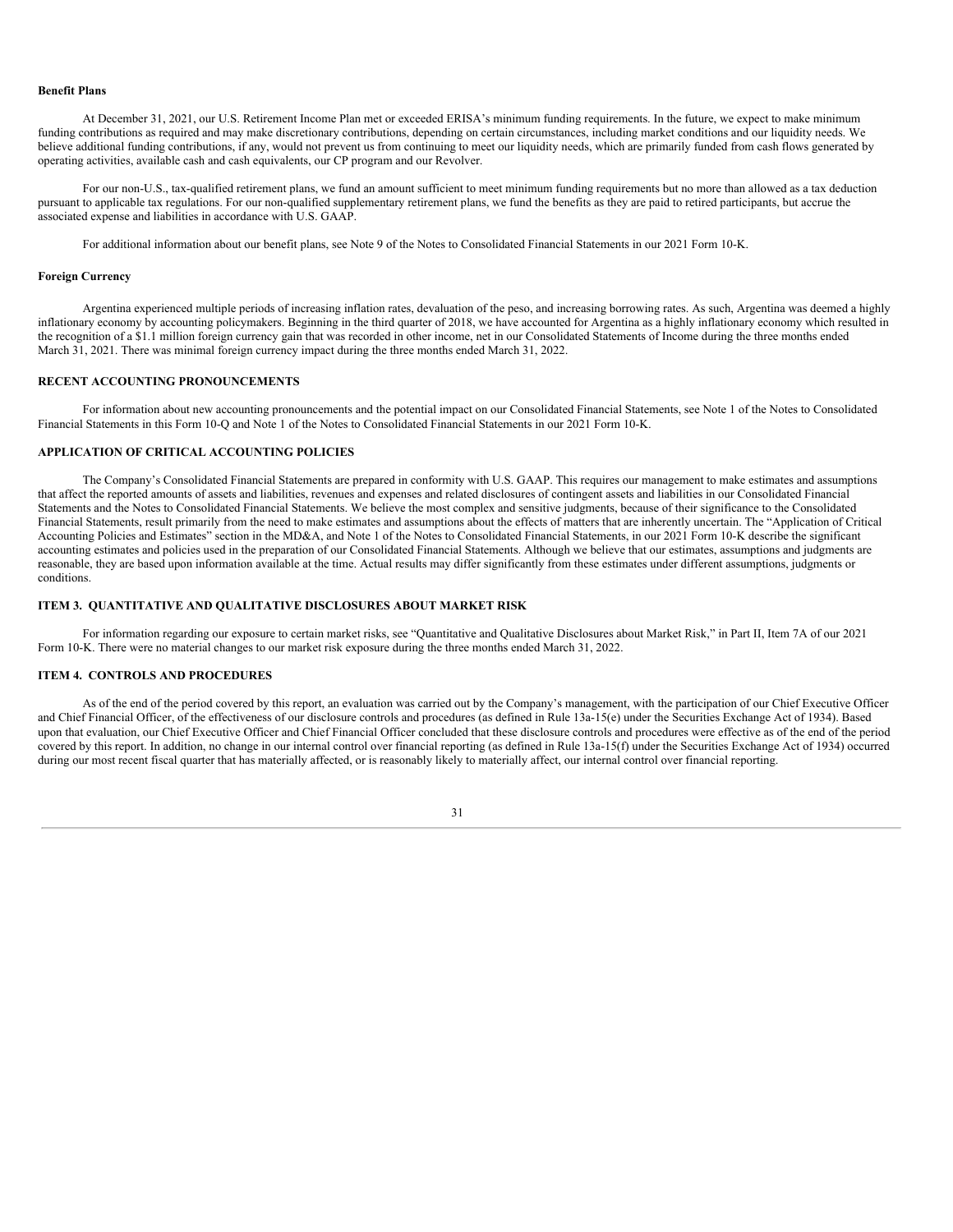#### **PART II. OTHER INFORMATION**

#### <span id="page-31-0"></span>**ITEM 1. LEGAL PROCEEDINGS**

#### **Litigation and Investigations related to the 2017 Cybersecurity Incident**

In 2017, we experienced a cybersecurity incident following a criminal attack on our systems that involved the theft of certain personally identifiable information of U.S., Canadian and U.K. consumers. Following the 2017 cybersecurity incident, hundreds of class actions and other lawsuits were filed against us typically alleging harm from the incident and seeking various remedies, including monetary and injunctive relief. We were also subject to investigations and inquiries by federal, state and foreign governmental agencies and officials regarding the 2017 cybersecurity incident and related matters. Most of these lawsuits and government investigations have concluded or been resolved, including pursuant to the settlement agreements described below, while others remain ongoing. The Company's participation in these settlements does not constitute an admission by the Company of any fault or liability, and the Company does not admit fault or liability.

#### *Consumer Settlement.*

On July 19, 2019 and July 22, 2019, we entered into multiple agreements that resolve the U.S. consolidated consumer class action cases, captioned In re: Equifax, Inc. Customer Data Security Breach Litigation, MDL No. 2800 (the "U.S. Consumer MDL Litigation"), and the investigations of the FTC, the CFPB, the Attorneys General of 48 states, the District of Columbia and Puerto Rico and the NYDFS (collectively, the "Consumer Settlement"). Under the terms of the Consumer Settlement, the Company agreed to contribute \$380.5 million to a non-reversionary settlement fund (the "Consumer Restitution Fund") to provide restitution for U.S. consumers identified by the Company whose personal information was compromised as a result of the 2017 cybersecurity incident as well as to pay reasonable attorneys' fees and reasonable costs and expenses for the plaintiffs' counsel in the U.S. Consumer MDL Litigation (not to exceed \$80.5 million), settlement administration costs and notice costs. The Company has agreed to contribute up to an additional \$125.0 million to the Consumer Restitution Fund to cover certain unreimbursed costs and expenditures incurred by affected U.S. consumers in the event the \$380.5 million in the Consumer Restitution Fund is exhausted. The Company also agreed to various business practice commitments related to consumer assistance and its information security program, including conducting third party assessments of its information security program.

On January 13, 2020, the Northern District of Georgia, the U.S. District Court overseeing centralized pre-trial proceedings for the U.S. Consumer MDL Litigation and numerous other federal court actions relating to the 2017 cybersecurity incident (the "MDL Court"), entered an order granting final approval of the settlement in connection with the U.S. Consumer MDL Litigation. The MDL Court entered an amended order granting final approval of the settlement (the "Final Approval Order") on March 17, 2020. Several objectors appealed the Final Approval Order to the U.S. Court of Appeals for the Eleventh Circuit (the "Eleventh Circuit"). On June 3, 2021, the Eleventh Circuit issued an order reversing the MDL Court's grant of incentive awards to class representatives, but affirming all other aspects of the Final Approval Order. Several objectors filed petitions with the Eleventh Circuit seeking a rehearing, and on July 29, 2021, the Eleventh Circuit denied those petitions. On August 12, 2021, the MDL Court made the Eleventh Circuit's mandate the judgment of the MDL Court. Two objectors filed petitions for a writ of certiorari with the U.S. Supreme Court, and on January 10, 2022, the U.S. Supreme Court denied the last remaining petition. On January 11, 2022, the Consumer Settlement became effective.

#### *Other Matters.*

We face other lawsuits and government investigations related to the 2017 cybersecurity incident that have not yet been concluded or resolved. These ongoing matters may result in judgments, fines or penalties, settlements or other relief. We dispute the allegations in the remaining lawsuits and intend to defend against such claims. Set forth below are descriptions of the main categories of these matters.

*Georgia State Court Consumer Class Actions.*Four putative class actions arising from the 2017 cybersecurity incident were filed against us in Fulton County Superior Court and Fulton County State Court in Georgia based on similar allegations and theories as alleged in the U.S. Consumer MDL Litigation and seek monetary damages, injunctive relief and other related relief on behalf of Georgia citizens. These cases were transferred to a single judge in the Fulton County Business Court and three of the cases were consolidated into a single action. On July 27, 2018, the Fulton County Business Court granted the Company's motion to stay the remaining single case, and on August 17, 2018, the Fulton County Business Court granted the Company's motion to stay the consolidated case. Because the plaintiffs in the four putative class actions did not opt out of the Consumer Settlement that became effective on January 11, 2022, these cases have been dismissed and are now closed.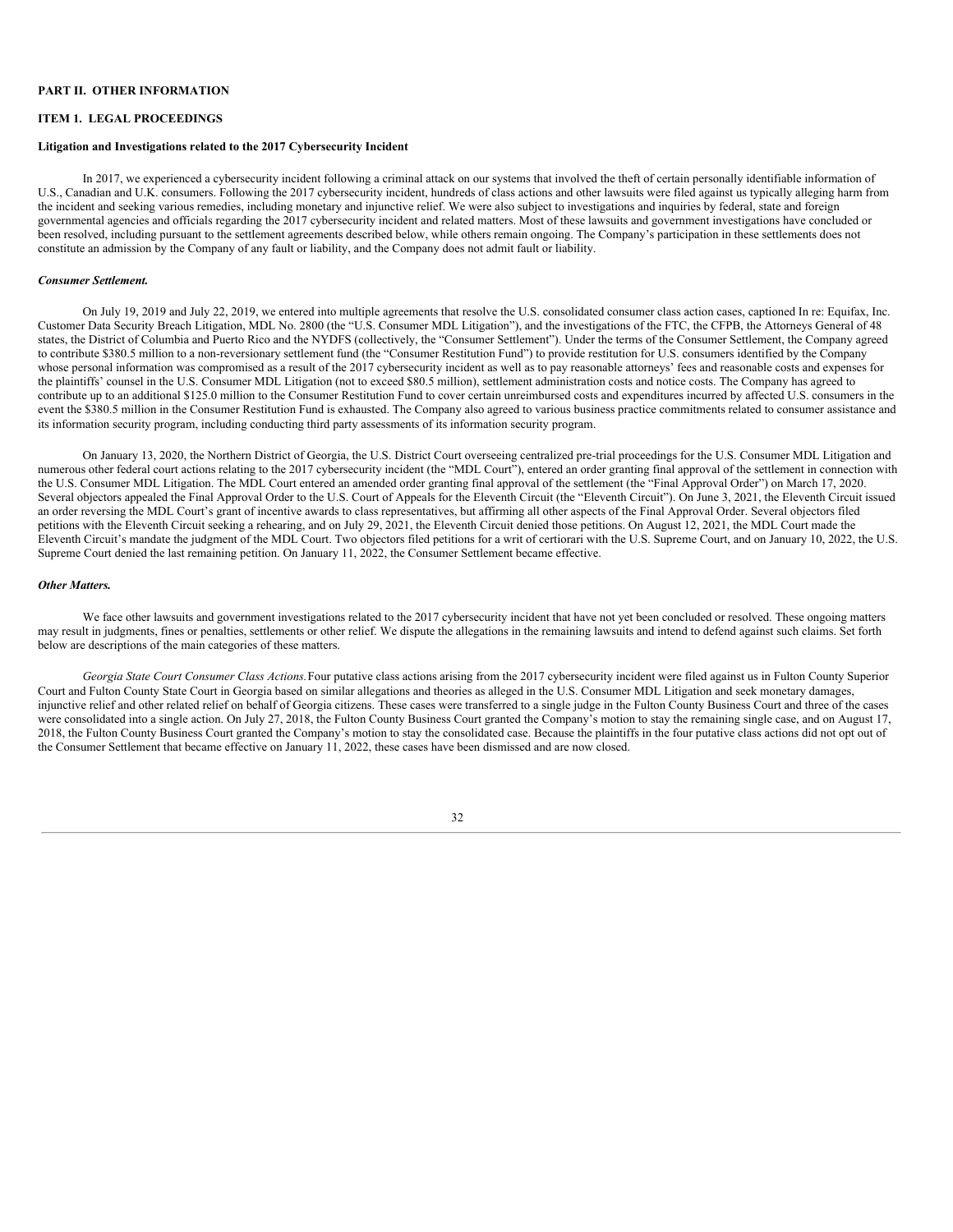*Canadian Class Actions.* Five putative Canadian class actions, four of which are on behalf of a national class of approximately 19,000 Canadian consumers, are pending against us in Ontario, British Columbia and Alberta. Each of the proposed Canadian class actions asserts a number of common law and statutory claims seeking monetary damages and other related relief in connection with the 2017 cybersecurity incident. In addition to seeking class certification on behalf of Canadian consumers whose personal information was allegedly impacted by the 2017 cybersecurity incident, in some cases, plaintiffs also seek class certification on behalf of a larger group of Canadian consumers who had contracts for subscription products with Equifax around the time of the incident or earlier and were not impacted by the incident.

On December 13, 2019, the court in Ontario granted certification of a nationwide class that includes all impacted Canadians as well as Canadians who had subscription products with Equifax between March 7, 2017 and July 30, 2017 who were not impacted by the incident. We appealed one of the claims on which a class was certified and on June 9, 2021, our appeal was granted by the Ontario Divisional Court. The plaintiff has since filed a notice of further appeal with the Ontario Court of Appeal, which is scheduled to be heard in June 2022. All remaining purported class actions are at preliminary stages or stayed.

*Government Investigations.* We have cooperated with federal, state and foreign governmental agencies and officials investigating or otherwise seeking information, testimony and/or documents, regarding the 2017 cybersecurity incident and related matters and these investigations have been resolved as discussed in prior filings.

The U.K.'s Financial Conduct Authority ("FCA") opened an enforcement investigation against our U.K. subsidiary, Equifax Limited, in October 2017. The investigation by the FCA has involved a number of information requirements and interviews. We continue to respond to the information requirements and are cooperating with the investigation.

Although we continue to cooperate in the Canadian class action proceedings and the FCA investigation, an adverse outcome to any such proceedings and investigation could subject us to fines or other obligations, which could have a material adverse effect on our financial condition and results of operations.

# **CFPB Matter**

In December 2021, we received a Civil Investigative Demand (a "CID") from the CFPB as part of its investigation into our consumer disputes process in order to determine whether we have followed the FCRA's requirements for the proper handling of consumer disputes. The CID requests the production of documents and answers to written questions. We are cooperating with the CFPB in its investigation and are in discussions with the CFPB regarding our response to the CID. At this time, we are unable to predict the outcome of this CFPB investigation, including whether the investigation will result in any action or proceeding against us.

#### **Other**

Equifax has been named as a defendant in various other legal actions, including administrative claims, regulatory matters, government investigations, class actions and other litigation arising in connection with our business. Some of the legal actions include claims for substantial compensatory or punitive damages or claims for indeterminate amounts of damages. We believe we have defenses to and, where appropriate, will contest many of these matters. Given the number of these matters, some are likely to result in adverse judgments, penalties, injunctions, fines or other relief. We may explore potential settlements before a case is taken through trial because of the uncertainty and risks inherent in the litigation process.

For information regarding our accounting for legal contingencies, see Note 6 of the Notes to Consolidated Financial Statements in this Form 10-Q.

#### <span id="page-32-0"></span>**ITEM 1A. RISK FACTORS**

<span id="page-32-1"></span>There have been no material changes with respect to the risk factors disclosed in our 2021 Form 10-K.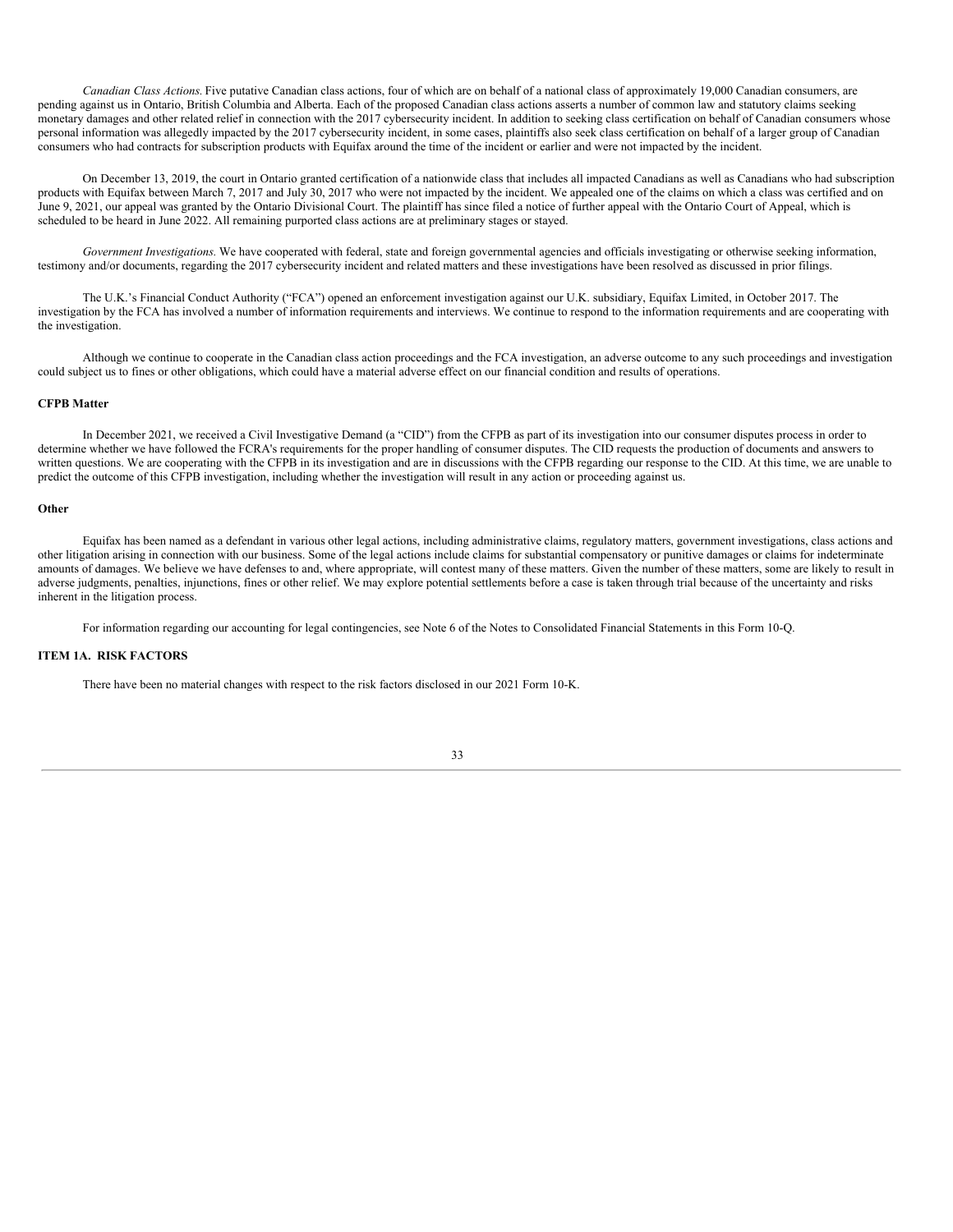#### **ITEM 2. UNREGISTERED SALES OF EQUITY SECURITIES AND USE OF PROCEEDS**

The following table contains information with respect to purchases made by or on behalf of Equifax or any "affiliated purchaser" (as defined in Rule 10b-18(a) (3) under the Securities Exchange Act of 1934), of our common stock during our first quarter ended March 31, 2022:

|                                | Total<br>Number<br>of Shares | Price<br>Paid | Average       | <b>Total Number</b><br>of Shares Purchased<br>as Part of<br><b>Publicly-Announced</b><br>Plans or | <b>Maximum Number</b><br>(or Approximate)<br><b>Dollar Value</b><br>of Shares that May<br><b>Yet Be Purchased</b><br><b>Under the Plans or</b> |              |  |  |
|--------------------------------|------------------------------|---------------|---------------|---------------------------------------------------------------------------------------------------|------------------------------------------------------------------------------------------------------------------------------------------------|--------------|--|--|
| Period                         | Purchased (1)                |               | Per Share (2) | Programs                                                                                          |                                                                                                                                                | Programs (3) |  |  |
| January 1 - January 31, 2022   | 3.229                        |               |               |                                                                                                   |                                                                                                                                                | 520,168,924  |  |  |
| February 1 - February 28, 2022 | 132.947                      |               |               | _                                                                                                 |                                                                                                                                                | 520,168,924  |  |  |
| March 1 - March 31, 2022       | 2,931                        |               | $-$           |                                                                                                   |                                                                                                                                                | 520,168,924  |  |  |
| Total                          | 139.107                      |               |               |                                                                                                   |                                                                                                                                                | 520,168,924  |  |  |

- (1) The total number of shares purchased for the quarter includes shares surrendered, or deemed surrendered, in satisfaction of the exercise price and/or to satisfy tax withholding obligations in connection with the exercise of employee stock options, totaling 3,229 shares for the month of January 2022, 132,947 shares for the month of February 2022, and 2,931 shares for the month of March 2022.
- (2) Average price paid per share for shares purchased as part of our share repurchase program (includes brokerage commissions). For the quarter ended March 31, 2022 we did not repurchase any shares of our common stock under our share repurchase program.
- (3) At March 31, 2022, the amount authorized for future share repurchases under the share repurchase program was \$520.2 million. The program does not have a stated expiration date.

# **Dividend and Share Repurchase Restrictions**

<span id="page-33-0"></span>Our Revolver restricts our ability to pay cash dividends on our capital stock or repurchase capital stock if a default or event of default exists or would result if these payments were to occur, according to the terms of the applicable credit agreements.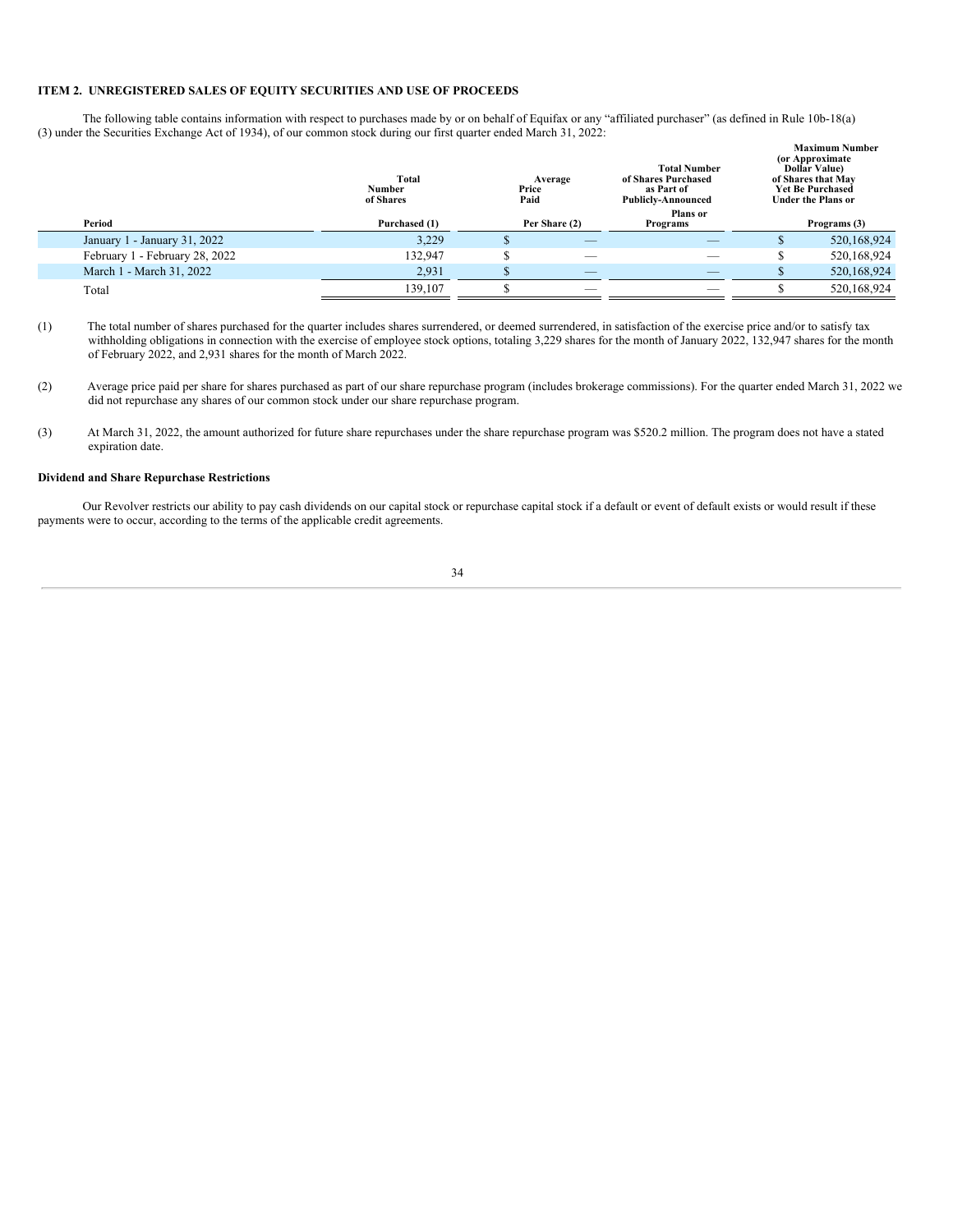## **ITEM 6. EXHIBITS**

| <b>Exhibit No.</b> | <b>Description</b>                                                                                                                                                                                     |
|--------------------|--------------------------------------------------------------------------------------------------------------------------------------------------------------------------------------------------------|
| 10.1               | $\ast$<br>Form of Performance Share Award Agreement (Adjusted EBITDA) (CEO) under the Equifax Inc. Amended and<br>Restated 2008 Omnibus Incentive Plan (for awards granted in or after February 2022). |
| 10.2               | Form of Performance Share Award Agreement (Adjusted EBITDA) (SLT) under the Equifax Inc. Amended and<br>Restated 2008 Omnibus Incentive Plan (for awards granted in or after February 2022).           |
| 31.1               | Rule 13a-14(a) Certification of Chief Executive Officer                                                                                                                                                |
| 31.2               | Rule 13a-14(a) Certification of Chief Financial Officer                                                                                                                                                |
| 32.1               | Section 1350 Certification of Chief Executive Officer                                                                                                                                                  |
| 32.2               | Section 1350 Certification of Chief Financial Officer                                                                                                                                                  |
| 101.INS            | <b>XBRL</b> Instance Document                                                                                                                                                                          |
| 101.SCH            | <b>XBRL Taxonomy Extension Schema Document</b>                                                                                                                                                         |
| 101.CAL            | XBRL Taxonomy Extension Calculation Linkbase                                                                                                                                                           |
| 101.DEF            | XBRL Taxonomy Extension Definition Linkbase                                                                                                                                                            |
| 101.LAB            | XBRL Taxonomy Extension Label Linkbase                                                                                                                                                                 |
| 101.PRE            | XBRL Taxonomy Extension Presentation Linkbase                                                                                                                                                          |
| 104                | Cover Page Interactive Data File (formatted as Inline XBRL and contained in Exhibit 101)                                                                                                               |

<span id="page-34-0"></span>\* Filed herewith.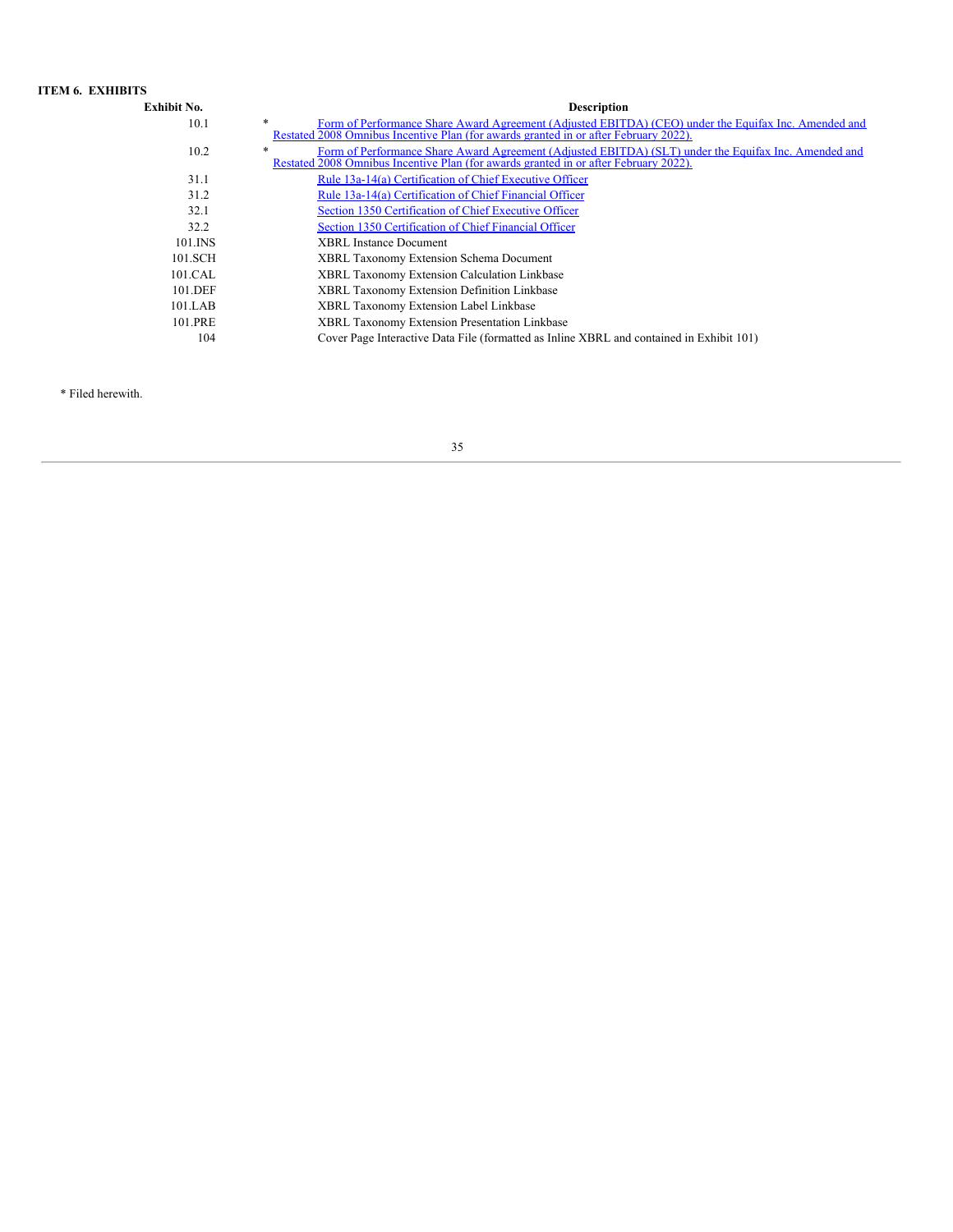# **SIGNATURES**

Pursuant to the requirements of the Securities Exchange Act of 1934, the registrant has duly caused this report to be signed on its behalf by the undersigned thereunto duly authorized.

|       |                | Equifax Inc.<br>(Registrant)                      |  |
|-------|----------------|---------------------------------------------------|--|
| Date: | April 21, 2022 | By:<br>/s/ Mark W. Begor                          |  |
|       |                | Mark W. Begor                                     |  |
|       |                | Chief Executive Officer                           |  |
|       |                | (Principal Executive Officer)                     |  |
| Date: | April 21, 2022 | /s/ John W. Gamble, Jr.                           |  |
|       |                | John W. Gamble, Jr.                               |  |
|       |                | Executive Vice President, Chief Financial Officer |  |
|       |                | and Chief Operations Officer                      |  |
|       |                | (Principal Financial Officer)                     |  |
| Date: | April 21, 2022 | /s/ James M. Griggs                               |  |
|       |                | James M. Griggs                                   |  |
|       |                | Chief Accounting Officer and Corporate Controller |  |
|       |                | (Principal Accounting Officer)                    |  |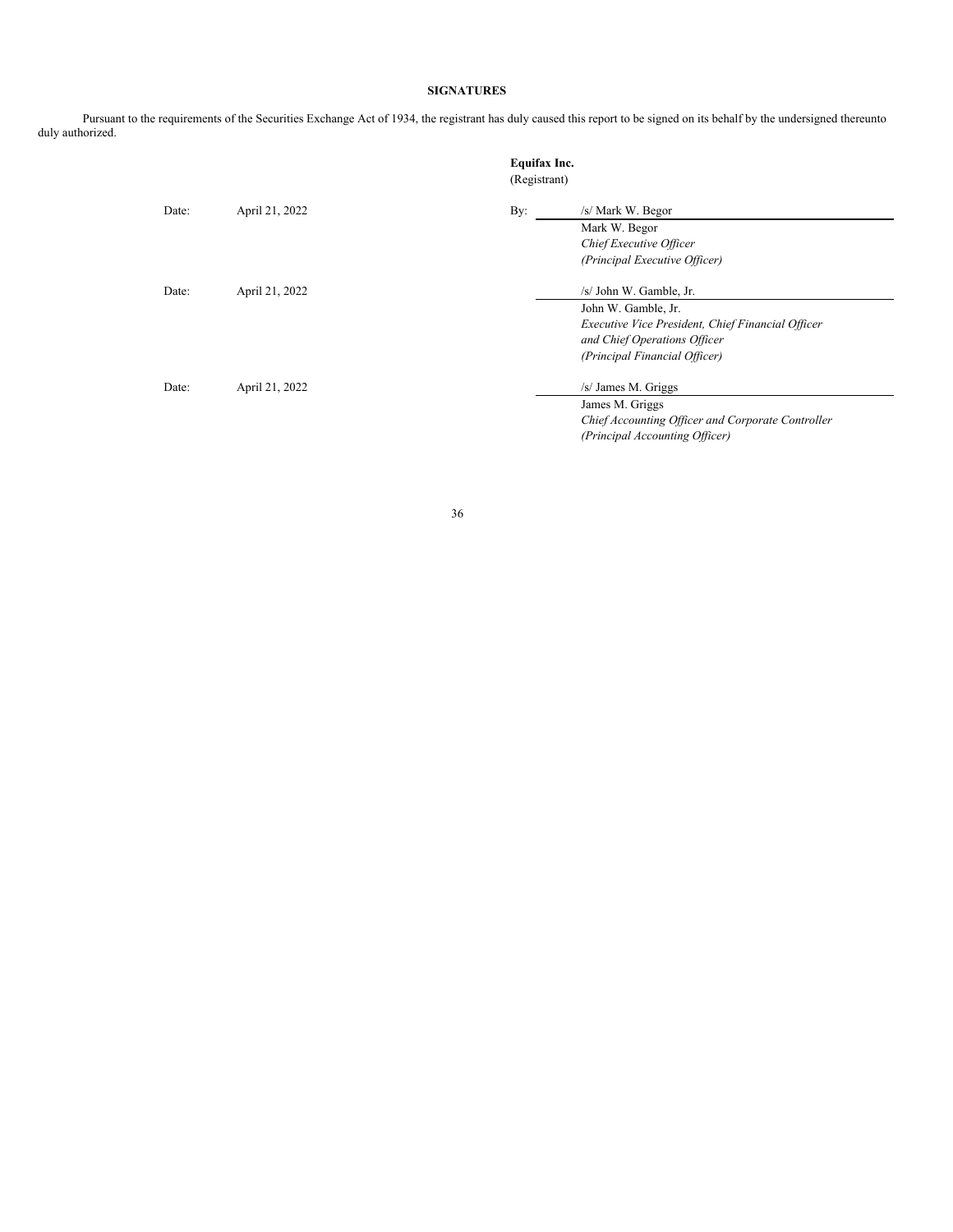# **EQUIFAX INC. 2008 OMNIBUS INCENTIVE PLAN**

#### **PERFORMANCE SHARE AWARD AGREEMENT (ADJUSTED EBITDA)**

#### **[2022 – 2024] Performance Period**

#### **MARK W. BEGOR**

#### **Target Number of Shares Subject to Award: [ ]**

# **Grant Date: [ ]**

Pursuant to the Equifax Inc. 2008 Omnibus Incentive Plan, as amended and restated effective May 2, 2013 (the "Plan"), Equifax Inc., a Georgia corporation (the "Company"), has granted the above-named participant ("Participant") Performance Shares (the "Award") entitling Participant to earn such number of shares of Company common stock (the "Shares") as is set forth above, as may be increased or decreased as provided in this agreement (this "Agreement"), on the terms and conditions set forth in this Agreement and the Plan. Capitalized terms used in this Agreement and not defined herein shall have the meanings set forth in the Plan.

1. **Grant Date.** The Award is granted to Participant on the Grant Date set forth above and represents the right to receive Shares (and any related Dividend Equivalent Units) subject to the Award by satisfaction of the performance goals (the "Performance Goals") set forth in Section 3 of this Agreement. Participant may earn 0% to 200% of the Target Award, depending on the Company's year-over-year growth in Adjusted EBITDA (as defined below) over the Performance Period as set forth in Section 3.

2. **Vesting.** Subject to earlier vesting in accordance with Sections 4 or 5 below, the Shares (and any related Dividend Equivalent Units) will become vested on the later of the third anniversary of the Grant Date or the date on which the Committee certifies the attainment of the Performance Goals (the "Vesting Date") in accordance with the provisions of Section 3 below. Prior to the Vesting Date, the Shares (and any related Dividend Equivalent Units) subject to the Award shall be nontransferable and, except as otherwise provided herein, shall be forfeited immediately following Participant's termination of employment with the Company. Prior to the Vesting Date, the Award shall not be earned by Participant's performance of services and there shall be no such vesting of the Award. Subject to the terms of the Plan, the Committee reserves the right in its sole discretion to waive or reduce the vesting requirements. Participant acknowledges that the opportunity to obtain the Shares represents valuable consideration, regardless of whether the Shares actually vest.

#### 3. **Payment of Performance Shares.**

(a) In General. The performance period for this Award begins on January 1, [2022] and ends on December 31, [2024] (the "Performance Period"). The percentage of the Award earned and paid will be as certified by the Committee as soon as practicable (and no later than the 15th day of the third month) following the end of the Performance Period with such percentage determined by averaging the Annual Payout Percentages attained for the three calendar years that comprise the Performance Period based upon the growth in Adjusted EBITDA for each such calendar year, as more fully described in subsection (b) below. The "Annual Payout Percentage" for each calendar year during the Performance Period will be determined using the following tables:

#### **Performance Matrix for CY [2022]**

| <b>Degree of Performance Attainment</b> | Adjusted EBITDA for CY [2022] | <b>Annual Payout Percentage</b> <sup>(1)</sup> |
|-----------------------------------------|-------------------------------|------------------------------------------------|
| Maximum or Above                        |                               | <b>200%</b>                                    |
| Target                                  |                               | 100%                                           |
| Threshold                               |                               | 50%                                            |

(1) If Adjusted EBITDA for CY [2022] is between the threshold and target, or between the target and maximum, performance levels shown in the table above, then the Annual Payout Percentage shall be determined based on straight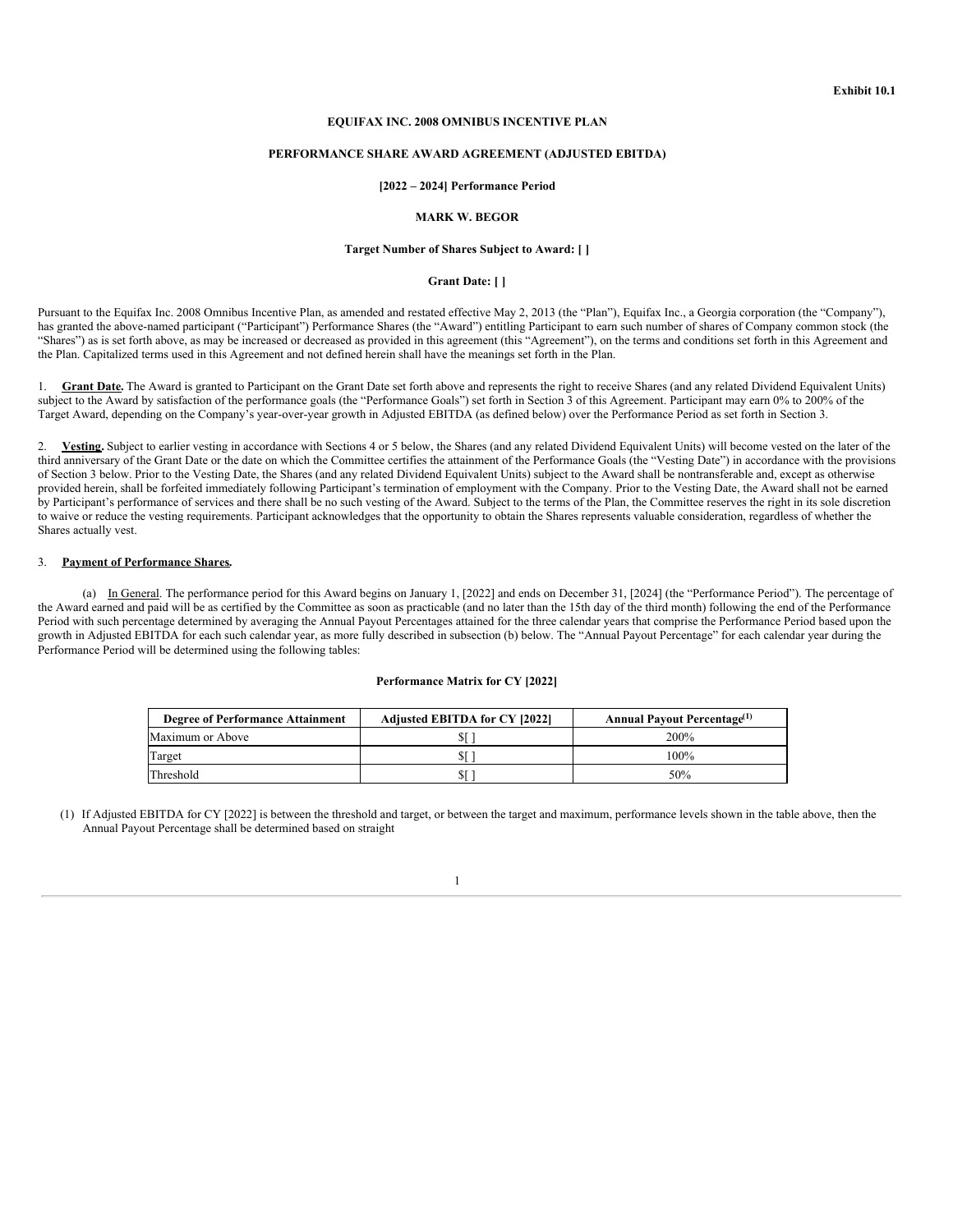line interpolation. For the avoidance of doubt, if Adjusted EBITDA for CY [2022] is achieved below the threshold performance level shown in the table above, then the Annual Payout Percentage shall be 0%.

# **Performance Matrix for CY [2023]**

| <b>Degree of Performance Attainment</b> | <b>Adjusted EBITDA for CY [2023]</b> | <b>Annual Payout Percentage</b> <sup>(1)</sup> |
|-----------------------------------------|--------------------------------------|------------------------------------------------|
| Maximum or Above                        |                                      | 200%                                           |
| Target                                  |                                      | 100%                                           |
| Threshold                               |                                      | 50%                                            |

(1) If Annual Adjusted EBITDA Growth for CY [2023] is achieved between the threshold and target, or between the target and maximum, performance levels shown in the table above, then the Annual Payout Percentage shall be determined based on straight line interpolation. For the avoidance of doubt, if Annual Adjusted EBITDA Growth for CY [2023] is achieved below the threshold performance level shown in the table above, then the Annual Payout Percentage shall be 0%.

#### **Performance Matrix for CY [2024]**

| <b>Degree of Performance Attainment</b> | <b>Adjusted EBITDA for CY [2024]</b> | <b>Annual Payout Percentage</b> <sup>(1)</sup> |
|-----------------------------------------|--------------------------------------|------------------------------------------------|
| Maximum or Above                        |                                      | 200%                                           |
| Target                                  |                                      | $100\%$                                        |
| Threshold                               | ъı                                   | 50 <sub>%</sub>                                |

(1) If Annual Adjusted EBITDA Growth for CY [2024] is achieved between the threshold and target, or between the target and maximum, performance levels shown in the table above, then the Annual Payout Percentage shall be determined based on straight line interpolation. For the avoidance of doubt, if Annual Adjusted EBITDA Growth for CY [2024] is achieved below the threshold performance level shown in the table above, then the Annual Payout Percentage shall be 0%.

b) Performance Shares Payable. The number of Performance Shares payable is equal to the product of (i) the Target Award multiplied by (ii) the Adjusted EBITDA Performance Multiplier (as defined below), rounded down to the nearest whole share. Payment will be made in Shares. For an illustration of this calculation, see the Hypothetical Example below, which assumes that Participant remained employed with the Company through the Vesting Date.

## **Hypothetical Example: [2022-2024] Performance Period**

| Year                                                                                                                                | <b>Annual Payout Percentage</b><br>(based on Adjusted EBITDA for CY [2022] and Annual<br>Adjusted EBITDA Growth for CY [2023] and CY [2024]) |
|-------------------------------------------------------------------------------------------------------------------------------------|----------------------------------------------------------------------------------------------------------------------------------------------|
| [2022] Calendar Year                                                                                                                | 110%                                                                                                                                         |
| [2023] Calendar Year                                                                                                                | 95%                                                                                                                                          |
| [2024] Calendar Year                                                                                                                | 104%                                                                                                                                         |
| Adjusted EBITDA Performance Multiplier <sup>(1)</sup><br>(average of the Annual Payout Percentages for the three<br>calendar years) | 103%                                                                                                                                         |

(1) The number of Performance Shares that would be payable in this hypothetical example is equal to the Target Award multiplied by 103%.

(c) Withholding. As provided in Section 16 below, the Company shall withhold Shares having a Fair Market Value on the date the tax is to be determined for federal, state, local and other withholding taxes with respect to any taxable event arising as a result of this Agreement.

(d) Timing of Payout. Payout of the Award will be made to Participant as provided in Section 8 following the Vesting Date and certification of performance by the Committee.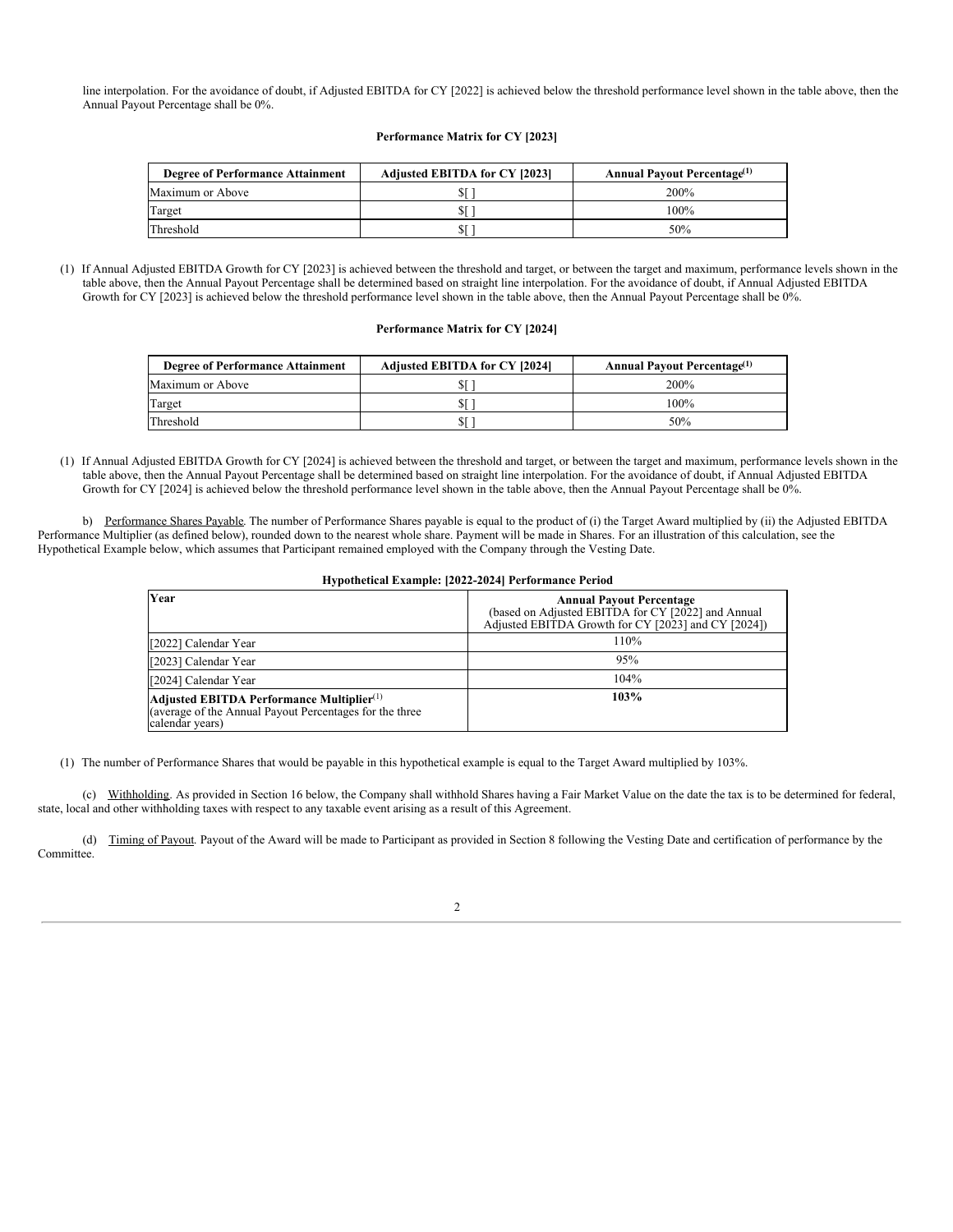## (e) Certain Definitions.

"*Adjusted EBITDA*" means the Company's Adjusted EBITDA as publicly reported in the Company's quarterly earnings release announcing full year results, as further adjusted by the Compensation Committee as it deems appropriate to eliminate the effects of any unusual, one-time, atypical or infrequent items of gain, loss, income or expense occurring during the Performance Period that would distort the financial performance of the Company.

"*Annual Adjusted EBITDA Growth*" means the percentage increase in Adjusted EBITDA for the [2023] calendar year or the [2024] calendar year, as applicable. For purposes of the [2023] calendar year and the [2024] calendar year, the beginning point for measurement of Annual Adjusted EBITDA Growth shall be actual Adjusted EBITDA for the [2022] calendar year and the [2023] calendar year, respectively, as measured in accordance with this Agreement.

"*Adjusted EBITDA Performance Multiplier*" means the percentage, from 0% to 200%, that will be applied to the Target Award to determine the number of Performance Shares that shall be payable hereunder. The Adjusted EBITDA Performance Multiplier shall be equal to the average of the Annual Payout Percentages for each of CY [2022], CY [2023] and CY [2024]; provided, however, if the Adjusted EBITDA Performance Multiplier is calculated at the time of a Change in Control pursuant to Section 5(a) or Section 5(b), as applicable, then the calculation shall be modified as set forth in Section 5(a) or Section 5(b), as applicable.

"*CY [2022*]" or "*[2022] calendar year*" means the twelve-month period commencing on January 1, [2022] and ending on December 31, [2022].

"*CY [2023]*" or "*[2023] calendar year*" means the twelve-month period commencing on January 1, [2023] and ending on December 31, [2023].

"*CY [2024]*" or "*[2024] calendar year*" means the twelve-month period commencing on January 1, [2024] and ending on December 31, [2024]. "*Target Award*" means the Target Number of Shares Subject to Award specified at the beginning of this Agreement.

4. **Termination of Employment Events.** Participant's unvested Shares subject to the Award shall become vested and nonforfeitable to the extent provided below in the event of Participant's termination of employment with the Company prior to the Vesting Date. For purposes of this Agreement, employment with any Subsidiary of the Company shall be considered employment with the Company and a termination of employment shall mean a termination of employment with the Company and each Subsidiary by which Participant is employed.

(a) Death. If, during the Performance Period, Participant's termination of employment results from Participant's death, then all unvested Shares subject to the Award shall immediately become vested and nonforfeitable as of the date of Participant's death and payout of the Shares shall be made as provided in Section 8 at the Target Award payout level (100%) to Participant's designated beneficiary as soon as practicable after the date of death. If, after the end of the Performance Period and prior to the Vesting Date, Participant's termination of employment results from Participant's death, then, for purposes of determining the number of Shares Participant's designated beneficiary is entitled to receive under this Award, the Award shall be treated as if Participant had continued to remain employed through the Vesting Date, with vesting and payout of Shares based upon the performance results as and when determined by the Committee under Section 3. Payout of the Shares pursuant to the previous sentence shall be made to Participant's designated beneficiary at the time provided in Section 3(d) and Section 8.

(b) Disability. If, during the Performance Period, Participant's employment ends as a result of Disability (as such term is defined in the Employment Agreement), then all unvested Shares subject to the Award shall become vested and nonforfeitable at the Target Award payout level (100%) as of the date of Participant's termination of employment, and payout of the Shares shall be made as provided in Section 8. If, after the end of the Performance Period and prior to the Vesting Date, Participant's employment ends as a result of Disability, then, for purposes of determining the number of Shares Participant is entitled to receive under this Award, Participant shall be treated as if Participant had continued to remain employed through the Vesting Date, with vesting and payout of Shares based upon the performance results as and when determined by the Committee under Section 3. Payout of the Shares pursuant to the previous sentence shall be made at the time provided in Section 3(d) and Section 8.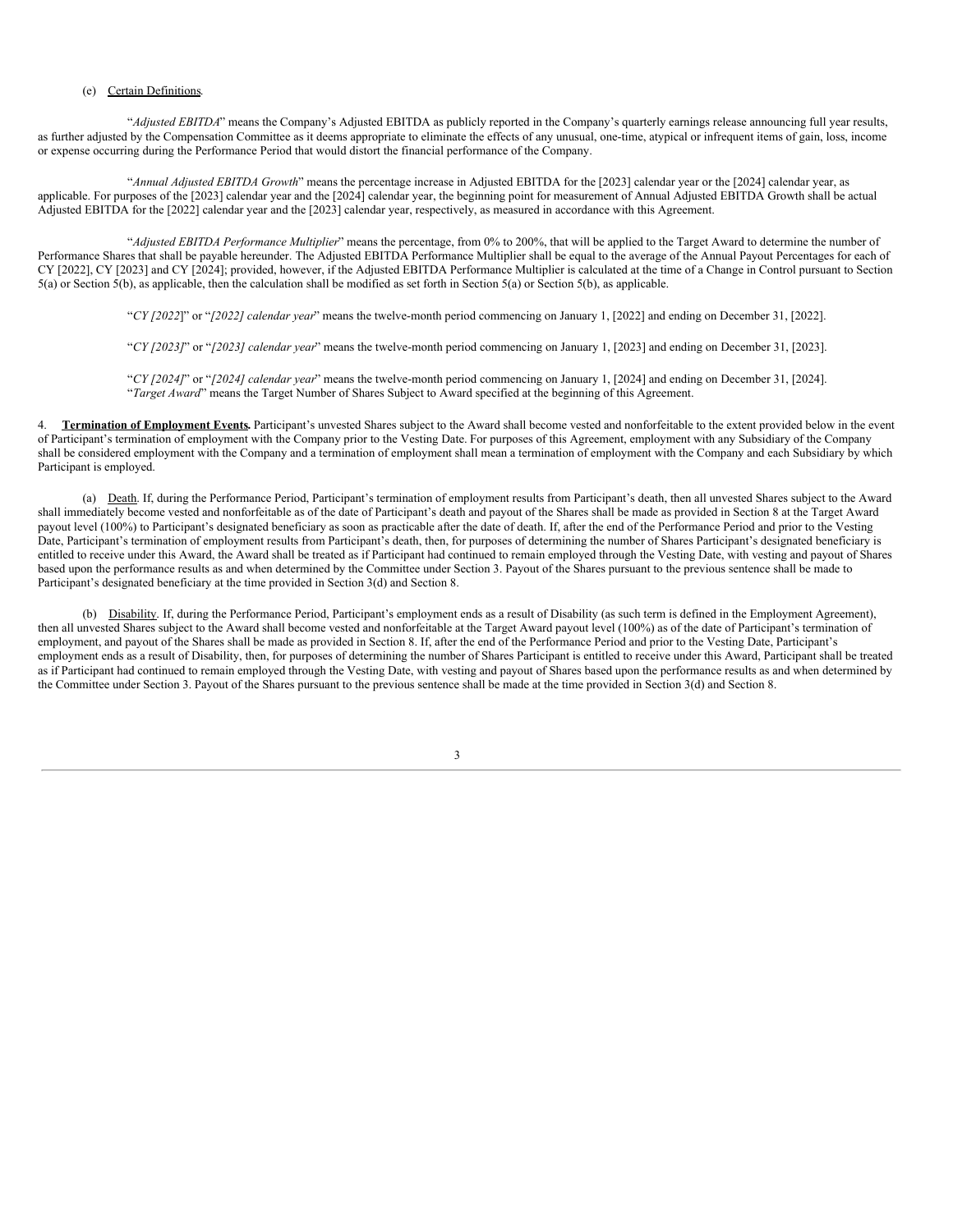(c) Retirement. Except in the event of a termination for Cause (as defined below) and subject to the requirements of Section 10(b) of the Employment Agreement (including those relating to release of claims and material compliance with restrictive covenants), if, prior to the Vesting Date, Participant's termination of employment results from Participant's Retirement (as defined below) from the Company, for purposes of determining the number of Shares Participant is entitled to receive under this Award, Participant shall be treated as if Participant had, as of the date of Retirement, satisfied the requirement to remain employed through the Vesting Date, with vesting and payout of Shares based upon the performance results as and when determined by the Committee under Section 3. Payout of the Shares shall be made at the time provided in Section 3(d) and Section 8.

(d) Termination without Cause or Resignation for Good Reason Other than during a Change in Control Period. Subject to the requirements of Section 10(c) of the Employment Agreement (including those relating to release of claims and material compliance with restrictive covenants), if, other than during a Change in Control Period, Participant's termination of employment results from a termination by the Company without Cause or Participant's resignation for Good Reason (in each case as determined under the Employment Agreement), for purposes of determining the number of Shares Participant is entitled to receive under this Award, Participant shall be treated as if Participant had continued to remain employed through the earlier of the Vesting Date or the second anniversary of the Termination Date (as defined in the Employment Agreement) (the "Second Anniversary"), with vesting and payout of Shares based upon the performance results as and when determined by the Committee under Section 3. In addition, if any such termination of employment occurs on or following April 17, 2023, and if the Second Anniversary occurs prior to the Vesting Date, then, the number of Shares Participant will be entitled to receive under the Award shall be equal to the number of Shares that vests based on the performance results as and when determined by the Committee under Section 3, multiplied by a fraction, the numerator of which is the total number of full months during the period commencing on the Date of Grant and ending on the Second Anniversary, and the denominator of which is the number of full months in the Performance Period, with the resulting number of Shares to be rounded up to the nearest whole share; provided, however, that in no event shall the Award be deemed to be vested with respect to more than 100% of the Shares that vest based on the performance results. If, as of the Termination Date, a definitive agreement has been signed with respect to a Change in Control, any Shares that could vest under Section 4(e) upon the later consummation of a Change in Control during the Change in Control Period shall not be forfeited unless and until six months have passed since the signing of the definitive agreement without the consummation of a Change in Control; a consummation of a Change in Control during such six month period shall cause any remaining unvested Shares to be vested as provided in Section  $4(e)$ . Payout of the Shares shall be made at the time provided in Section 3(d) and Section 8. To the extent of any conflict with the application of Section  $\overline{5}$  below, Section 5 will govern.

(e) Termination without Cause or Resignation for Good Reason during a Change in Control Period. Subject to the requirements of Section 10(d) of the Employment Agreement (relating to release of claims and material compliance with restrictive covenants), if, during the portion of a Change in Control Period that ends upon consummation of a Change in Control, Participant's termination of employment results from a termination by the Company without Cause or Participant's resignation for Good Reason (in each case as determined under the Employment Agreement), for purposes of determining the number of Shares Participant is entitled to receive under this Award, Participant shall, upon the consummation of the Change in Control, be treated as having satisfied any requirement to remain employed through the Vesting Date, with vesting and payout of Shares based upon the performance results as and when determined by the Committee under Section 3. Payout of the Shares shall be made at the time provided in Section 3(d) and Section 8. To the extent of any conflict with the application of Section 5 below, Section 5 will govern.

(f) Mutually Agreed Transition. Notwithstanding anything to the contrary in this Agreement, if Participant and the Board mutually agree in writing to Participant's transition out of the role of Chief Executive Officer prior to December 31, 2025 (the "End Date") in connection with the appointment of a successor Chief Executive Officer, and, following such mutually agreed transition, Participant continues to provide services to the Company in any other capacity (including but not limited to employee, nonemployee member of the Board, special advisor or consultant) through the End Date, then upon the End Date, the Award will be treated as if the End Date constitutes Participant's Retirement date. For purposes of the preceding sentence, any termination of such services by the Company following such transition for any reason other than Cause shall constitute the Participant's Retirement date.

#### 5. **Change in Control.**

(a) Double Trigger Change in Control. Subject to Section 5(b) below, if, subsequent to receiving a Replacement Award, Participant's employment with the Company (or its successor in the Change in Control) is terminated on the date of the Change in Control or within the portion of the Change in Control Period beginning on the date of the Change in Control either by Participant for Good Reason or by the Company or successor (as applicable) other than for Cause, then the Replacement Award will vest and be paid out as follows: if at least one calendar year of performance during the Performance Period has been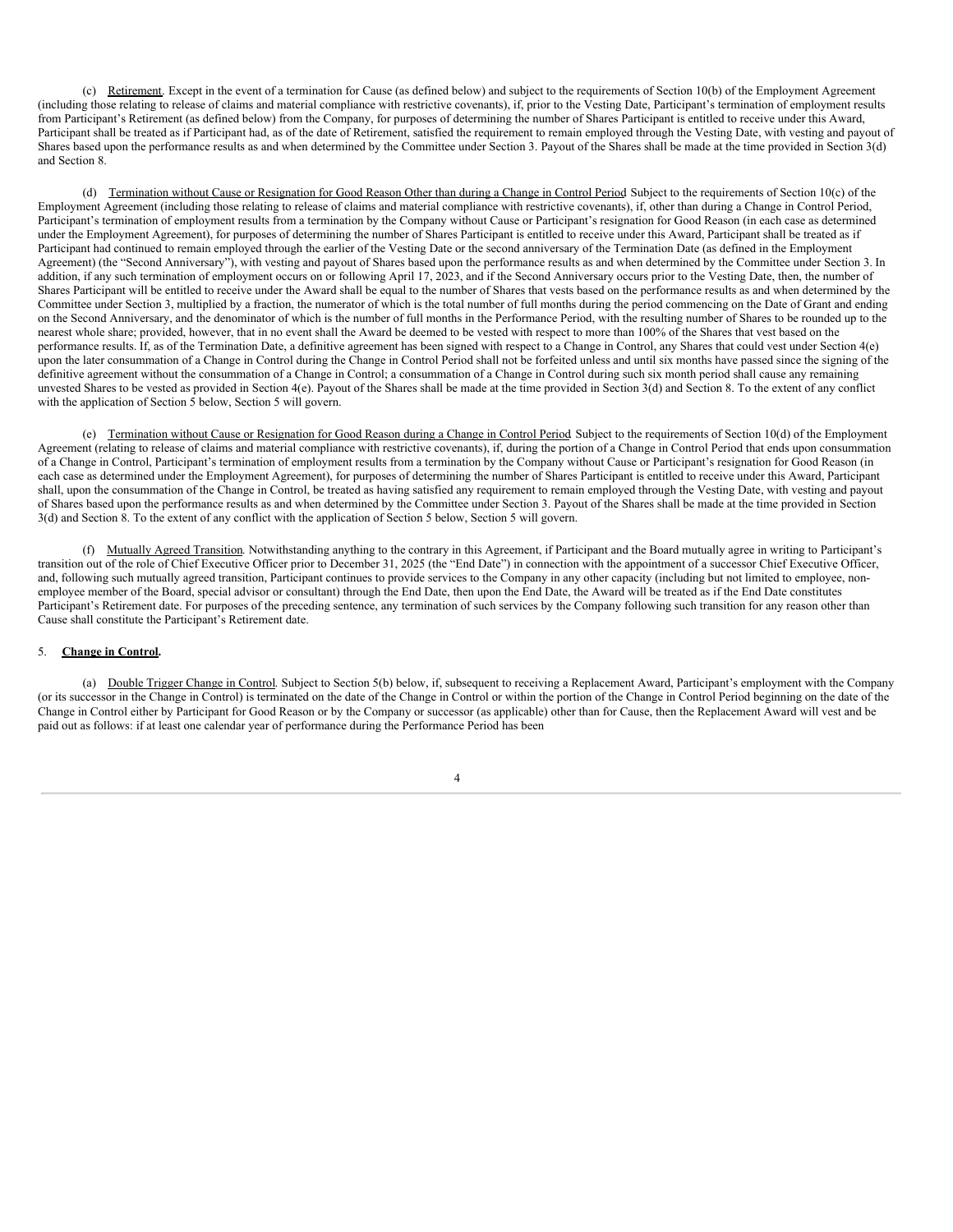<span id="page-40-0"></span>completed prior to the date of the Change in Control, the Shares shall be paid out based upon the Adjusted EBITDA Performance Multiplier calculated at the time of the Change in Control, provided that such calculation shall factor in the calendar years during the Performance Period that have been completed at the time of the Change in Control and the calendar year during which the Change in Control occurs, with the calendar year during which the Change in Control occurs being treated as a fully completed calendar year during which the Target Award payout level (100%) was achieved; otherwise, the Target Award payout level (100%) shall be used. Payment of the Shares shall be made as provided in Section 8.

(b) Single Trigger Change in Control. Notwithstanding Section 5(a) above, if, upon a Change in Control, Participant does not receive a Replacement Award, then all unvested Shares subject to the Award shall immediately become vested and nonforfeitable as of the date on which the Change in Control occurs; if at least one calendar year of performance during the Performance Period has been completed prior to the date of the Change in Control, the Shares shall be paid out based upon the Adjusted EBITDA Performance Multiplier calculated at the time of the Change in Control, provided that such calculation shall factor in the calendar years during the Performance Period that have been completed at the time of the Change in Control and the calendar year during which the Change in Control occurs, with the calendar year during which the Change in Control occurs being treated as a fully completed calendar year during which the Target Award payout level (100%) was achieved; otherwise, the Target Award payout level (100%) shall be used. Payment of the Shares shall be made as provided in Section 8; provided, however, if the Change in Control does not constitute a change in the ownership or effective control of the Company or a change in the ownership of a substantial portion of the assets of the Company as provided under Code Section 409A and the Treasury Regulations and other guidance promulgated or issued thereunder ("Section 409A", and any such transaction, a "Section 409A Change in Control"), and if the Award constitutes deferred compensation under Section 409A, then the right to the Shares subject to the Award shall vest as of the date of the Change in Control but the payout of the Shares under Section 8 shall not occur until after the Vesting Date or other payment date specified in Section 8.

(c) Definition of "Cause". For purposes of this Award, "Cause" shall have the meaning ascribed to such term in Section 8(c) of the Employment Agreement (including the provisions described therein relating to the Review Period).

(d) Definition of "Change in Control. For purposes of this Award, "Change in Control" shall mean a "Change of Control" as defined in the Plan.

(e) Definition of "Change in Control Period". For purposes of this Award, "Change in Control Period" shall mean the period beginning after the signing of a definitive agreement to effectuate a Change in Control (but not more than six months prior to the consummation of a Change in Control) and ending on the second anniversary of such consummation.

(f) Definition of "Employment Agreement". For purposes of this Award, "Employment Agreement" shall mean the employment agreement between Participant and the Company dated as of March 27, 2018 and amended by the Letter Agreement, as it may be amended from time to time.

(g) Definition of "Good Reason". For purposes of this Award, "Good Reason" shall have the meaning ascribed to such term in Section 8(d) of the Employment Agreement.

(h) Definition of "Letter Agreement". For purposes of this Award, "Letter Agreement" shall mean the letter agreement between Participant and the Company dated as of February 4, 2021, as it may be amended from time to time.

(i) Definition of "Replacement Award". For purposes of this Section 5, a "Replacement Award" means an award that is granted as an assumption or replacement of the Award and that has similar terms and conditions and preserves the same benefits as the Award it is replacing.

(k) Definition of "Retirement". For purposes of this Award, "Retirement" means Participant's (i) Voluntary Resignation (as defined in the Employment Agreement) on or after age 55 and completion of at least five years of service with the Company or (ii) termination of employment with the Company on the End Date, except to the extent otherwise provided in Section 4(f).

6. **Recovery and Recoupment of Incentive Compensation.** This Award shall be subject to the terms and conditions of the Company's Policy on Recovery and Recoupment of Incentive Compensation, adopted effective March 5, 2018 and of the Participant Confidentiality, Non-Competition, Non-Solicitation and Assignment Agreement between Participant and the Company, dated as of March 27, 2018, and is further subject to the requirements of any applicable law with respect to the recoupment, recovery or forfeiture of incentive compensation. Participant hereby agrees to be bound by the requirements of this Section 6. The recoupment or recovery of such incentive compensation may be made by the Company or the Subsidiary that employed Participant.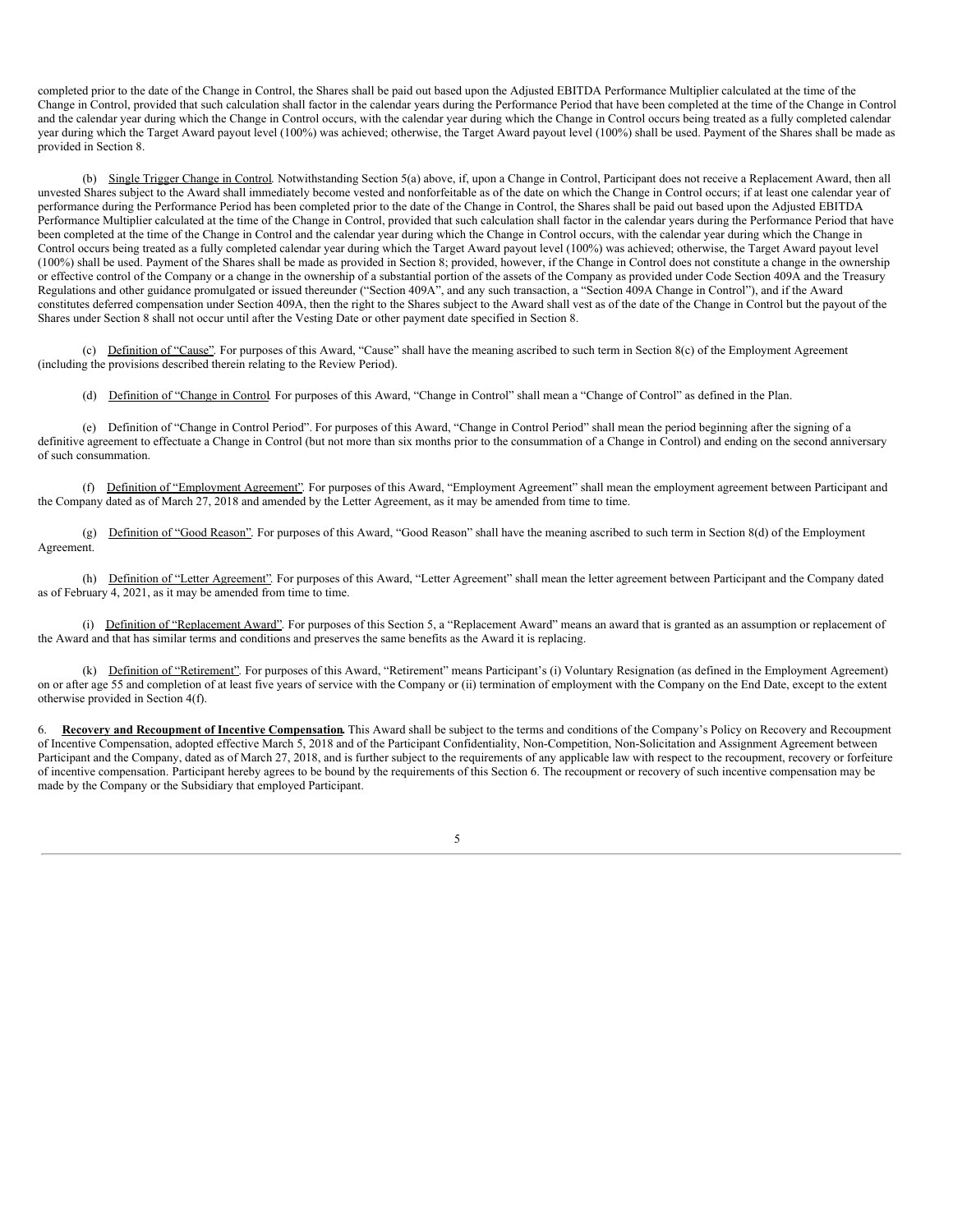7. **Termination for Cause.** If Participant's employment with the Company is terminated for Cause, the Committee may, notwithstanding any other provision in this Agreement to the contrary, cancel, rescind, suspend, withhold or otherwise restrict or limit this Award as of the date of termination for Cause. Without limiting the generality of the foregoing, the Committee may also require Participant to pay to the Company any gain realized by Participant from the Shares subject to the Award during the period beginning six months prior to the date on which Participant engaged or began engaging in conduct that led to his termination for Cause.

8. **Payment Dates; Transfer of Vested Shares.** Stock certificates (or appropriate evidence of ownership) representing the vested Shares, if any, and any Shares with respect to related Dividend Equivalent Units will be delivered to Participant (or, if permitted by the Company, to a party designated by Participant) on or as soon as practicable after the following payment dates, as applicable, to the extent any Shares have vested as of such date pursuant to Sections 2 through 5 above: (a) the Vesting Date, (b) Participant's death, (c) Participant's termination of employment with the Company; or (d) the date of a Change in Control or a Section 409A Change in Control, as applicable; subject, in each case, if applicable, to Section 25. For the avoidance of doubt, only vested Shares are payable on each of the above payment dates; if, for example, no Shares are vested under Section 5(a) above on the date of a Section 409A Change in Control, then no Shares are payable on such payment date. As soon as practicable shall mean within 60 days of the applicable payment date, except that Shares vested and payable on the Vesting Date shall be paid no later than the 15th day of the third month following the end of the Performance Period. Notwithstanding the foregoing, if Participant has properly elected to defer delivery of the Shares pursuant to a plan or program of the Company, the Shares (and any Shares attributable to related Dividend Equivalent Units) shall be issued and delivered as provided in such plan or program. Notwithstanding anything to the contrary in this Agreement, any Shares issued to the Participant (or the Participant's designated beneficiary) hereunder (net of any required withholding taxes), including any Shares that were subject to a deferral election, may not be assigned, alienated, pledged, attached, sold or otherwise transferred or encumbered by Participant (or Participant's designated beneficiary) prior to the first anniversary of the Vesting Date, other than by will or by the laws of descent and distribution, and any such purported assignment, alienation, pledge, attachment, sale, transfer or encumbrance shall be void and unenforceable against the Company.

9. **Dividend Equivalent Units.** If any dividends are paid or other distributions are made on the Shares subject to the Award between the Grant Date and the date the Shares are transferred as provided in Section 8, Dividend Equivalent Units shall be credited to Participant, based on the Target Award shares, and shall be deemed reinvested in additional Shares. Such Dividend Equivalent Units shall be paid to Participant in Shares at the same time as the underlying Shares subject to the Award are delivered to Participant and shall be adjusted based on the same payout percentage. Participant will forfeit all rights to any Dividend Equivalent Units that relate to Shares that do not vest and are forfeited.

10. **Non-Transferability of Award.** Subject to any valid deferral election permitted by the Committee, until the Shares have been issued under this Award, the Shares issuable hereunder (and any related Dividend Equivalent Units) and the rights and privileges conferred hereby may not be sold, transferred, pledged, assigned, or otherwise alienated or hypothecated by operation of law or otherwise (except as permitted by the Plan). Any attempt to do so contrary to the provisions hereof shall be null and void.

11. **Conditions to Issuance of Shares.** The Shares deliverable to Participant hereunder may be either previously authorized but unissued Shares or issued Shares which have been reacquired by the Company. The Company shall not be required to issue any certificate or certificates for Shares prior to fulfillment of all of the following conditions: (a) the admission of such Shares to listing on all stock exchanges on which such class of stock is then listed; (b) the completion of any registration or other qualification of such Shares under any state or federal law or under the rulings and regulations of the Securities and Exchange Commission ("SEC") or any other governmental regulatory body, which the Committee shall, in its discretion, deem necessary or advisable; (c) the obtaining of any approval or other clearance from any state or federal governmental agency, which the Committee shall, in its discretion, determine to be necessary or advisable; and (d) the lapse of such reasonable period of time following the grant of the Shares as the Committee may establish from time to time for reasons of administrative convenience.

12. **No Rights as Shareholder.** Except as provided in Sections 9 and 15, Participant shall not have voting, dividend or any other rights as a shareholder of the Company with respect to the unvested Shares. Upon settlement of the Award into Shares, Participant will obtain full voting and other rights as a shareholder of the Company with respect to such Shares.

13. **Administration**. The Committee shall have the power to interpret the Plan and this Agreement and to adopt such rules for the administration, interpretation, and application of the Plan as are consistent therewith and to interpret or revoke any such rules. All actions taken and all interpretations and determinations made by the Committee shall be final and binding upon Participant, the Company, and all other interested persons. No member of the Committee shall be personally liable for any action, determination, or interpretation made in good faith with respect to the Plan or this Agreement.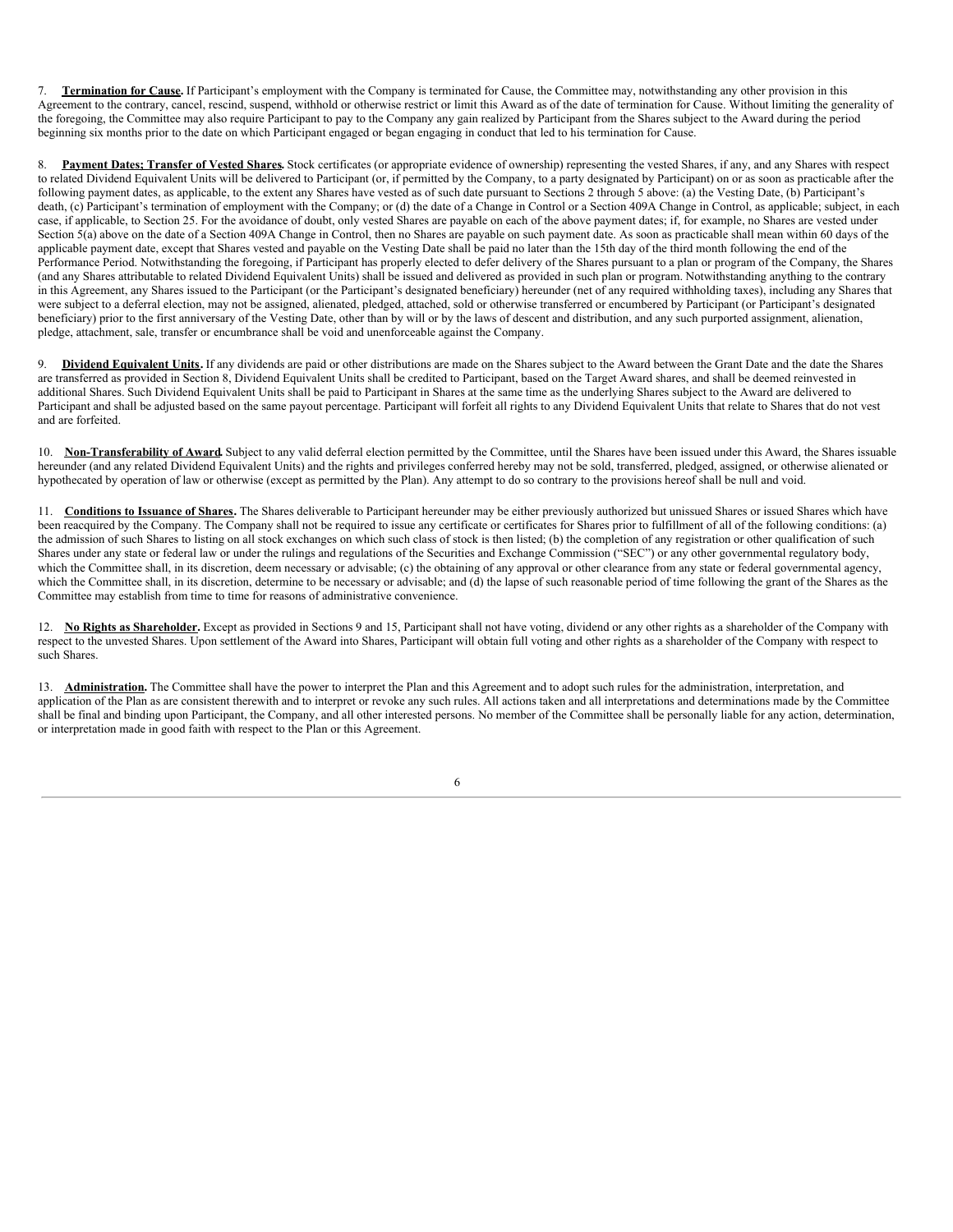14. **Fractional Shares.** Fractional shares will not be issued, and when any provision of this Agreement otherwise would entitle Participant to receive a fractional share, that fraction will be disregarded.

15. **Adjustments in Capital Structure.** In the event of a change in corporate capitalization as described in Section 18 of the Plan, the Committee shall make appropriate adjustments to the number and class of Shares or other stock or securities subject to the Award. The Committee's adjustments shall be effective and final, binding and conclusive for all purposes of this Agreement.

16. **Taxes.** Regardless of any action the Company or a Subsidiary that employs Participant (the "Employer") takes with respect to any or all income tax, social insurance, payroll tax, payment on account or other tax-related withholding ("Tax-Related Items"), Participant acknowledges and agrees that the ultimate liability for all Tax-Related Items legally due by him is and remains Participant's responsibility and that the Company and/or the Employer: (a) make no representations nor undertakings regarding the treatment of any Tax-Related Items in connection with any aspect of this Award, including the grant or vesting of the Shares subject to this Award (and any Shares with respect to related Dividend Equivalent Units), the subsequent sale of Shares acquired pursuant to such vesting and receipt of any dividends; and (b) do not commit to structure the terms of the grant or any aspect of this Award to reduce or eliminate Participant's liability for Tax-Related Items. Upon the vesting and delivery of Shares subject to this Award (including any Shares with respect to related Dividend Equivalent Units), Participant shall pay or make adequate arrangements satisfactory to the Company and/or the Employer to withhold all applicable Tax-Related Items legally payable from Participant's wages or other cash compensation paid to Participant by the Company and/or the Employer or from proceeds of the sale of Shares. Alternatively, or in addition, if permissible under local law, the Company may (i) sell or arrange for sale of Shares that Participant acquires to meet the withholding obligations for Tax-Related Items, and/or (ii) satisfy such obligations in Shares, provided that the amount to be withheld may not exceed the federal, state, local and foreign tax withholding obligations associated with the Award to the extent needed for the Company to treat the Award as an equity award for accounting purposes and to comply with applicable tax withholding rules. In addition, Participant shall pay the Company or the Employer any amount of Tax-Related Items that the Company or the Employer may be required to withhold as a result of Participant's participation in the Plan that cannot be satisfied by the means previously described. The Company may refuse to deliver the Shares if Participant fails to comply with Participant's obligations in connection with the Tax-Related Items.

17. **Participant Acknowledgments and Agreements.** By accepting the grant of this Award, Participant acknowledges and agrees that: (a) the Plan is established voluntarily by the Company, it is discretionary in nature and may be modified, amended, suspended or terminated by the Company at any time unless otherwise provided in the Plan or this Agreement; (b) the grant of this Award is voluntary and occasional and does not create any contractual or other right to receive future grants of Shares, or benefits in lieu of Shares, even if Shares have been granted repeatedly in the past; (c) all decisions with respect to future grants, if any, will be at the sole discretion of the Company and the Committee; (d) Participant's participation in the Plan shall not create a right of future employment with the Company and shall not interfere with the ability of the Company to terminate Participant's employment relationship at any time with or without cause and it is expressly agreed and understood that employment is terminable at the will of either party, insofar as permitted by law; (e) Participant is participating voluntarily in the Plan; (f) this Award is an extraordinary item that is outside the scope of Participant's employment contract, if any; (g) this Award is not part of Participant's normal or expected compensation or salary for any purposes, including but not limited to calculating any severance, resignation, termination, redundancy, end of service payments, bonuses, long-service awards, pension or retirement benefits or similar payments; (h) in the event Participant is not an employee of the Company, this Award will not be interpreted to form an employment contract or relationship with the Company; (i) the value of the Shares may increase or decrease in value and the future value of the underlying Shares cannot be predicted; (j) in consideration of the grant of this Award, no claim or entitlement to compensation or damages shall arise from termination of this Award or diminution in value of Shares subject to the Award resulting from termination of Participant's employment by the Company (for any reason whatsoever and whether or not in breach of local labor laws) and Participant irrevocably releases the Company and its Subsidiaries from any such claim that may arise; if, notwithstanding the foregoing, any such claim is found by a court of competent jurisdiction to have arisen, then, by accepting the terms of this Agreement, Participant shall be deemed irrevocably to have waived any entitlement to pursue such claim; and (k) in the event of involuntary termination of employment (whether or not in breach of local labor laws), Participant's right to vest in the Award and receive any Shares will terminate effective as of the date that Participant is no longer employed (except as provided in herein) and will not be extended by any notice period mandated under local statute, contract or common law; the Committee shall have the exclusive discretion to determine when Participant is no longer employed for purposes of this Award.

18. **Consent for Accumulation and Transfer of Data.** Participant consents to the accumulation and transfer of data concerning him and the Award to and from the Company (and its Subsidiaries) and UBS Financial Services Inc. ("UBS"), or such other agent as may administer the Plan on behalf of the Company from time to time. In addition, Participant understands that the Company and its Subsidiaries hold certain personal information about Participant, including but not limited to his name,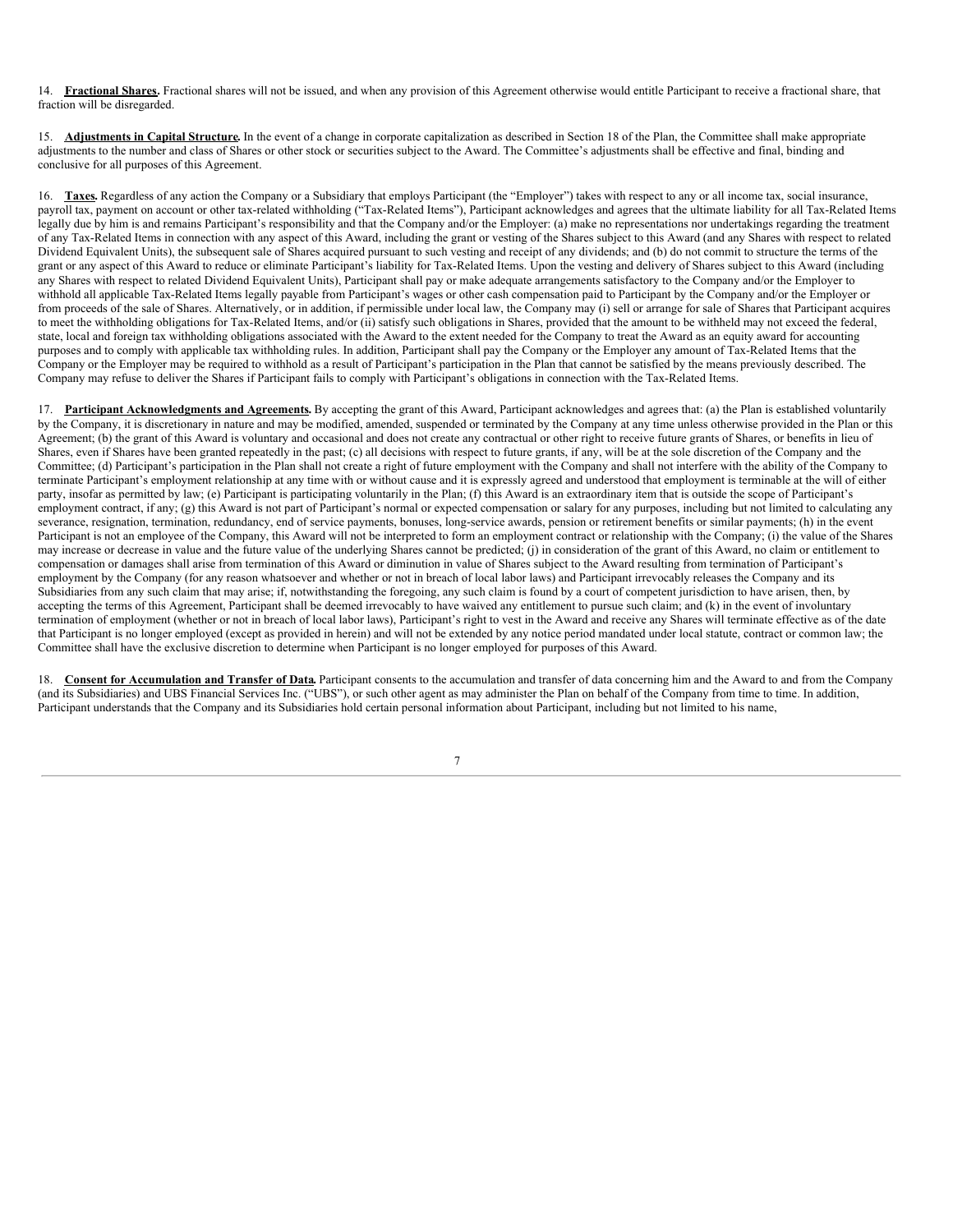home address, telephone number, date of birth, social security number, salary, nationality, job title, and details of all grants or awards, vested, unvested, or expired (the "personal data"). Certain personal data may also constitute "sensitive personal data" within the meaning of applicable local law. Such data include but are not limited to information described above and any changes thereto and other appropriate personal and financial data about Participant. Participant hereby provides explicit consent to the Company and its Subsidiaries to process any such personal data and sensitive personal data. Participant also hereby provides explicit consent to the Company and its Subsidiaries to transfer any such personal data and sensitive personal data outside the country in which Participant is employed, and to the United States or other jurisdictions. The legal persons for whom such personal data are intended are the Company and its Subsidiaries, UBS, and any company providing services to the Company in connection with compensation planning purposes or the administration of the Plan.

19. **Plan Information.** Participant agrees to receive copies of the Plan, the Plan prospectus and other Plan information, including information prepared to comply with laws outside the United States, from the Plan website at www.ubs.com/onesource/efx and shareholder information, including copies of any annual report, proxy statement, Form 10- K, Form 10-Q, Form 8-K and other information filed with the SEC, from the investor relations section of the Equifax website at www.equifax.com. Participant acknowledges that copies of the Plan, Plan prospectus, Plan information and shareholder information are available upon written or telephonic request to the Company's Corporate Secretary.

20. **Plan Incorporated by Reference; Conflicts.** The Plan, this Agreement, and the Employment Agreement provisions referenced herein constitute the entire agreement of the parties with respect to the subject matter hereof and supersede in their entirety all prior undertakings and agreements of the Company and Participant with respect to the subject matter hereof. Notwithstanding the foregoing, nothing in the Plan or this Agreement shall affect the validity or interpretation of any duly authorized written agreement between the Company and Participant under which an Award properly granted under and pursuant to the Plan serves as any part of the consideration furnished to Participant. If provisions of the Plan and this Agreement conflict, the Plan provisions will govern.

21. Participant Bound by Plan. Participant acknowledges receiving, or being provided with access to, a prospectus describing the material terms of the Plan, and agrees to be bound by all the terms and conditions of the Plan. Except as limited by the Plan or this Agreement, this Agreement is binding on and extends to the legatees, distributees and personal representatives of Participant and the successors of the Company.

22. **Governing Law.** This Agreement has been made in and shall be construed under and in accordance with the laws of the State of Georgia, USA without regard to conflict of law provisions.

23. **Translations.** If Participant has received this or any other document related to the Plan translated into any language other than English and if the translated version is different than the English version, the English version will control.

24. **Severability.** The provisions of this Agreement are severable and if any one or more provisions are determined to be illegal or otherwise unenforceable, in whole or in part, the remaining provisions shall nevertheless be binding and enforceable.

#### 25. **Section 409A.**

(a) General. To the extent that the requirements of Section 409A are applicable to this Award, it is the intention of both the Company and Participant that the benefits and rights to which Participant could be entitled pursuant to this Agreement comply with or be exempt from Section 409A, and the provisions of this Agreement shall be construed in a manner consistent with that intention. The Plan and any award agreements issued thereunder may be amended in any respect deemed by the Committee to be necessary in order to preserve compliance with Section 409A.

(b) No Representations as to Section 409A Compliance. Notwithstanding the foregoing, the Company makes no representation to Participant that the Award and any Shares issued pursuant to this Agreement are exempt from, or satisfy, the requirements of Section 409A, and the Company shall have no liability or other obligation to indemnify or hold harmless Participant or any beneficiary for any tax, additional tax, interest or penalties that Participant or any beneficiary may incur in the event that any provision of this Agreement, or any amendment or modification thereof or any other action taken with respect thereto is deemed to violate any of the requirements of Section 409A.

#### (c) Six Month Delay for Specified Participants.

(i) To the extent applicable, if Participant is a "Specified Employee" (as defined below), then no payment or benefit that is payable on account of Participant's "separation from service" (as determined by the Company in accordance with Section 409A) shall be made before the date that is six months and one day after

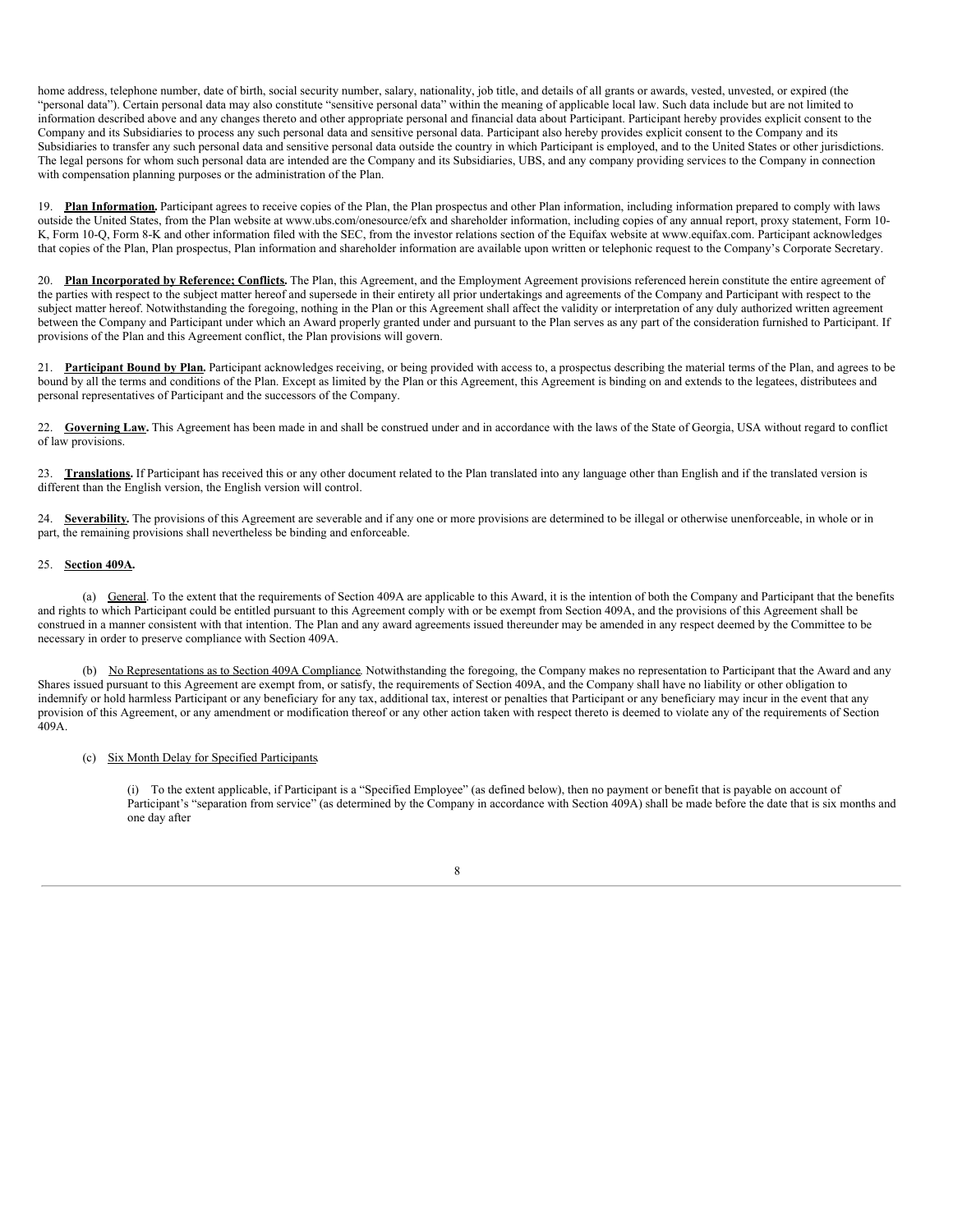Participant's "separation from service" (or, if earlier, the date of Participant's death) if and to the extent that such payment or benefit constitutes deferred compensation (or may be nonqualified deferred compensation) under Section 409A and such deferral is required to comply with the requirements of Section 409A. Any payment or benefit delayed by reason of the prior sentence shall be paid out or provided in a single lump sum at the end of such required delay period in order to catch up to the original payment schedule.

(ii) For purposes of this provision, the determination of whether Participant is a "Specified Employee" at the time of his separation from service from the Company (or any person or entity with whom the Company would be considered a single employer under Section 414(b) or Section 414(c) of the Code, applying the 20 percent common ownership standard) shall be made in accordance with the rules under Section 409A.

(d) No Acceleration of Payments. Neither the Company nor Participant, individually or in combination, may accelerate any payment or benefit that is subject to Section 409A, except in compliance with Section 409A and the provisions of this Agreement, and no amount that is subject to Section 409A shall be paid prior to the earliest date on which it may be paid without violating Section 409A.

(e) Termination of Employment. Any provisions of this Agreement that provide for payment of compensation that is subject to Section 409A and that has payment triggered by Participant's termination of employment other than on account of death shall be deemed to provide for payment that is triggered only by Participant's "separation from service" within the meaning of Treasury Regulation Section §1.409A-1(h).

26. **30 Days to Accept Agreement.** Participant shall have 30 days to accept this Agreement. Participant's Award will be forfeited if this Agreement is not accepted by Participant within 30 days of receipt.

*[Signature page follows.]*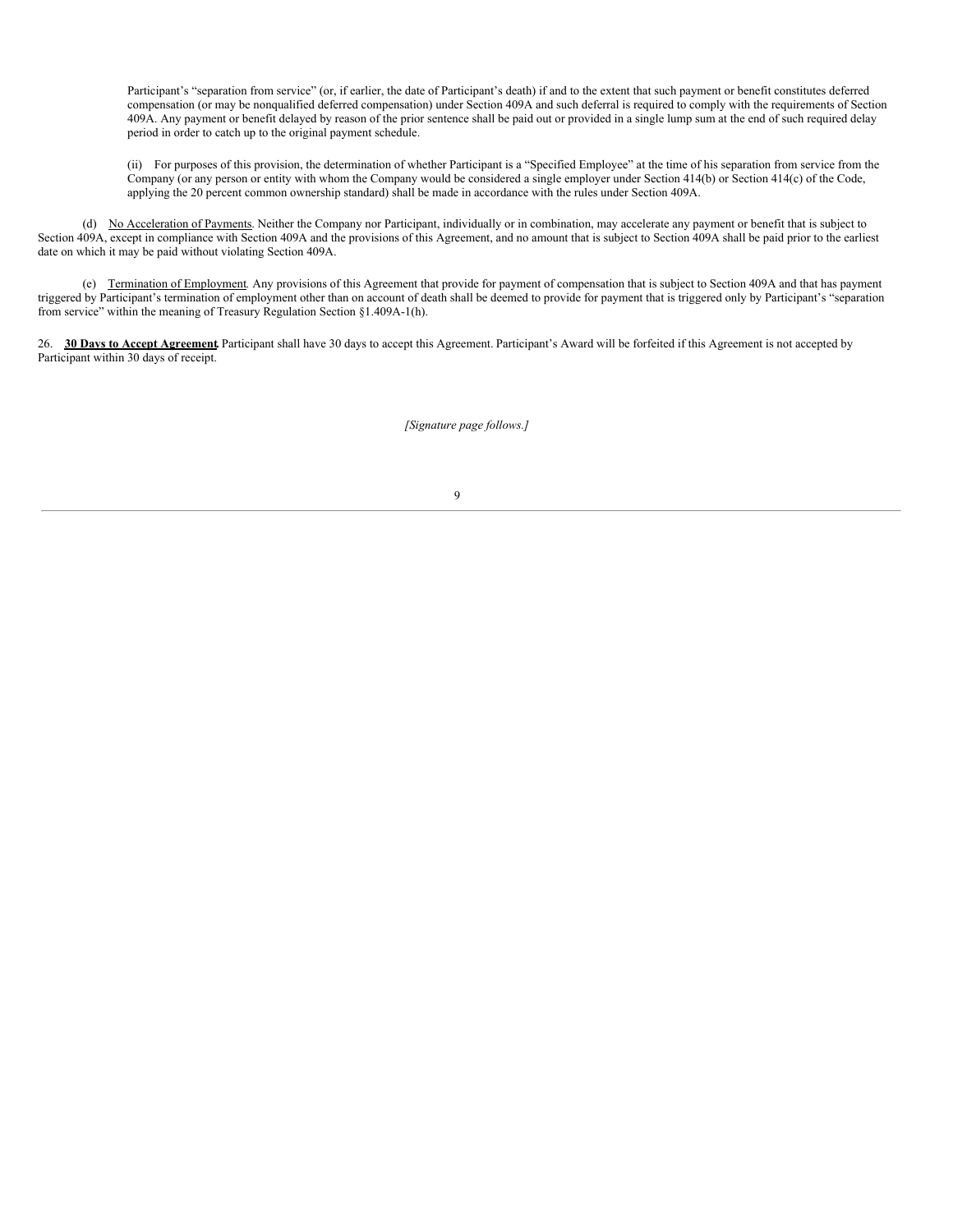# **PARTICIPANT EQUIFAX INC.**

By:

Mark W. Begor

(Printed Name)

#21405-4 (revised February 2022)

(Signature) Name:John J. Kelley III

Title:Corporate Vice President, Chief Legal Officer and Corporate Secretary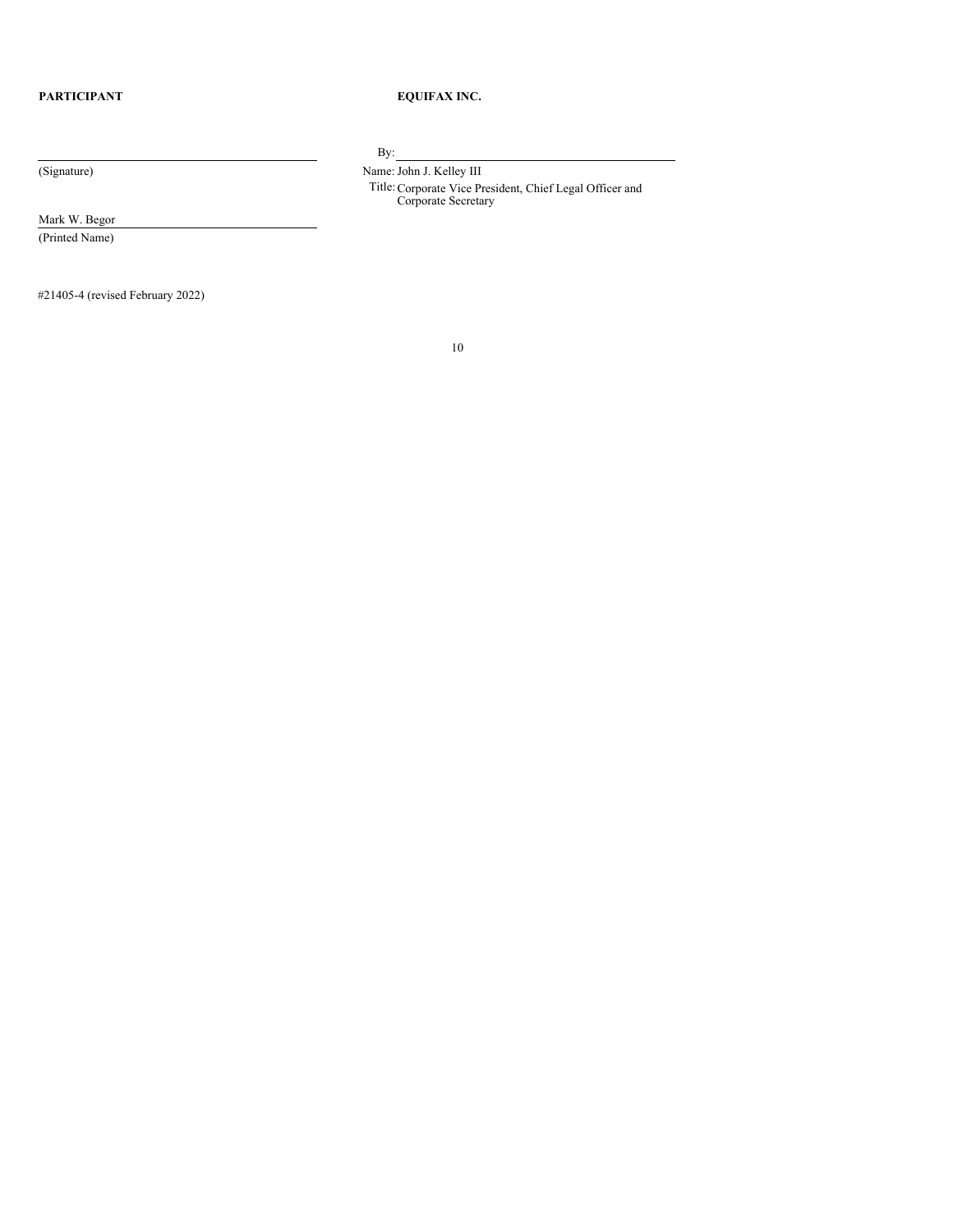# **EQUIFAX INC. 2008 OMNIBUS INCENTIVE PLAN**

#### **PERFORMANCE SHARE AWARD AGREEMENT (ADJUSTED EBITDA)**

#### **[2022 – 2024] Performance Period**

#### **EMPLOYEE NAME**

#### **Target Number of Shares Subject to Award: [ ] (***of which* **[ ]** *Shares constitute Non-Retirement Award Shares that would be forfeited upon Retirement***)**

## **Grant Date: [ ]**

Pursuant to the Equifax Inc. 2008 Omnibus Incentive Plan, as amended and restated effective May 2, 2013 (the "Plan"), Equifax Inc., a Georgia corporation (the "Company"), has granted the above-named participant ("Participant") Performance Shares (the "Award") entitling Participant to earn such number of shares of Company common stock (the "Shares") as is set forth above, as may be increased or decreased as provided in this agreement (this "Agreement"), on the terms and conditions set forth in this Agreement and the Plan. Capitalized terms used in this Agreement and not defined herein shall have the meanings set forth in the Plan.

1. **Grant Date.** The Award is granted to Participant on the Grant Date set forth above and represents the right to receive Shares (and any related Dividend Equivalent Units) subject to the Award by satisfaction of the performance goals (the "Performance Goals") set forth in Section 3 of this Agreement. Participant may earn 0% to 200% of the Target Award, depending on the Company's year-over-year growth in Adjusted EBITDA (as defined below) over the Performance Period as set forth in Section 3.

2. **Vesting.** Subject to earlier vesting in accordance with Sections 4 or 5 below, the Shares (and any related Dividend Equivalent Units) will become vested on the later of the third anniversary of the Grant Date or the date on which the Committee certifies the attainment of the Performance Goals (the "Vesting Date") in accordance with the provisions of Section 3 below. Prior to the Vesting Date, the Shares (and any related Dividend Equivalent Units) subject to the Award shall be nontransferable and, except as otherwise provided herein, shall be forfeited immediately following Participant's termination of employment with the Company. Prior to the Vesting Date, the Award shall not be earned by Participant's performance of services and there shall be no such vesting of the Award. Subject to the terms of the Plan, the Committee reserves the right in its sole discretion to waive or reduce the vesting requirements. Participant acknowledges that the opportunity to obtain the Shares represents valuable consideration, regardless of whether the Shares actually vest.

#### 3. **Payment of Performance Shares.**

(a) In General. The performance period for this Award begins on January 1, [2022] and ends on December 31, [2024] (the "Performance Period"). The percentage of the Award earned and paid will be as certified by the Committee as soon as practicable (and no later than the 15th day of the third month) following the end of the Performance Period with such percentage determined by averaging the Annual Payout Percentages attained for the three calendar years that comprise the Performance Period based upon the growth in Adjusted EBITDA for each such calendar year, as more fully described in subsection (b) below. The "Annual Payout Percentage" for each calendar year during the Performance Period will be determined using the following tables:

#### **Performance Matrix for CY [2022]**

| <b>Degree of Performance Attainment</b> | Adjusted EBITDA for CY [2022] | <b>Annual Payout Percentage</b> <sup>(1)</sup> |
|-----------------------------------------|-------------------------------|------------------------------------------------|
| Maximum or Above                        |                               | <b>200%</b>                                    |
| Target                                  |                               | $100\%$                                        |
| Threshold                               |                               | 50%                                            |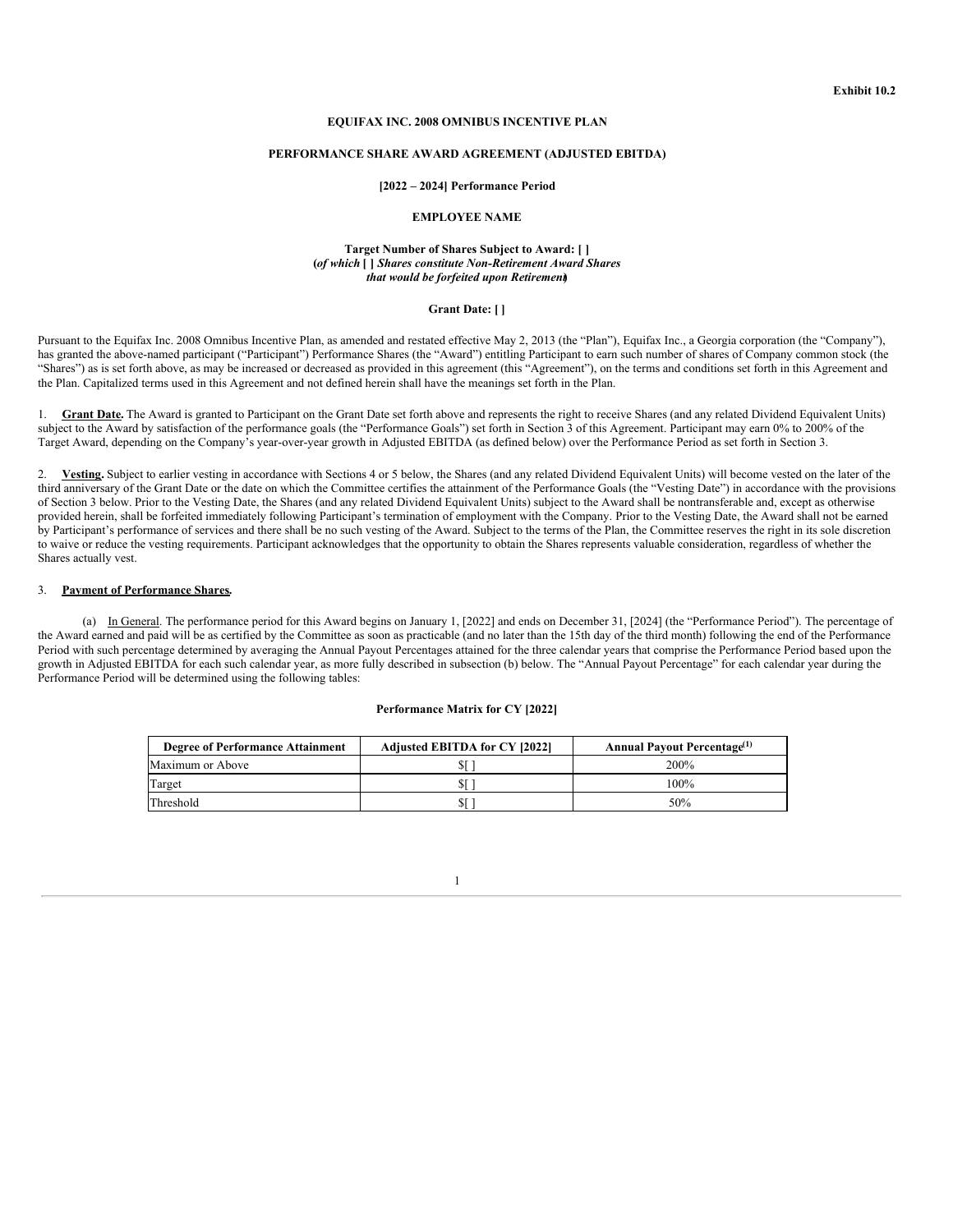(1) If Adjusted EBITDA for CY [2022] is between the threshold and target, or between the target and maximum, performance levels shown in the table above, then the Annual Payout Percentage shall be determined based on straight line interpolation. For the avoidance of doubt, if Adjusted EBITDA for CY [2022] is achieved below the threshold performance level shown in the table above, then the Annual Payout Percentage shall be 0%.

## **Performance Matrix for CY [2023]**

| <b>Degree of Performance Attainment</b> | Adjusted EBITDA for CY [2023] | Annual Payout Percentage <sup>(1)</sup> |
|-----------------------------------------|-------------------------------|-----------------------------------------|
| Maximum or Above                        |                               | 200%                                    |
| Target                                  |                               | 100%                                    |
| Threshold                               |                               | 50%                                     |

(1) If Annual Adjusted EBITDA Growth for CY [2023] is achieved between the threshold and target, or between the target and maximum, performance levels shown in the table above, then the Annual Payout Percentage shall be determined based on straight line interpolation. For the avoidance of doubt, if Annual Adjusted EBITDA Growth for CY [2023] is achieved below the threshold performance level shown in the table above, then the Annual Payout Percentage shall be 0%.

#### **Performance Matrix for CY [2024]**

| Degree of Performance Attainment | <b>Adjusted EBITDA for CY [2024]</b> | Annual Payout Percentage <sup>(1)</sup> |
|----------------------------------|--------------------------------------|-----------------------------------------|
| Maximum or Above                 | SΙ                                   | 200%                                    |
| Target                           |                                      | $100\%$                                 |
| Threshold                        | SI.                                  | 50%                                     |

(1) If Annual Adjusted EBITDA Growth for CY [2024] is achieved between the threshold and target, or between the target and maximum, performance levels shown in the table above, then the Annual Payout Percentage shall be determined based on straight line interpolation. For the avoidance of doubt, if Annual Adjusted EBITDA Growth for CY [2024] is achieved below the threshold performance level shown in the table above, then the Annual Payout Percentage shall be 0%.

(b) Performance Shares Payable. The number of Performance Shares payable is equal to the product of (i) the Target Award multiplied by (ii) the Adjusted EBITDA Performance Multiplier (as defined below), rounded down to the nearest whole share; provided, however, that following Participant's Retirement (as such term is defined in the Plan) from the Company, the number of Performance Shares payable shall instead be equal to the product of  $(x)$  the Retirement Award (as defined below) multiplied by  $(y)$  the Adjusted EBITDA Performance Multiplier, rounded down to the nearest whole share. Payment will be made in Shares. For an illustration of this calculation, see the Hypothetical Example below, which assumes that Participant remained employed with the Company through the Vesting Date.

#### **Hypothetical Example: [2022-2024] Performance Period**

| Year                                                                                                                                | <b>Annual Payout Percentage</b><br>(based on Adjusted EBITDA for CY [2022] and Annual<br>Adjusted EBITDA Growth for CY [2023] and CY [2024]) |
|-------------------------------------------------------------------------------------------------------------------------------------|----------------------------------------------------------------------------------------------------------------------------------------------|
| [2022] Calendar Year                                                                                                                | 110%                                                                                                                                         |
| [2023] Calendar Year                                                                                                                | 95%                                                                                                                                          |
| [2024] Calendar Year                                                                                                                | 104%                                                                                                                                         |
| Adjusted EBITDA Performance Multiplier <sup>(1)</sup><br>(average of the Annual Payout Percentages for the three<br>calendar years) | 103%                                                                                                                                         |

(1) The number of Performance Shares that would be payable in this hypothetical example is equal to the Target Award multiplied by 103%.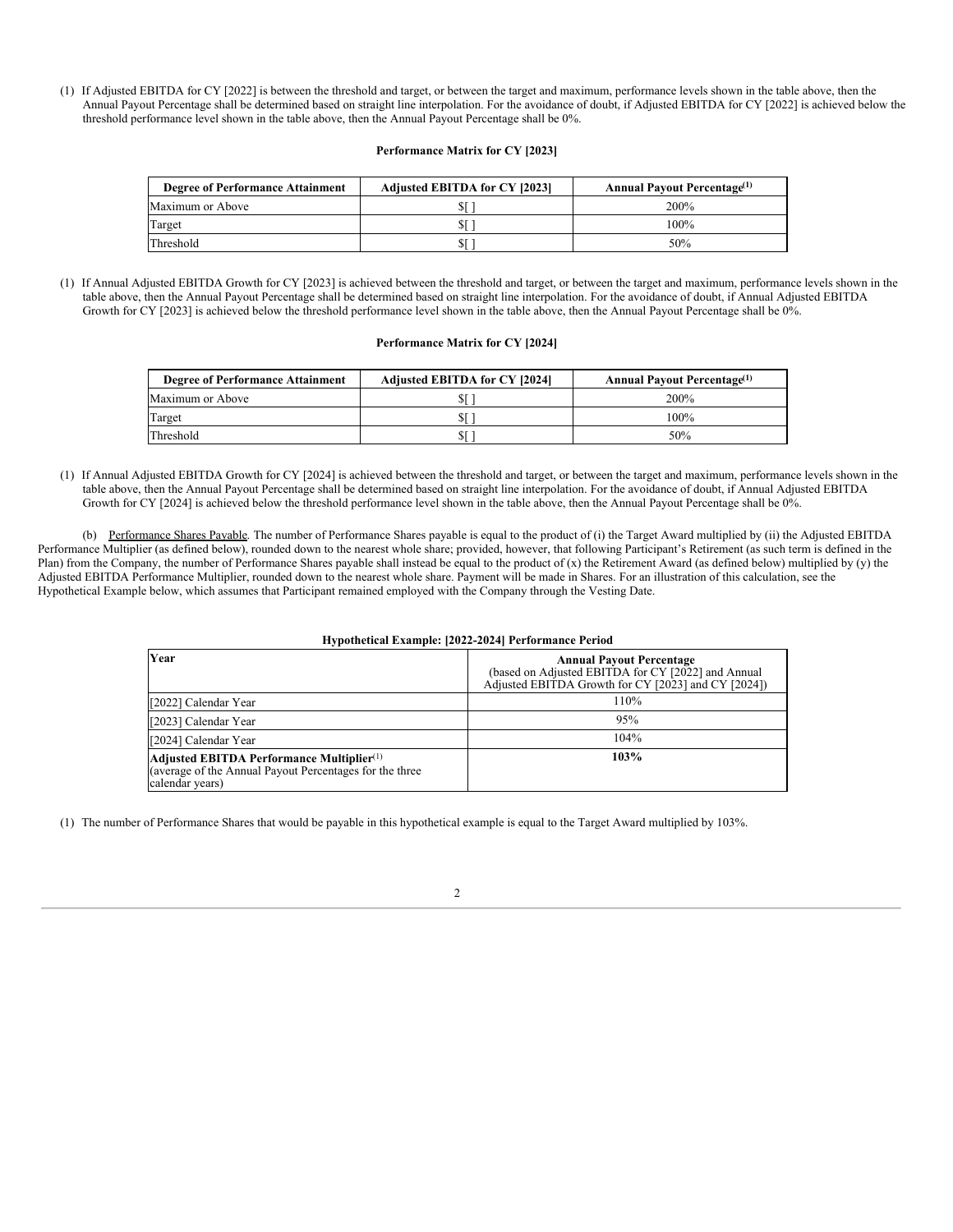(c) Withholding. As provided in Section 16 below, the Company shall withhold Shares having a Fair Market Value on the date the tax is to be determined for federal, state, local and other withholding taxes with respect to any taxable event arising as a result of this Agreement.

(d) Timing of Payout. Payout of the Award will be made to Participant as provided in Section 8 following the Vesting Date and certification of performance by the Committee.

#### (e) Certain Definitions.

"*Adjusted EBITDA*" means the Company's Adjusted EBITDA as publicly reported in the Company's quarterly earnings release announcing full year results, as further adjusted by the Compensation Committee as it deems appropriate to eliminate the effects of any unusual, one-time, atypical or infrequent items of gain, loss, income or expense occurring during the Performance Period that would distort the financial performance of the Company.

"*Annual Adjusted EBITDA Growth*" means the percentage increase in Adjusted EBITDA for the [2023] calendar year or the [2024] calendar year, as applicable. For purposes of the [2023] calendar year and the [2024] calendar year, the beginning point for measurement of Annual Adjusted EBITDA Growth shall be actual Adjusted EBITDA for the [2022] calendar year and the [2023] calendar year, respectively, as measured in accordance with this Agreement.

"*Adjusted EBITDA Performance Multiplier*" means the percentage, from 0% to 200%, that will be applied to the Target Award or the Retirement Award, as applicable, to determine the number of Performance Shares that shall be payable hereunder. The Adjusted EBITDA Performance Multiplier shall be equal to the average of the Annual Payout Percentages for each of CY [2022], CY [2023] and CY [2024]; provided, however, if the Adjusted EBITDA Performance Multiplier is calculated at the time of a Change of Control pursuant to Section 5(a) or Section 5(b), as applicable, then the calculation shall be modified as set forth in Section 5(a) or Section 5(b), as applicable.

"*CY [2022]*" or "*[2022] calendar year*" means the twelve-month period commencing on January 1, [2022] and ending on December 31, [2022].

"*CY [2023]*" or "*[2023] calendar year*" means the twelve-month period commencing on January 1, [2023] and ending on December 31, [2023].

"*CY [2024]*" or "*[2024] calendar year*" means the twelve-month period commencing on January 1, [2024] and ending on December 31, [2024].

"*Non-Retirement Award*" means [ ] Shares, which is equal to (i) the number of Shares that constitutes the Target Award minus (ii) the number of Shares that constitutes the Retirement Award.

"*Retirement Award*" means [ ] Shares, which represents the number of Shares that shall remain eligible to become earned and vested following Participant's Retirement from the Company, as set forth in Section 4(c).

"*Target Award*" means the Target Number of Shares Subject to Award specified at the beginning of this Agreement.

4. **Termination of Employment Events.** Participant's unvested Shares subject to the Award shall become vested and nonforfeitable to the extent provided below in the event of Participant's termination of employment with the Company prior to the Vesting Date. For purposes of this Agreement, employment with any Subsidiary of the Company shall be considered employment with the Company and a termination of employment shall mean a termination of employment with the Company and each Subsidiary by which Participant is employed.

(a) Death. If, during the Performance Period, Participant's termination of employment results from Participant's death, then all unvested Shares subject to the Award shall immediately become vested and nonforfeitable as of the date of Participant's death and payout of the Shares shall be made as provided in Section 8 at the Target Award payout level (100%) to Participant's designated beneficiary as soon as practicable after the date of death. If, after the end of the Performance Period and prior to the Vesting Date, Participant's termination of employment results from Participant's death, then, for purposes of determining the number of Shares Participant's designated beneficiary is entitled to receive under this Award, the Award shall be treated as if Participant had continued to remain employed through the Vesting Date, with vesting and payout of Shares based upon the performance results as and when determined by the Committee under Section 3. Payout of the Shares pursuant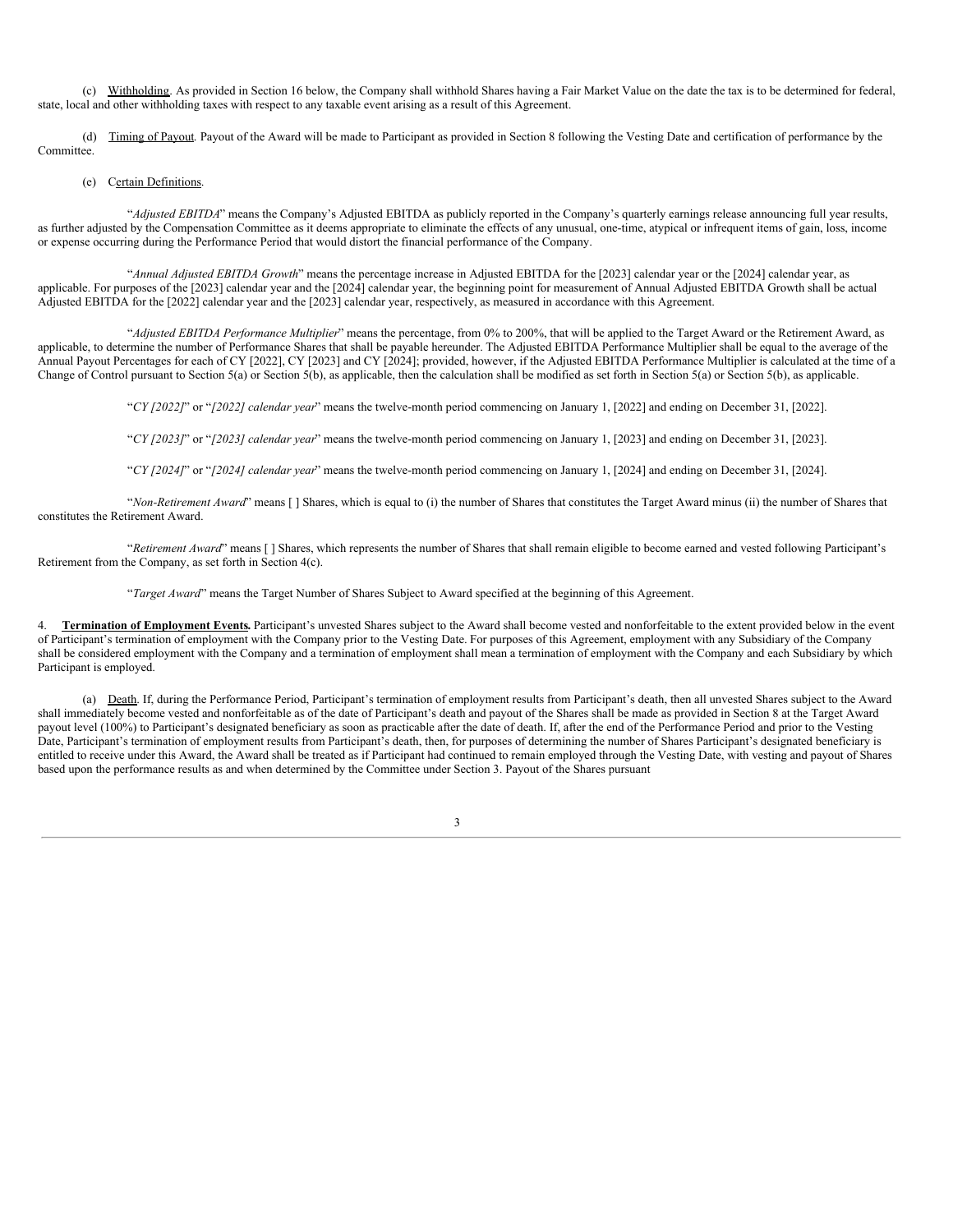to the previous sentence shall be made to Participant's designated beneficiary at the time provided in Section 3(d) and Section 8.

(b) Disability. If, during the Performance Period, Participant's employment ends as a result of Disability (as such term is defined in the Plan), then all unvested Shares subject to the Award shall become vested and nonforfeitable at the Target Award payout level (100%) as of the date of Participant's termination of employment, and payout of the Shares shall be made as provided in Section 8. If, after the end of the Performance Period and prior to the Vesting Date, Participant's employment ends as a result of Disability, then, for purposes of determining the number of Shares Participant is entitled to receive under this Award, Participant shall be treated as if Participant had continued to remain employed through the Vesting Date, with vesting and payout of Shares based upon the performance results as and when determined by the Committee under Section 3. Payout of the Shares pursuant to the previous sentence shall be made at the time provided in Section 3(d) and Section 8.

(c) Retirement. Notwithstanding any other provision in this Agreement to the contrary, except in the event of a termination for Cause (as defined below), if, prior to the Vesting Date, Participant's termination of employment results from Participant's Retirement from the Company, then the Non-Retirement Award shall be forfeited immediately following Participant's termination of employment with the Company and the Retirement Award shall remain outstanding and eligible to become earned and vested. For purposes of determining the number of Shares Participant is entitled to receive under the Retirement Award, Participant shall be treated as if Participant had continued to remain employed through the Vesting Date, with vesting and payout of Shares based upon the performance results as and when determined by the Committee under Section 3. Payout of the Shares shall be made at the time provided in Section 3(d) and Section 8.

## 5. **Change of Control.**

(a) Double Trigger Change of Control. Subject to Section 5(b) below, if, subsequent to receiving a Replacement Award, Participant's employment with the Company (or its successor in the Change of Control) is terminated on the date of the Change of Control or within the CIC Protection Period either by Participant for Good Reason or by the Company or successor (as applicable) other than for Cause, then the Replacement Award will vest and be paid out as follows: if at least one calendar year of performance during the Performance Period has been completed prior to the date of the Change of Control, the Shares shall be paid out based upon the Adjusted EBITDA Performance Multiplier calculated at the time of the Change of Control, provided that such calculation shall factor in the calendar years during the Performance Period that have been completed at the time of the Change of Control and the calendar year during which the Change of Control occurs, with the calendar year during which the Change of Control occurs being treated as a fully completed calendar year during which the Target Award payout level (100%) was achieved; otherwise, the Target Award payout level (100%) shall be used. Payment of the Shares shall be made as provided in Section 8.

(b) Single Trigger Change of Control. Notwithstanding Section 5(a) above, if, upon a Change of Control, Participant does not receive a Replacement Award, then all unvested Shares subject to the Award shall immediately become vested and nonforfeitable as of the date on which the Change of Control occurs; if at least one calendar year of performance during the Performance Period has been completed prior to the date of the Change of Control, the Shares shall be paid out based upon the Adjusted EBITDA Performance Multiplier calculated at the time of the Change of Control, provided that such calculation shall factor in the calendar years during the Performance Period that have been completed at the time of the Change of Control and the calendar year during which the Change of Control occurs, with the calendar year during which the Change of Control occurs being treated as a fully completed calendar year during which the Target Award payout level (100%) was achieved; otherwise, the Target Award or the Retirement Award, as applicable, payout level (100%) shall be used. Payment of the Shares shall be made as provided in Section 8; provided, however, if the Change of Control does not constitute a change in the ownership or effective control of the Company or a change in the ownership of a substantial portion of the assets of the Company as provided under Code Section 409A and the Treasury Regulations and other guidance promulgated or issued thereunder ("Section 409A", and any such transaction, a "Section 409A Change of Control"), and if the Award constitutes deferred compensation under Section 409A, then the right to the Shares subject to the Award shall vest as of the date of the Change of Control but the payout of the Shares under Section 8 shall not occur until after the Vesting Date or other payment date specified in Section 8.

(c) Definition of "Cause". For purposes of this Section 5, "Cause" shall have the meaning ascribed to such term in the CIC Plan. If Participant is not a participant in the CIC Plan, Cause shall have the meaning in Section 7 of this Agreement.

(d) Definition of "CIC Plan". For purposes of this Section 5, "CIC Plan" shall mean the Equifax Inc. Change in Control Severance Plan, if Participant is a participant in such plan, or such other agreement, if any, between Participant and the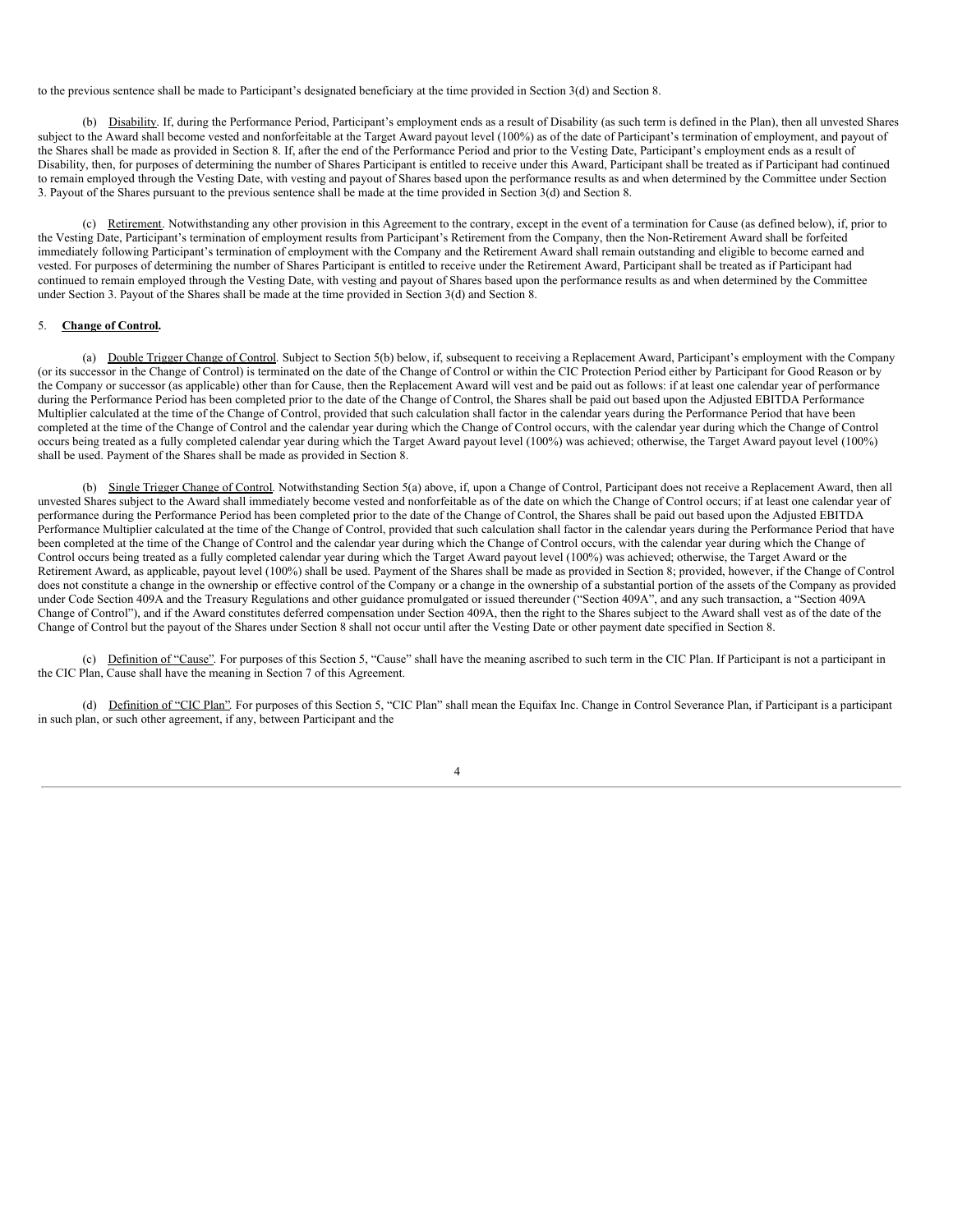<span id="page-50-0"></span>Company which provides for the payment and provision of severance benefits to Participant if Participant's employment is terminated under specified circumstances in connection with a change in control.

(e) Definition of "CIC Protection Period". For purposes of this Section 5, "CIC Protection Period" shall mean the period of 24 months following the date of a Change of Control.

(f) Definition of "Good Reason". For purposes of this Section 5, "Good Reason" shall have the meaning ascribed to such term in the CIC Plan. If Participant is not a participant in the CIC Plan, any reference in this Agreement to a termination for Good Reason shall be inapplicable.

(g) Definition of "Replacement Award". For purposes of this Section 5, a "Replacement Award" means an award that is granted as an assumption or replacement of the Award and that has similar terms and conditions and preserves the same benefits as the Award it is replacing.

6. **Recovery and Recoupment of Incentive Compensation.** This Award shall be subject to the terms and conditions of the Company's Policy on Recovery and Recoupment of Incentive Compensation, adopted effective March 5, 2018, and is further subject to the requirements of any applicable law with respect to the recoupment, recovery or forfeiture of incentive compensation. Participant hereby agrees to be bound by the requirements of this Section 6. The recoupment or recovery of such incentive compensation may be made by the Company or the Subsidiary that employed Participant.

7. **Termination for Cause.** If Participant's employment with the Company is terminated for Cause, the Committee may, notwithstanding any other provision in this Agreement to the contrary, cancel, rescind, suspend, withhold or otherwise restrict or limit this Award as of the date of termination for Cause. Without limiting the generality of the foregoing, the Committee may also require Participant to pay to the Company any gain realized by Participant from the Shares subject to the Award during the period beginning six months prior to the date on which Participant engaged or began engaging in conduct that led to his or her termination for Cause. For purposes of this Agreement, "Cause" shall have the meaning ascribed to such term in the CIC Plan; provided, however, that if Participant is not a participant in the CIC Plan, termination for "Cause" means termination as a result of (a) the willful and continued failure by Participant to substantially perform his or her duties with the Company or any Subsidiary (other than a failure resulting from Participant's incapacity due to physical or mental illness), after a written demand for substantial performance is delivered to Participant by his or her superior officer (or, if Participant is the Company's Chief Executive Officer, delivered by the Board) which specifically identifies the manner the officer (or, if applicable, the Board) believes that Participant has not substantially performed his or her duties, or (b) Participant's willful misconduct which materially injures the Company or any Subsidiary, monetarily or otherwise. For purposes of this Section 7, Participant's act, or failure to act, will not be considered "willful" unless the act or failure to act is not in good faith and without reasonable belief that his or her action or omission was in the best interest of the Company.

8. **Payment Dates; Transfer of Vested Shares.** Stock certificates (or appropriate evidence of ownership) representing the vested Shares, if any, and any Shares with respect to related Dividend Equivalent Units will be delivered to Participant (or, if permitted by the Company, to a party designated by Participant) on or as soon as practicable after the following payment dates, to the extent any Shares have vested as of such date pursuant to Sections 2 through 5 above: (a) the Vesting Date, (b) Participant's death, (c) Participant's termination of employment with the Company; or (d) the date of a Change of Control or a Section 409A Change of Control, as applicable; subject, in each case, if applicable, to Section 25. For the avoidance of doubt, only vested Shares are payable on each of the above payment dates; if, for example, no Shares are vested under Section  $5(a)$  above on the date of a Section 409A Change of Control, then no Shares are payable on such payment date. As soon as practicable shall mean within 60 days of the applicable payment date, except that Shares vested and payable on the Vesting Date shall be paid no later than the 15th day of the third month following the end of the Performance Period. Notwithstanding the foregoing, if Participant has properly elected to defer delivery of the Shares pursuant to a plan or program of the Company, the Shares (and any Shares attributable to related Dividend Equivalent Units) shall be issued and delivered as provided in such plan or program. Notwithstanding anything to the contrary in this Agreement, any Shares issued to the Participant (or the Participant's designated beneficiary) hereunder (net of any required withholding taxes), including any Shares that were subject to a deferral election, may not be assigned, alienated, pledged, attached, sold or otherwise transferred or encumbered by Participant (or Participant's designated beneficiary) prior to the first anniversary of the Vesting Date, other than by will or by the laws of descent and distribution, and any such purported assignment, alienation, pledge, attachment, sale, transfer or encumbrance shall be void and unenforceable against the Company.

9. **Dividend Equivalent Units.** If any dividends are paid or other distributions are made on the Shares subject to the Award between the Grant Date and the date the Shares are transferred as provided in Section 8, Dividend Equivalent Units shall be credited to Participant, based on the Target Award shares or the Retirement Award shares, as applicable, and shall be deemed reinvested in additional Shares. Such Dividend Equivalent Units shall be paid to Participant in Shares at the same time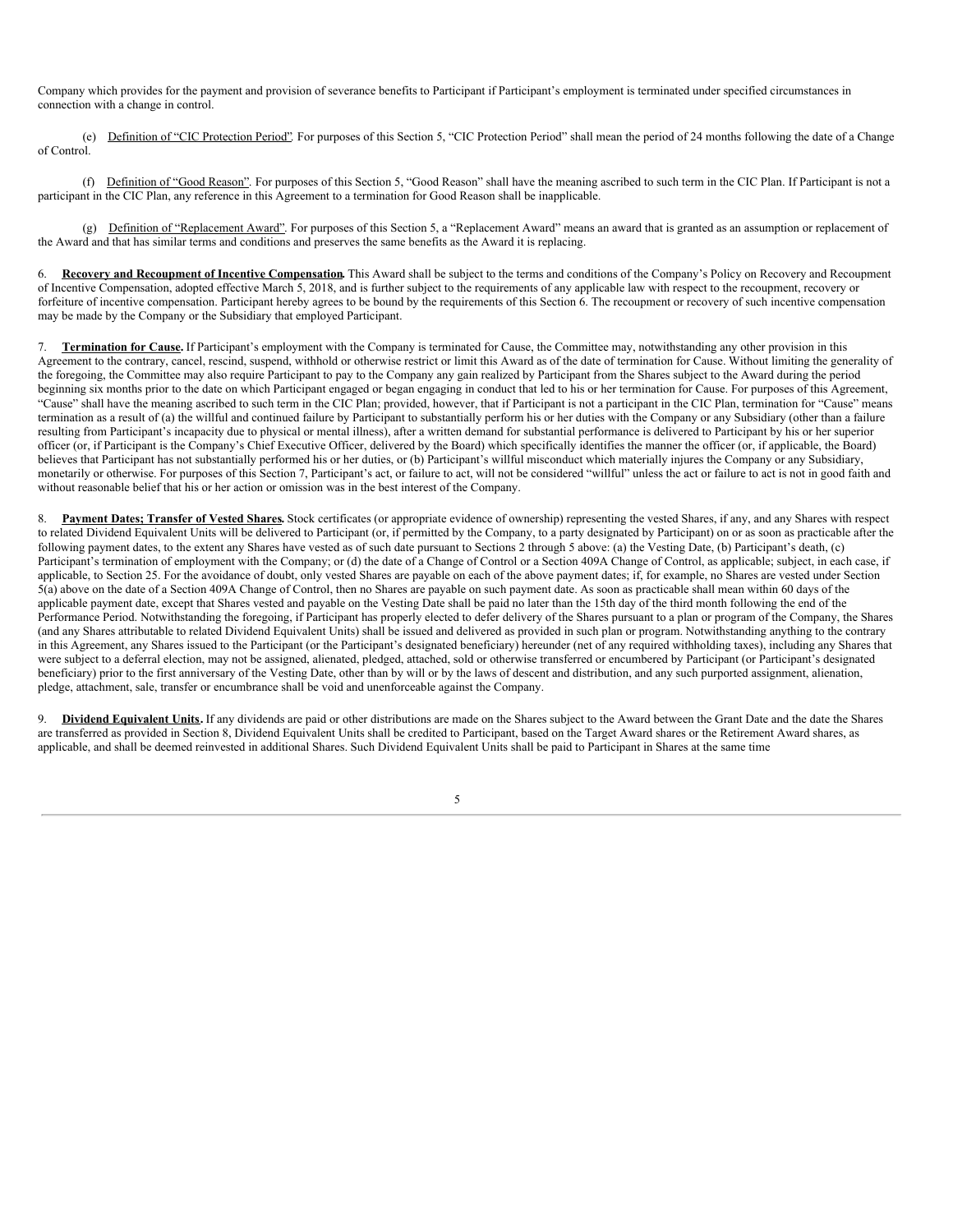as the underlying Shares subject to the Award are delivered to Participant and shall be adjusted based on the same payout percentage. Participant will forfeit all rights to any Dividend Equivalent Units that relate to Shares that do not vest and are forfeited.

10. **Non-Transferability of Award.** Subject to any valid deferral election permitted by the Committee, until the Shares have been issued under this Award, the Shares issuable hereunder (and any related Dividend Equivalent Units) and the rights and privileges conferred hereby may not be sold, transferred, pledged, assigned, or otherwise alienated or hypothecated by operation of law or otherwise (except as permitted by the Plan). Any attempt to do so contrary to the provisions hereof shall be null and void.

11. **Conditions to Issuance of Shares.** The Shares deliverable to Participant hereunder may be either previously authorized but unissued Shares or issued Shares which have been reacquired by the Company. The Company shall not be required to issue any certificate or certificates for Shares prior to fulfillment of all of the following conditions: (a) the admission of such Shares to listing on all stock exchanges on which such class of stock is then listed; (b) the completion of any registration or other qualification of such Shares under any state or federal law or under the rulings and regulations of the Securities and Exchange Commission ("SEC") or any other governmental regulatory body, which the Committee shall, in its discretion, deem necessary or advisable; (c) the obtaining of any approval or other clearance from any state or federal governmental agency, which the Committee shall, in its discretion, determine to be necessary or advisable; and (d) the lapse of such reasonable period of time following the grant of the Shares as the Committee may establish from time to time for reasons of administrative convenience.

12. **No Rights as Shareholder.** Except as provided in Sections 9 and 15, Participant shall not have voting, dividend or any other rights as a shareholder of the Company with respect to the unvested Shares. Upon settlement of the Award into Shares, Participant will obtain full voting and other rights as a shareholder of the Company with respect to such Shares.

13. **Administration.** The Committee shall have the power to interpret the Plan and this Agreement and to adopt such rules for the administration, interpretation, and application of the Plan as are consistent therewith and to interpret or revoke any such rules. All actions taken and all interpretations and determinations made by the Committee shall be final and binding upon Participant, the Company, and all other interested persons. No member of the Committee shall be personally liable for any action, determination, or interpretation made in good faith with respect to the Plan or this Agreement.

14. **Fractional Shares.** Fractional shares will not be issued, and when any provision of this Agreement otherwise would entitle Participant to receive a fractional share, that fraction will be disregarded.

15. **Adjustments in Capital Structure.** In the event of a change in corporate capitalization as described in Section 18 of the Plan, the Committee shall make appropriate adjustments to the number and class of Shares or other stock or securities subject to the Award. The Committee's adjustments shall be effective and final, binding and conclusive for all purposes of this Agreement.

16. **Taxes.** Regardless of any action the Company or a Subsidiary that employs Participant (the "Employer") takes with respect to any or all income tax, social insurance, payroll tax, payment on account or other tax-related withholding ("Tax-Related Items"), Participant acknowledges and agrees that the ultimate liability for all Tax-Related Items legally due by him or her is and remains Participant's responsibility and that the Company and/or the Employer: (a) make no representations nor undertakings regarding the treatment of any Tax-Related Items in connection with any aspect of this Award, including the grant or vesting of the Shares subject to this Award (and any Shares with respect to related Dividend Equivalent Units), the subsequent sale of Shares acquired pursuant to such vesting and receipt of any dividends; and (b) do not commit to structure the terms of the grant or any aspect of this Award to reduce or eliminate Participant's liability for Tax-Related Items. Upon the vesting and delivery of Shares subject to this Award (including any Shares with respect to related Dividend Equivalent Units), Participant shall pay or make adequate arrangements satisfactory to the Company and/or the Employer to withhold all applicable Tax-Related Items legally payable from Participant's wages or other cash compensation paid to Participant by the Company and/or the Employer or from proceeds of the sale of Shares. Alternatively, or in addition, if permissible under local law, the Company may (i) sell or arrange for sale of Shares that Participant acquires to meet the withholding obligations for Tax-Related Items, and/or (ii) satisfy such obligations in Shares, provided that the amount to be withheld may not exceed the federal, state, local and foreign tax withholding obligations associated with the Award to the extent needed for the Company to treat the Award as an equity award for accounting purposes and to comply with applicable tax withholding rules. In addition, Participant shall pay the Company or the Employer any amount of Tax-Related Items that the Company or the Employer may be required to withhold as a result of Participant's participation in the Plan that cannot be satisfied by the means previously described. The Company may refuse to deliver the Shares if Participant fails to comply with Participant's obligations in connection with the Tax-Related Items.

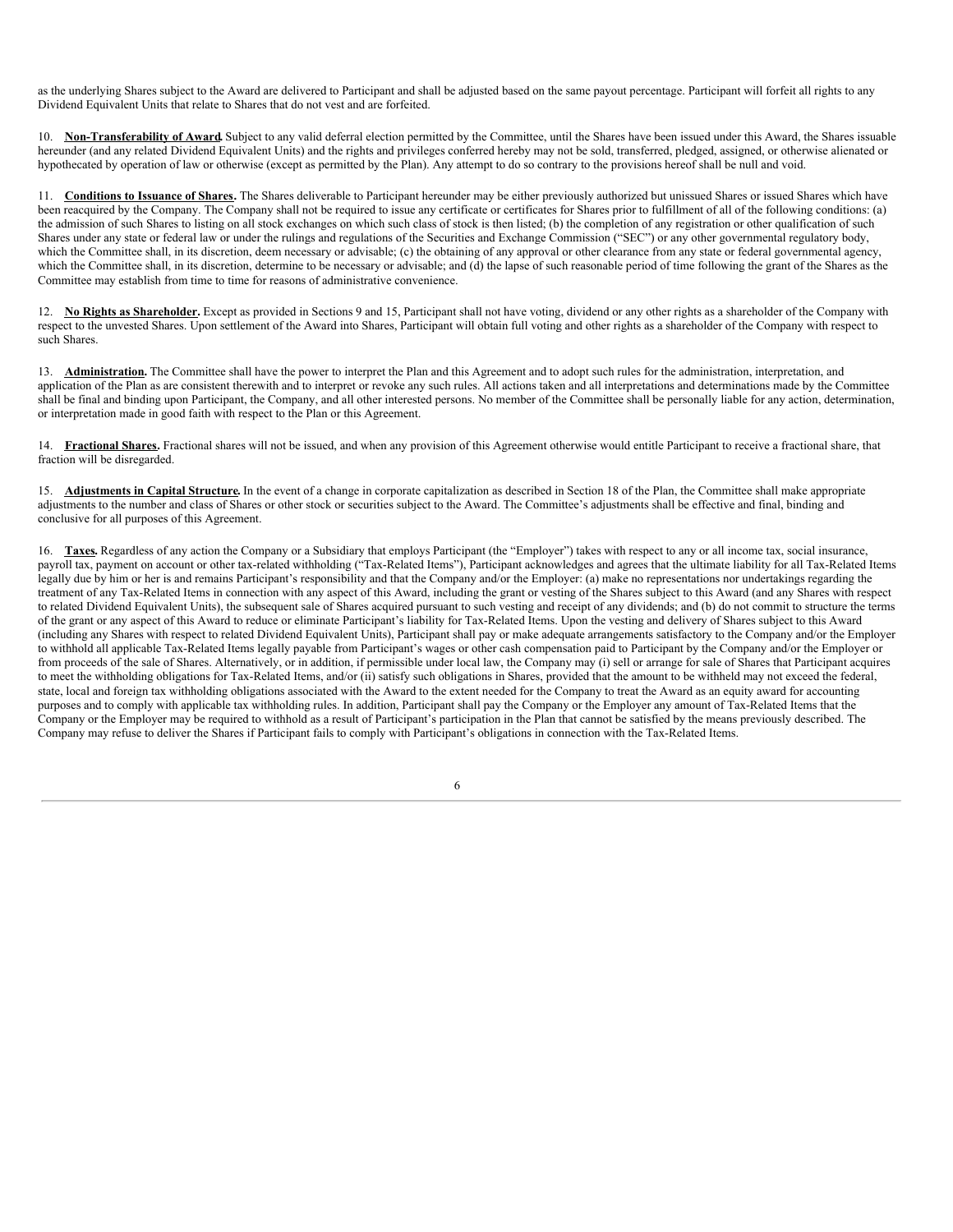17. **Participant Acknowledgments and Agreements.** By accepting the grant of this Award, Participant acknowledges and agrees that: (a) the Plan is established voluntarily by the Company, it is discretionary in nature and may be modified, amended, suspended or terminated by the Company at any time unless otherwise provided in the Plan or this Agreement; (b) the grant of this Award is voluntary and occasional and does not create any contractual or other right to receive future grants of Shares, or benefits in lieu of Shares, even if Shares have been granted repeatedly in the past; (c) all decisions with respect to future grants, if any, will be at the sole discretion of the Company and the Committee; (d) Participant's participation in the Plan shall not create a right of future employment with the Company and shall not interfere with the ability of the Company to terminate Participant's employment relationship at any time with or without cause and it is expressly agreed and understood that employment is terminable at the will of either party, insofar as permitted by law; (e) Participant is participating voluntarily in the Plan; (f) this Award is an extraordinary item that is outside the scope of Participant's employment contract, if any; (g) this Award is not part of Participant's normal or expected compensation or salary for any purposes, including but not limited to calculating any severance, resignation, termination, redundancy, end of service payments, bonuses, long-service awards, pension or retirement benefits or similar payments; (h) in the event Participant is not an employee of the Company, this Award will not be interpreted to form an employment contract or relationship with the Company; (i) the value of the Shares may increase or decrease in value and the future value of the underlying Shares cannot be predicted; (j) in consideration of the grant of this Award, no claim or entitlement to compensation or damages shall arise from termination of this Award or diminution in value of Shares subject to the Award resulting from termination of Participant's employment by the Company (for any reason whatsoever and whether or not in breach of local labor laws) and Participant irrevocably releases the Company and its Subsidiaries from any such claim that may arise; if, notwithstanding the foregoing, any such claim is found by a court of competent jurisdiction to have arisen, then, by accepting the terms of this Agreement, Participant shall be deemed irrevocably to have waived any entitlement to pursue such claim; and (k) in the event of involuntary termination of employment (whether or not in breach of local labor laws), Participant's right to vest in the Award and receive any Shares will terminate effective as of the date that Participant is no longer employed (except as provided in Section 4(c)) and will not be extended by any notice period mandated under local statute, contract or common law; the Committee shall have the exclusive discretion to determine when Participant is no longer employed for purposes of this Award.

18. **Consent for Accumulation and Transfer of Data.** Participant consents to the accumulation and transfer of data concerning him or her and the Award to and from the Company (and its Subsidiaries) and UBS Financial Services Inc. ("UBS"), or such other agent as may administer the Plan on behalf of the Company from time to time. In addition, Participant understands that the Company and its Subsidiaries hold certain personal information about Participant, including but not limited to his or her name, home address, telephone number, date of birth, social security number, salary, nationality, job title, and details of all grants or awards, vested, unvested, or expired (the "personal data"). Certain personal data may also constitute "sensitive personal data" within the meaning of applicable local law. Such data include but are not limited to information described above and any changes thereto and other appropriate personal and financial data about Participant. Participant hereby provides explicit consent to the Company and its Subsidiaries to process any such personal data and sensitive personal data. Participant also hereby provides explicit consent to the Company and its Subsidiaries to transfer any such personal data and sensitive personal data outside the country in which Participant is employed, and to the United States or other jurisdictions. The legal persons for whom such personal data are intended are the Company and its Subsidiaries, UBS, and any company providing services to the Company in connection with compensation planning purposes or the administration of the Plan.

19. **Plan Information.** Participant agrees to receive copies of the Plan, the Plan prospectus and other Plan information, including information prepared to comply with laws outside the United States, from the Plan website at www.ubs.com/onesource/efx and shareholder information, including copies of any annual report, proxy statement, Form 10- K, Form 10-Q, Form 8-K and other information filed with the SEC, from the investor relations section of the Equifax website at www.equifax.com. Participant acknowledges that copies of the Plan, Plan prospectus, Plan information and shareholder information are available upon written or telephonic request to the Company's Corporate Secretary.

20. **Plan Incorporated by Reference; Conflicts.** The Plan and this Agreement constitute the entire agreement of the parties with respect to the subject matter hereof and supersede in their entirety all prior undertakings and agreements of the Company and Participant with respect to the subject matter hereof. Notwithstanding the foregoing, nothing in the Plan or this Agreement shall affect the validity or interpretation of any duly authorized written agreement between the Company and Participant under which an Award properly granted under and pursuant to the Plan serves as any part of the consideration furnished to Participant. If provisions of the Plan and this Agreement conflict, the Plan provisions will govern.

21. Participant Bound by Plan. Participant acknowledges receiving, or being provided with access to, a prospectus describing the material terms of the Plan, and agrees to be bound by all the terms and conditions of the Plan. Except as limited by the Plan or this Agreement, this Agreement is binding on and extends to the legatees, distributees and personal representatives of Participant and the successors of the Company.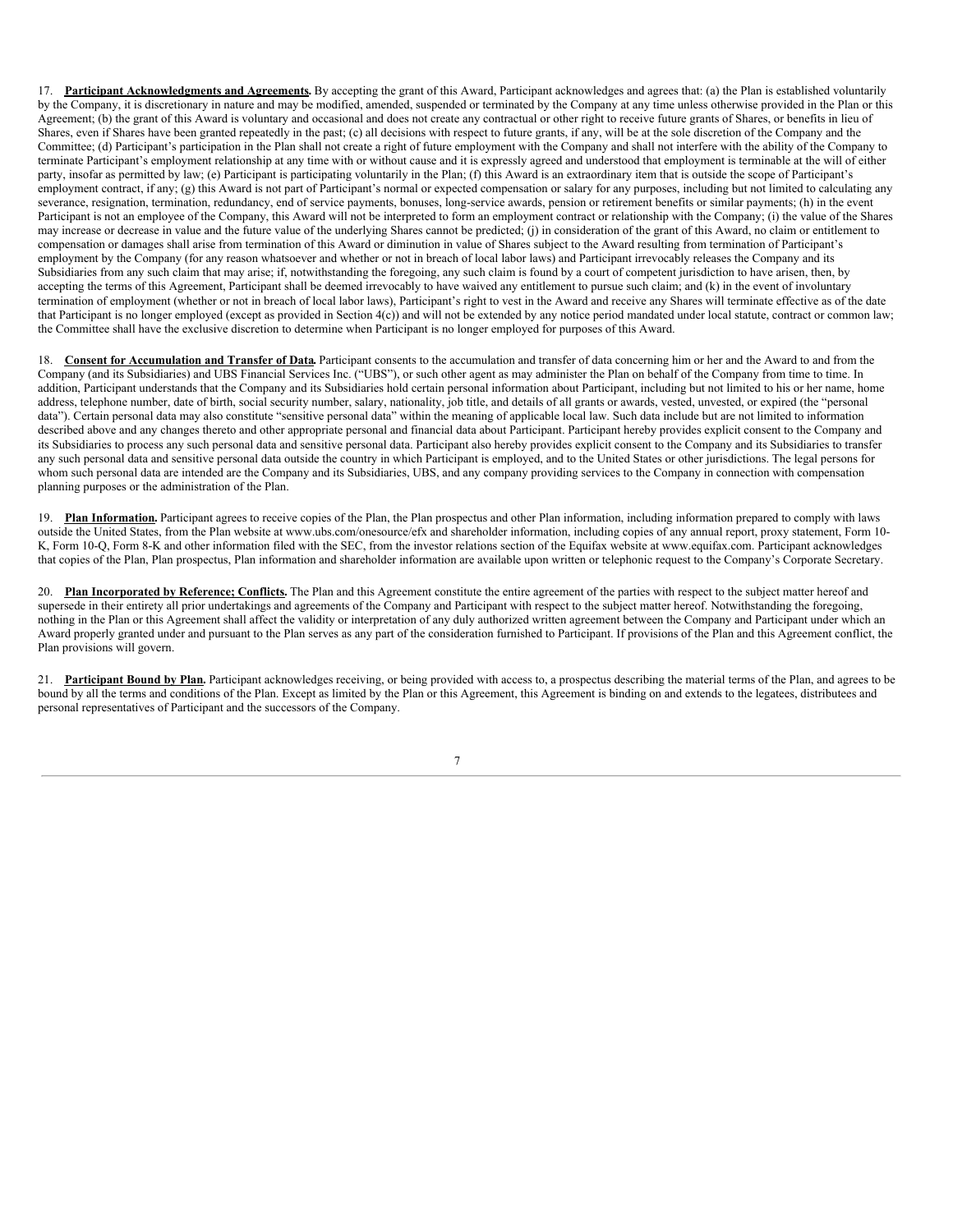22. **Governing Law.** This Agreement has been made in and shall be construed under and in accordance with the laws of the State of Georgia, USA without regard to conflict of law provisions.

23. **Translations.** If Participant has received this or any other document related to the Plan translated into any language other than English and if the translated version is different than the English version, the English version will control.

24. Severability. The provisions of this Agreement are severable and if any one or more provisions are determined to be illegal or otherwise unenforceable, in whole or in part, the remaining provisions shall nevertheless be binding and enforceable.

## 25. **Section 409A.**

(a) General. To the extent that the requirements of Section 409A are applicable to this Award, it is the intention of both the Company and Participant that the benefits and rights to which Participant could be entitled pursuant to this Agreement comply with or be exempt from Section 409A, and the provisions of this Agreement shall be construed in a manner consistent with that intention. The Plan and any award agreements issued thereunder may be amended in any respect deemed by the Committee to be necessary in order to preserve compliance with Section 409A.

(b) No Representations as to Section 409A Compliance. Notwithstanding the foregoing, the Company makes no representation to Participant that the Award and any Shares issued pursuant to this Agreement are exempt from, or satisfy, the requirements of Section 409A, and the Company shall have no liability or other obligation to indemnify or hold harmless Participant or any beneficiary for any tax, additional tax, interest or penalties that Participant or any beneficiary may incur in the event that any provision of this Agreement, or any amendment or modification thereof or any other action taken with respect thereto is deemed to violate any of the requirements of Section 409A.

## (c) Six Month Delay for Specified Participants.

(i) To the extent applicable, if Participant is a "Specified Employee" (as defined below), then no payment or benefit that is payable on account of Participant's "separation from service" (as determined by the Company in accordance with Section 409A) shall be made before the date that is six months and one day after Participant's "separation from service" (or, if earlier, the date of Participant's death) if and to the extent that such payment or benefit constitutes deferred compensation (or may be nonqualified deferred compensation) under Section 409A and such deferral is required to comply with the requirements of Section 409A. Any payment or benefit delayed by reason of the prior sentence shall be paid out or provided in a single lump sum at the end of such required delay period in order to catch up to the original payment schedule.

(ii) For purposes of this provision, the determination of whether Participant is a "Specified Employee" at the time of his or her separation from service from the Company (or any person or entity with whom the Company would be considered a single employer under Section 414(b) or Section 414(c) of the Code, applying the 20 percent common ownership standard) shall be made in accordance with the rules under Section 409A.

(d) No Acceleration of Payments. Neither the Company nor Participant, individually or in combination, may accelerate any payment or benefit that is subject to Section 409A, except in compliance with Section 409A and the provisions of this Agreement, and no amount that is subject to Section 409A shall be paid prior to the earliest date on which it may be paid without violating Section 409A.

(e) Termination of Employment. Any provisions of this Agreement that provide for payment of compensation that is subject to Section 409A and that has payment triggered by Participant's termination of employment other than on account of death shall be deemed to provide for payment that is triggered only by Participant's "separation from service" within the meaning of Treasury Regulation Section §1.409A-1(h).

26. **Participant Confidentiality, Non-Competition, Non-Solicitation and Assignment Agreement.** In consideration for the Award that Participant is receiving under this Agreement, Participant agrees to and is bound by the terms of the Participant Confidentiality, Non-Competition, Non-Solicitation and Assignment Agreement, attached hereto as Appendix A.

27. **30 Days to Accept Agreement.** Participant shall have 30 days to accept this Agreement. Participant's Award will be forfeited if this Agreement is not accepted by Participant within 30 days of receipt.

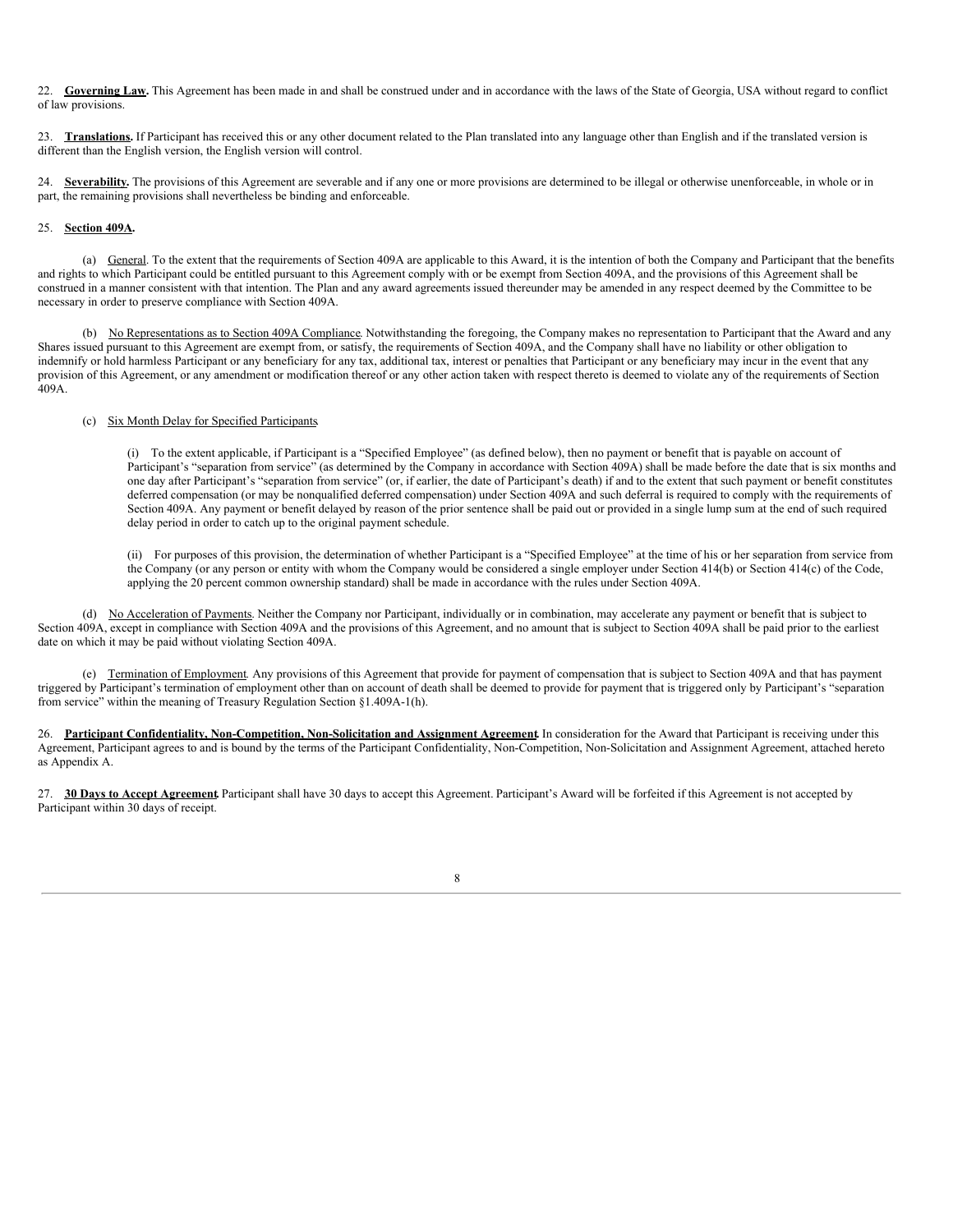# **PARTICIPANT EQUIFAX INC.**

By:

(Signature) Name: Mark W. Begor Title:Chief Executive Officer

(Printed Name)

#21405-8 (revised February 2022)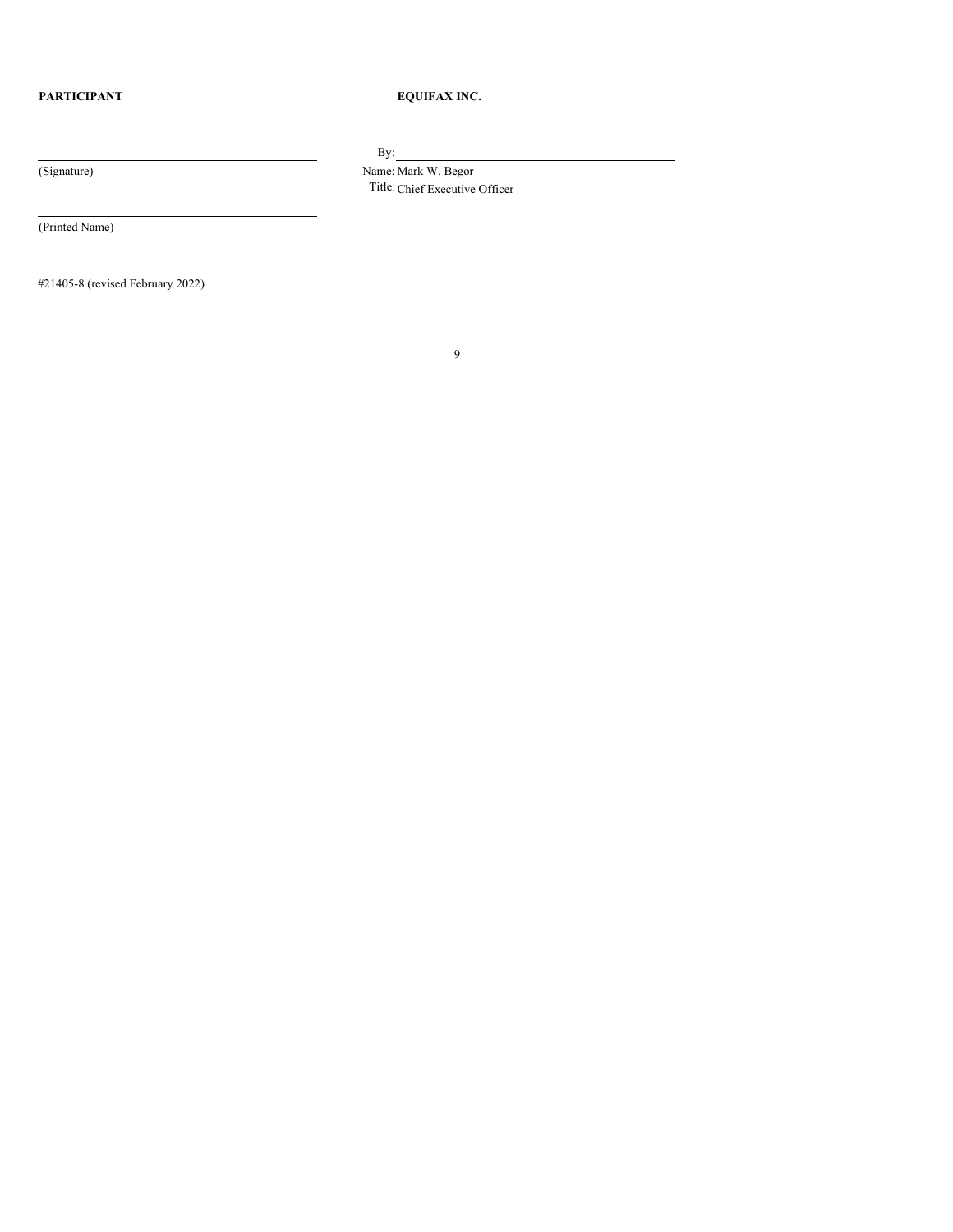## **CERTIFICATIONS**

<span id="page-55-0"></span>I, Mark W. Begor, certify that:

1. I have reviewed this quarterly report on Form 10-Q of Equifax Inc.;

- 2. Based on my knowledge, this report does not contain any untrue statement of a material fact or omit to state a material fact necessary to make the statements made, in light of the circumstances under which such statements were made, not misleading with respect to the period covered by this report;
- 3. Based on my knowledge, the financial statements, and other financial information included in this report, fairly present in all material respects the financial condition, results of operations and cash flows of the registrant as of, and for, the periods presented in this report;
- 4. The registrant's other certifying officer(s) and I are responsible for establishing and maintaining disclosure controls and procedures (as defined in Exchange Act Rules  $13a-15(e)$  and  $15d-15(e)$ ) and internal control over financial reporting (as defined in Exchange Act Rules  $13a-15(f)$  and  $15(d)-15(f)$ ) for the registrant and have:
	- a) Designed such disclosure controls and procedures, or caused such disclosure controls and procedures to be designed under our supervision, to ensure that material information relating to the registrant, including its consolidated subsidiaries, is made known to us by others within those entities, particularly during the period in which this report is being prepared;
	- b) Designed such internal control over financial reporting, or caused such internal control over financial reporting to be designed under our supervision, to provide reasonable assurance regarding the reliability of financ accepted accounting principles;
	- c)Evaluated the effectiveness of the registrant's disclosure controls and procedures and presented in this report our conclusions about the effectiveness of the disclosure controls and procedures, as of the end of the period covered by this report based on such evaluation; and
	- d) Disclosed in this report any change in the registrant's internal control over financial reporting that occurred during the registrant's most recent fiscal quarter (the registrant's fourth fiscal quarter in the case of an annual report) that has materially affected, or is reasonably likely to materially affect, the registrant's internal control over financial reporting; and
- 5. The registrant's other certifying officer(s) and I have disclosed, based on our most recent evaluation of internal control over financial reporting, to the registrant's auditors and the audit committee of the registrant's board of directors (or persons performing the equivalent functions):
	- a) All significant deficiencies and material weaknesses in the design or operation of internal control over financial reporting which are reasonably likely to adversely affect the registrant's ability to record, process, summarize and report financial information; and
	- b) Any fraud, whether or not material, that involves management or other employees who have a significant role in the registrant's internal control over financial reporting.

Date: April 21, 2022 /s/ Mark W. Begor

Mark W. Begor *Chief Executive Of icer*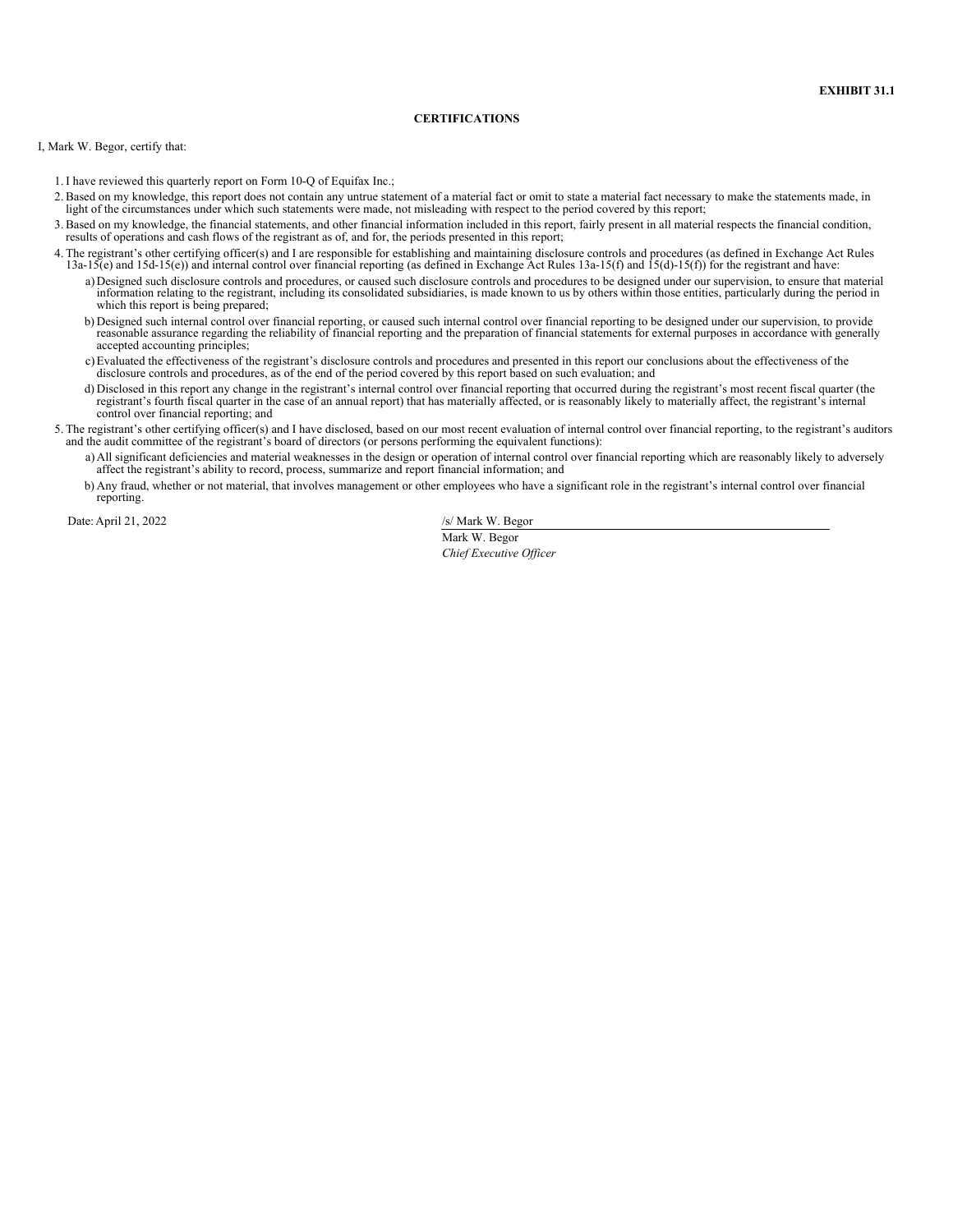## **CERTIFICATIONS**

<span id="page-56-0"></span>I, John W. Gamble, Jr., certify that:

1. I have reviewed this quarterly report on Form 10-Q of Equifax Inc.;

- 2. Based on my knowledge, this report does not contain any untrue statement of a material fact or omit to state a material fact necessary to make the statements made, in light of the circumstances under which such statements were made, not misleading with respect to the period covered by this report;
- 3. Based on my knowledge, the financial statements, and other financial information included in this report, fairly present in all material respects the financial condition, results of operations and cash flows of the registrant as of, and for, the periods presented in this report;
- 4. The registrant's other certifying officer(s) and I are responsible for establishing and maintaining disclosure controls and procedures (as defined in Exchange Act Rules 13a-15(e) and 15d-15(e)) and internal control over financial reporting (as defined in Exchange Act Rules 13a-15(f) and 15(d)-15(f)) for the registrant and have:
	- a) Designed such disclosure controls and procedures, or caused such disclosure controls and procedures to be designed under our supervision, to ensure that material information relating to the registrant, including its consolidated subsidiaries, is made known to us by others within those entities, particularly during the period in which this report is being prepared;
	- b) Designed such internal control over financial reporting, or caused such internal control over financial reporting to be designed under our supervision, to provide reasonable assurance regarding the reliability of financial reporting and the preparation of financial statements for external purposes in accordance with generally accepted accounting principles;
	- c)Evaluated the effectiveness of the registrant's disclosure controls and procedures and presented in this report our conclusions about the effectiveness of the disclosure controls and procedures, as of the end of the period covered by this report based on such evaluation; and
	- d) Disclosed in this report any change in the registrant's internal control over financial reporting that occurred during the registrant's most recent fiscal quarter (the registrant's fourth fiscal quarter in the case of an annual report) that has materially affected, or is reasonably likely to materially affect, the registrant's internal control over financial reporting; and
- 5. The registrant's other certifying officer(s) and I have disclosed, based on our most recent evaluation of internal control over financial reporting, to the registrant's auditors and the audit committee of the registrant's board of directors (or persons performing the equivalent functions):
	- a) All significant deficiencies and material weaknesses in the design or operation of internal control over financial reporting which are reasonably likely to adversely affect the registrant's ability to record, process, summarize and report financial information; and
	- b) Any fraud, whether or not material, that involves management or other employees who have a significant role in the registrant's internal control over financial reporting.

Date: April 21, 2022 /s/ John W. Gamble, Jr.

John W. Gamble, Jr. *Executive Vice President, Chief Financial Of icer and Chief Operations Of icer*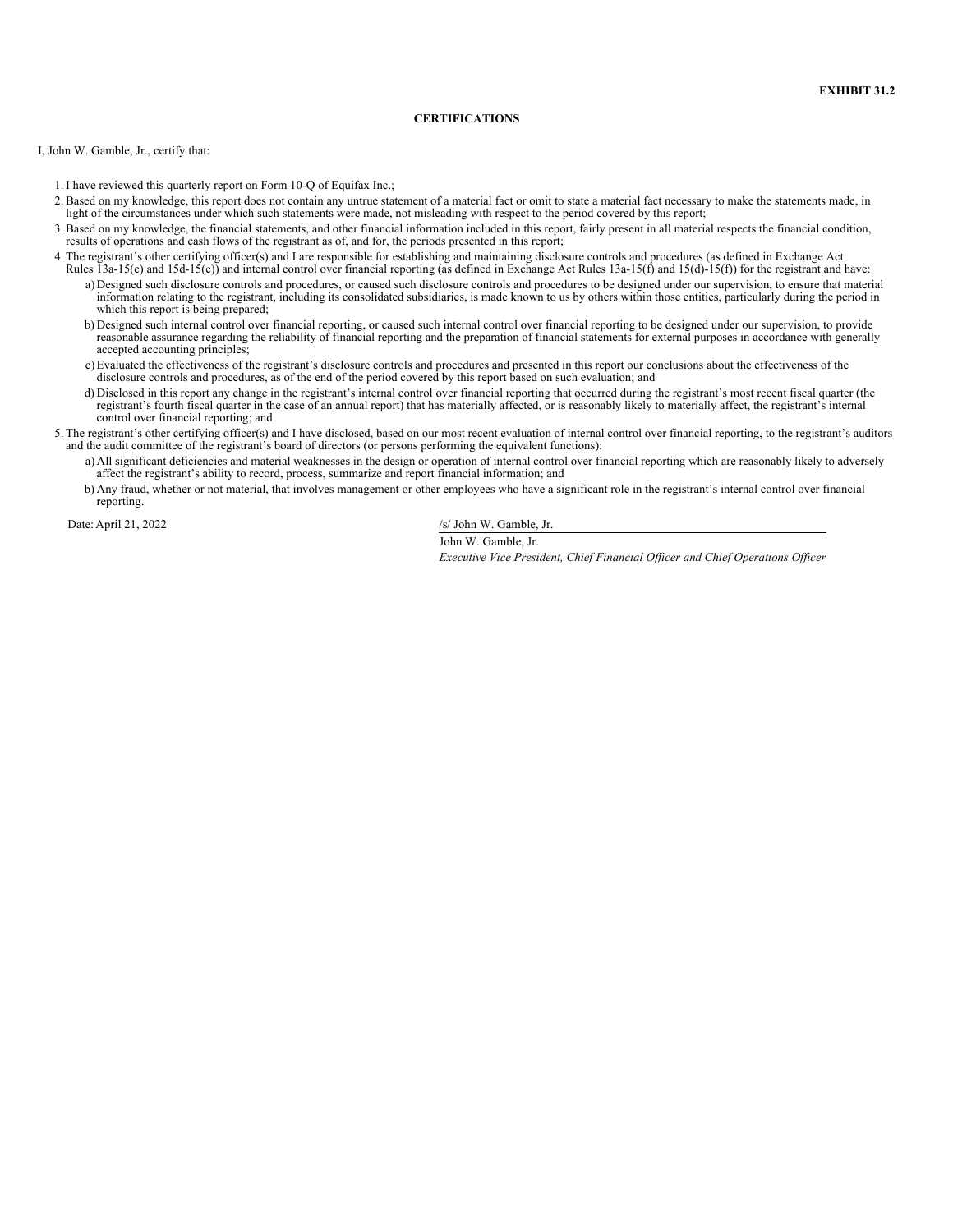#### **CERTIFICATION PURSUANT TO 18 U. S. C. SECTION 1350, AS ADOPTED PURSUANT TO SECTION 906 OF THE SARBANES-OXLEY ACT OF 2002**

<span id="page-57-0"></span>In connection with the Quarterly Report of Equifax Inc. (the "Company") on Form 10-Q for the period ended March 31, 2022, as filed with the Securities and Exchange Commission on the date hereof (the "Report"), I, Mark W. Begor, Chief Executive Officer of the Company, certify, pursuant to 18 U.S.C. Section 1350, as adopted pursuant to Section 906 of the Sarbanes-Oxley Act of 2002, that to my knowledge:

(1) The Report fully complies with the requirements of Section 13(a) or 15(d) of the Securities Exchange Act of 1934; and

(2) The information contained in the Report fairly presents, in all material respects, the financial condition and results of operations of the Company.

Date: April 21, 2022 /s/ Mark W. Begor

Mark W. Begor

*Chief Executive Of icer*